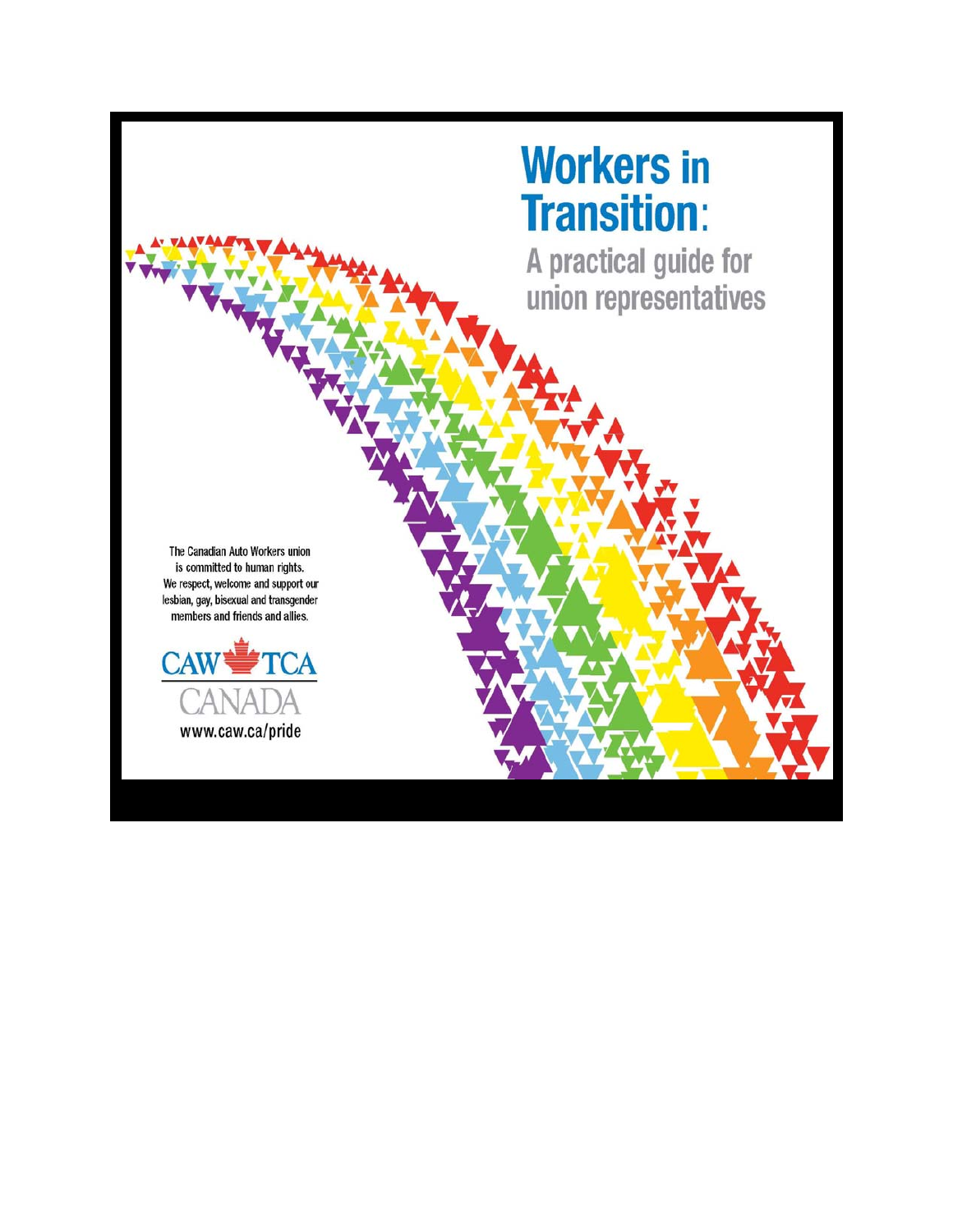## **Introduction**

Thanks to some of our 'out' trans members, union leaders and human rights activists are becoming increasingly educated on trans issues in the workplace and the community.

This booklet is designed for trade union leaders, union staff representatives, local executive and committee members and shop stewards so that we can better protect the rights of our trans members and ensure they have the support they need before, during and after they transition.

Transition is the process of changing from one sex to another, living life according to one's gender identity (sense of self). Transitioning can involve hormone therapy, name changes, changes to outward appearance, and sometimes (but not always) it involves surgery.

A transsexual is someone who has changed, or is in the process of changing, their biological sex so that it conforms to their gender identity - taking steps to bring their body in line with who they are.

## **"What's the union's role in transition?"**

Trans issues are complex (ask a trans person -- they'll likely agree!). But as we struggle to come to terms with challenges to traditionally established notions of gender, we can rely on basic union principles to guide us.

We believe in everyone's right to dignity on the job. We believe in everyone's right to a safe and healthy workplace. We believe in workplaces free from harassment and discrimination. We believe in negotiating wages and benefits for all of our members. We believe our employers should not dictate, or have access to information about, our private lives. We believe in using our power to strengthen minority rights. We believe that an injury to one is an injury to all. And we know how to represent workers.

Trans workers are workers, trade unionists and part of our movement.

We know it's wrong for employers to fire people based on irrelevant personal characteristics. We know it's wrong when one of our members is afraid to come to work for fear of co-worker harassment and violence. We know it's wrong when employers deny one of our members access to benefits while providing it to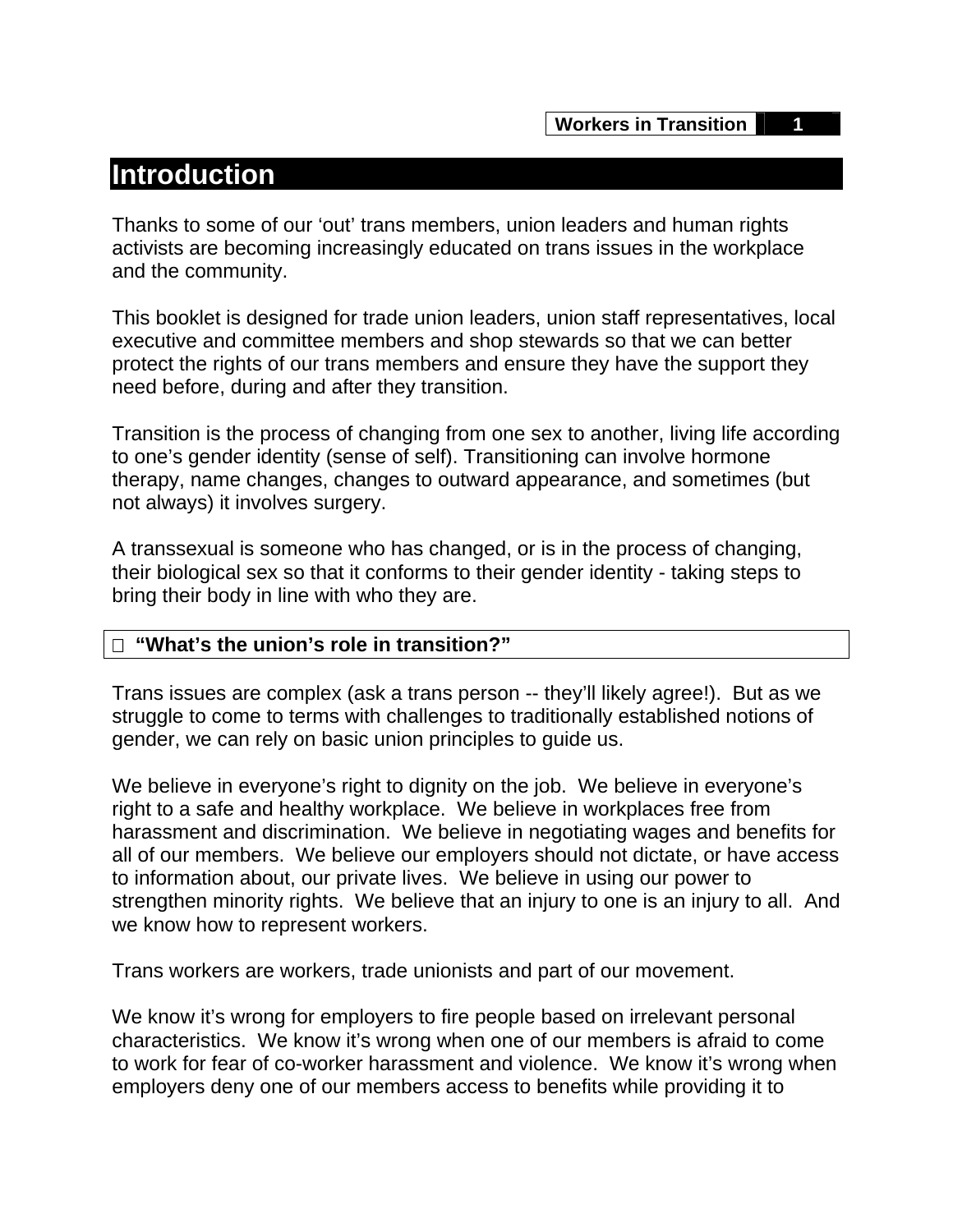others. We know it's wrong when any member faces ridicule on the job. We know it's wrong when employers leak private information about us. We know it's wrong when one of our members is afraid to turn to the union for help, for fear of being rejected. We know it's wrong when the majority stands silently by and watches a member suffer.

Unions have a legal and moral responsibility to defend all members. And, we have a strong track record and the skills and tools needed to defend the rights of minority workers.

## **"Who are our Trans Members and how is this a workplace issue?"**

Trans people come from all walks of life and are represented in every race, class, culture and sexual orientation. Unionized trans members work in manufacturing plants, in hotels, in retail, in government, in nursing homes -- in short, in every sector of the economy.

Some of our trans members 'pass' in their everyday lives -- nobody detects that their gender identity and gender expression (for example, female) don't match their birth sex (for example, male).

Some of our members transition in all parts of their lives (at home, with friends and family, etc.), except at work -- as devastatingly uncomfortable as that is --out of fear of rejection, ridicule, harassment, violence, termination.

Others transition on the job -- male-to-female (MTF), or female to male (FTM).

Still others quit their jobs (well paying, unionized jobs with benefits) out of an all-too-real fear that management and co-workers would make the workplace too hostile to endure during and after they transition and begin living their life fully in the opposite gender.

Discrimination in employment is one of the biggest factors facing trans people - no doubt we would have more transgender members if employers didn't discriminate and shut trans people out of the workplace.

This guide has been developed so that workers *can* transition on the job so that they get support from their union and the employer and they don't have to choose between their livelihood and their life.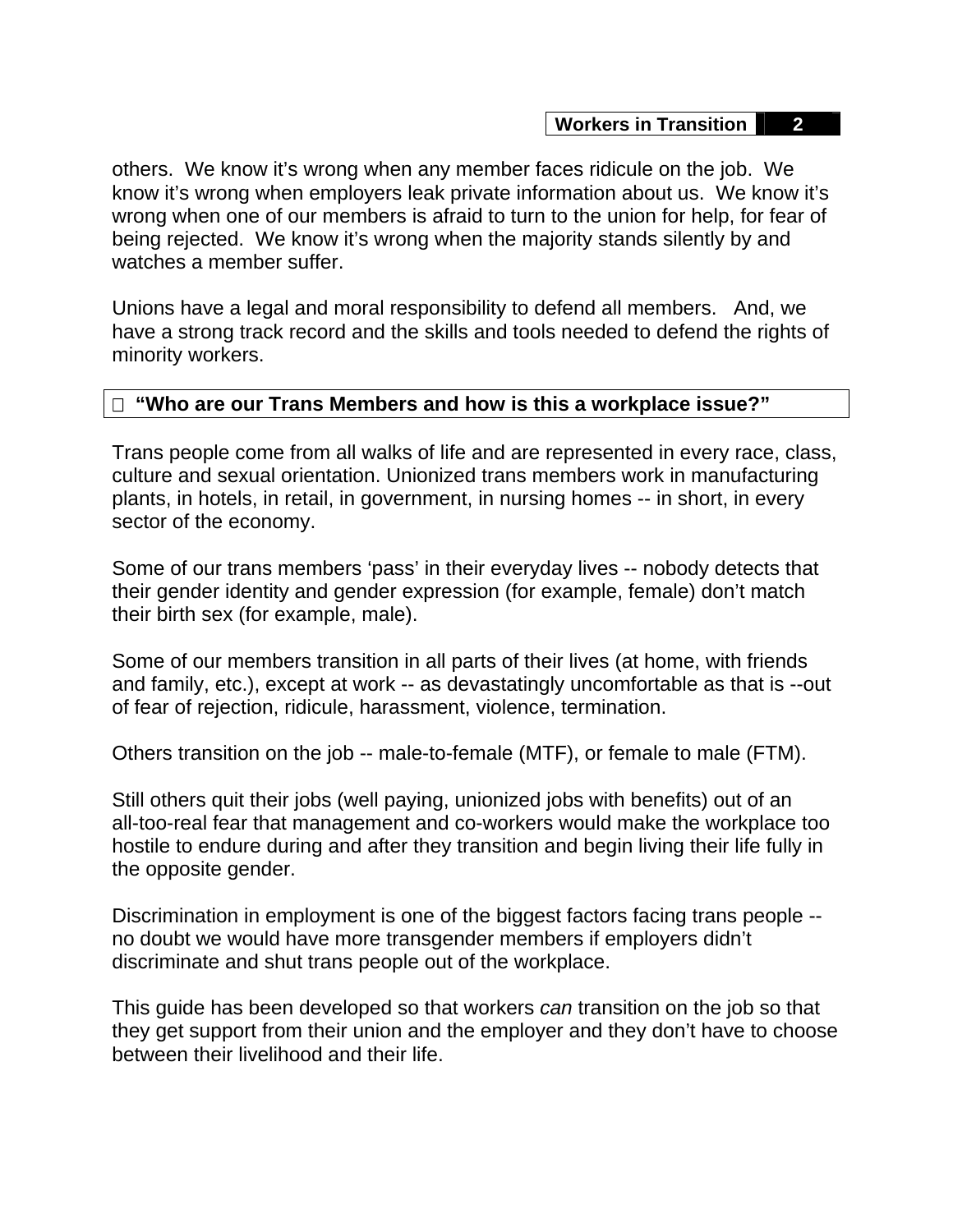#### **"What is transition?"**

Transition describes the process of an individual starting to live full time as a member of their "new" sex $^1$  $^1$ .

Transition is a long process. By the time a worker is ready to discuss their transition plan with their employer and union, they have likely spent years thinking it through and preparing.

Transsexuals are first diagnosed ('gender dysphoria') by a specialist, usually a psychiatrist. Of course, trans people usually have their own pretty good handle on their situation, but the credit for the diagnosis always goes to the specialist!

Every trans person follows their own unique path.

Many people focus solely on the biological aspects of transition – but changing one's social gender - expressing oneself in the clothing, styles, mannerisms and by name and pronoun of their gender identity (male or female)- is a monumental shift.

Once someone changes social gender they need to be treated as fully belonging to that gender. They will need to change their formal documents, and will likely change their name.

At some point in the process, some trans people opt for hormone therapy, some don't. Noticeable bodily changes usually take place after about six months of hormone therapy.

Some trans people opt for sex reassignment surgeries (SRS), some don't. In fact, in order to be eligible for SRS, trans people must meet the Areal life test" of living in their social gender for a period of one or two years, based on the requirements of the gender clinic they attend.

Surgeries might take place over a period of months, or years, or not at all. This will depend on the individual's wishes, finances, life circumstances and treatment options/availability. Most surgical procedures (with the exception of genital

<span id="page-3-0"></span><sup>&</sup>lt;sup>1</sup> Of course there is nothing Anew" about their gender - their sex/physical characteristics and hormones are just being brought into line with the gender they've always been.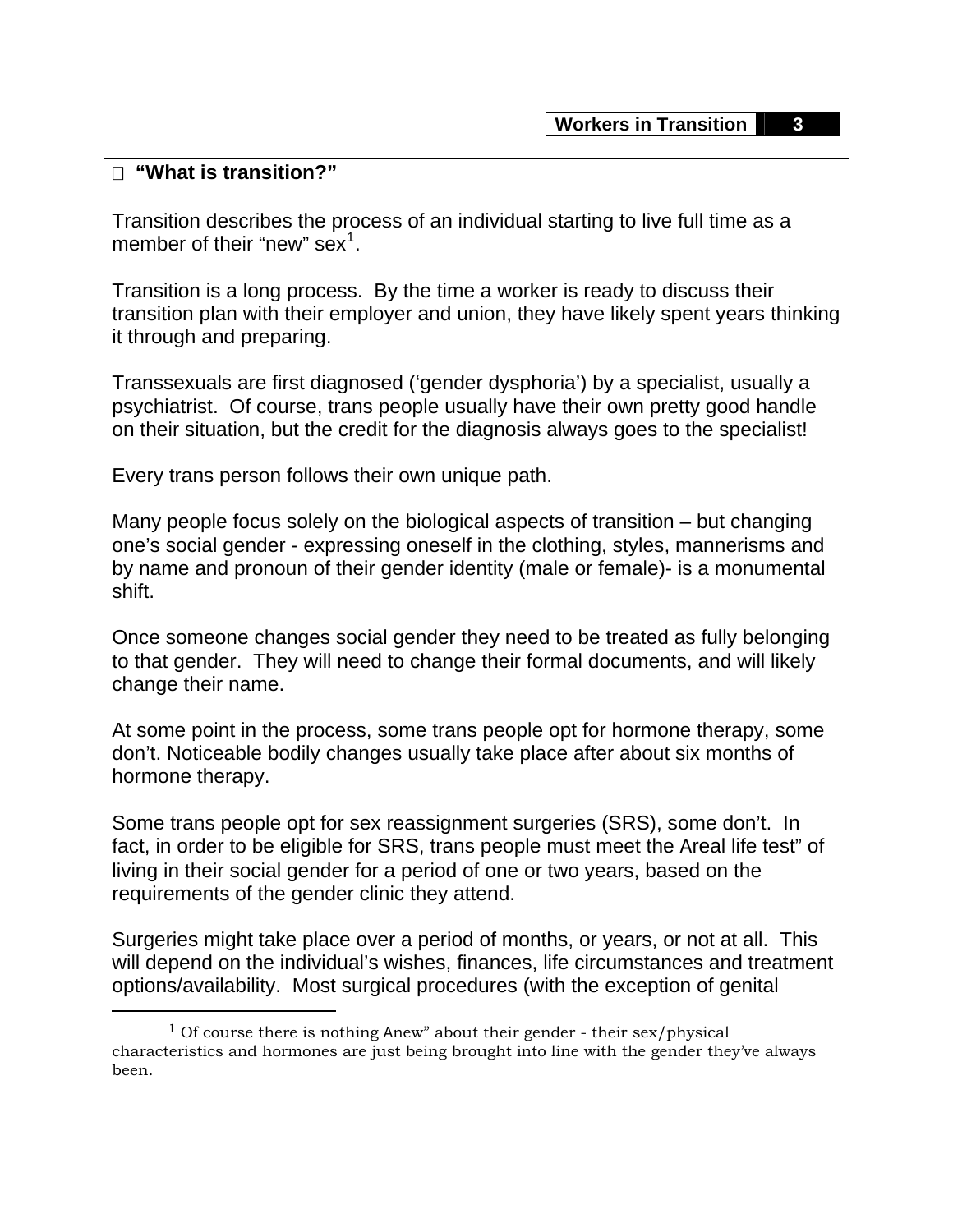surgery) require less than two week's absence from work (genital surgery is more likely to require two or three months). Trans people go into surgery healthier than most people who have surgery for illness or disease, and so their recovery time is usually faster and they'll likely have fewer restrictions on return to work.

Sex reassignment surgeries and hormone therapy are highly successful medical treatments. But it's important to understand that each trans person has their own markers for transition that may or may not, for example, include genital surgery. Society, on the other hand, is eager to see 'completion' and (surprise surprise) thinks it's all about genitalia. Many trans people transition successfully, but do not opt for surgeries. For some trans people SRS is essential to their transition; for others, access to hormones is enough. And vice versa.

The stress that accompanies "living in the wrong body", transitioning, and going through sex reassignment surgeries cannot be underestimated. However, once the issues related to gender identity are resolved, people are able to get along with the lives they were meant to lead.

Many people wrongly assume transsexuality is about sexual orientation. It's not. The reasons that people have a sex change have to do with their own personal sense of who they are, and are not about who they want to have a relationship with. Some trans people enter into same-sex relationships after transition, while others seek opposite-sex relationships. Some maintain their relationships from prior to transition, others don't. It may be that union support for trans members in the workplace will also require broader anti-homophobia awareness training.

## **The Timing of Union Support**

Often the workplace is the last place trans people express their social gender, knowing that the financial, emotional and personal safety risk is high. They may even have been living in their social gender (the gender they identify with, not their physical sex) for quite some time, outside of the workplace. Many trans people feel that the transition to social gender is the most vulnerable time in transition -- long before any surgery.

One of the common mistakes made by management and unions is assuming that the transition doesn't happen "until the surgery is complete". This is a bit like not accommodating a pregnant woman until the baby is born.

## **The most critical time to support a worker in transition is at the very**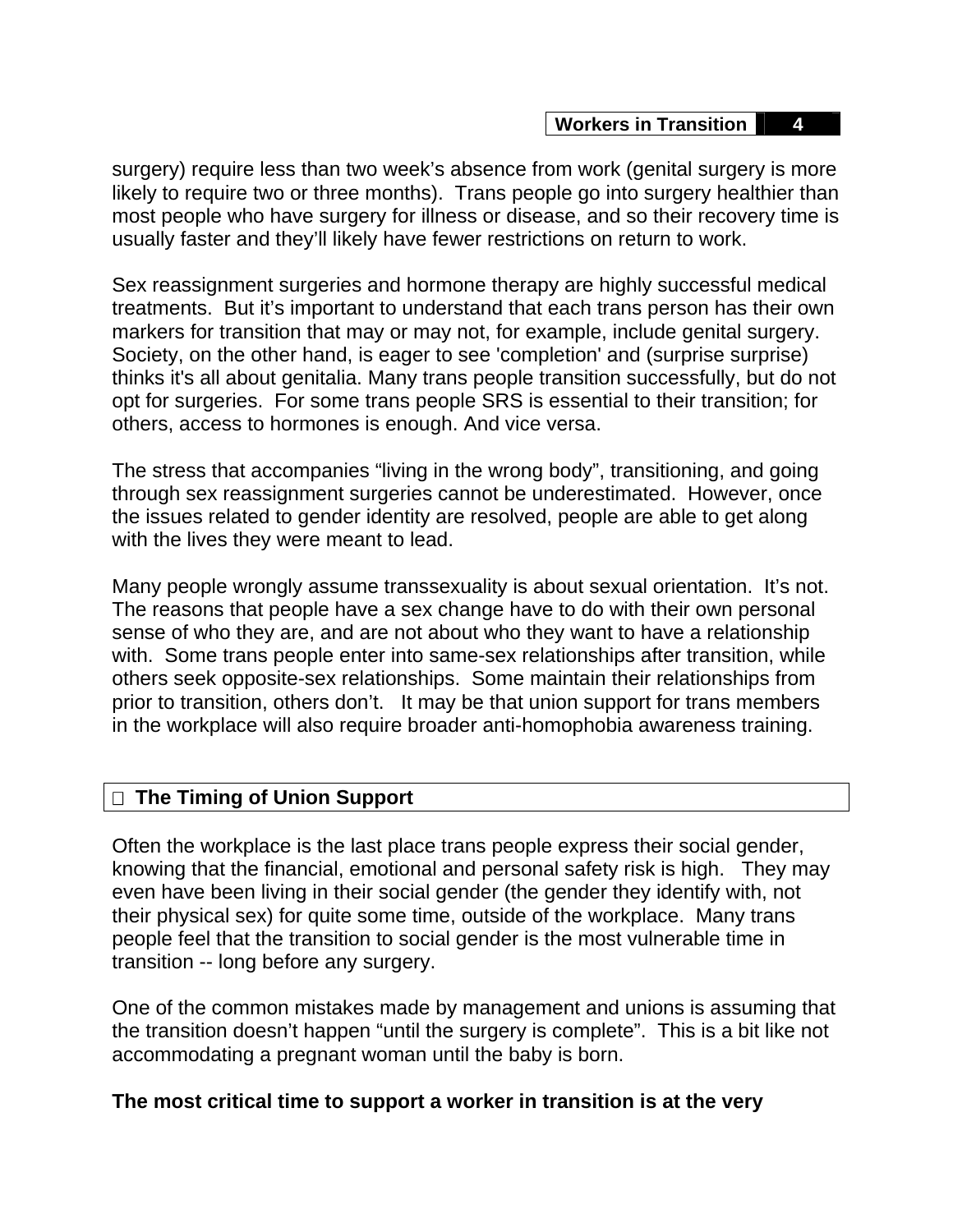## **beginning stages of their transition in the workplace, when the worker takes their first steps in expressing their gender, changing their name, and letting people know about their plans.**

As soon as a worker outlines their plan to transition, they need workplace support. It's at this point that records need to be changed, that people need to begin using the worker's new name and referring to them by the correct (new) pronoun, that they require safe access to changeroom/washroom facilities, etc. and that they need the solidarity of those around them to help protect their dignity and security. Not only is this the support that trans workers need, it is the employer's and union's legal obligation to provide it.

The idea of 'waiting' until a trans person has completed their surgery doesn't reflect the reality of the transition process, nor does it acknowledge the fact that surgery is not the goal of every transition. Employers and unions cannot delay action until legal name changes, surgery, hormone therapy, etc., have taken place.

#### **Jesse's story***:*

*"I agonize daily over whether or not to tell my co-worker, who is also my supervisor, that I am a transsexual. Every time I have to ask for time off for yet another doctor's appointment I worry that he thinks I'm just trying to skip work. I wonder, if I should tell him I'm seeing a psychiatrist so he'll accept my need for medical appointments as often as every three weeks. I ponder whether or not telling him the truth will irreparably damage the good relationship that I have with him. Will I suddenly be denied vacation time of my choice or begin to have the length of my coffee break closely scrutinized? Will my work, which is now acceptable, become unacceptable. When I ask for two days off to go to Toronto for some minor revision surgery I am truly concerned that he thinks I am pulling one over on him. He asks, "What's wrong with the surgeons here?" It's an opening for me but I'm too scared to take it. I remain silent. He's a good guy and I actually think he would take it well. But the moment when you first utter those words there is no turning back.* 

*More than anything I worry that once the word gets out in my workplace – where I already feel isolated – my co-workers will become hostile. I'm probably worrying for nothing; I've told quite a*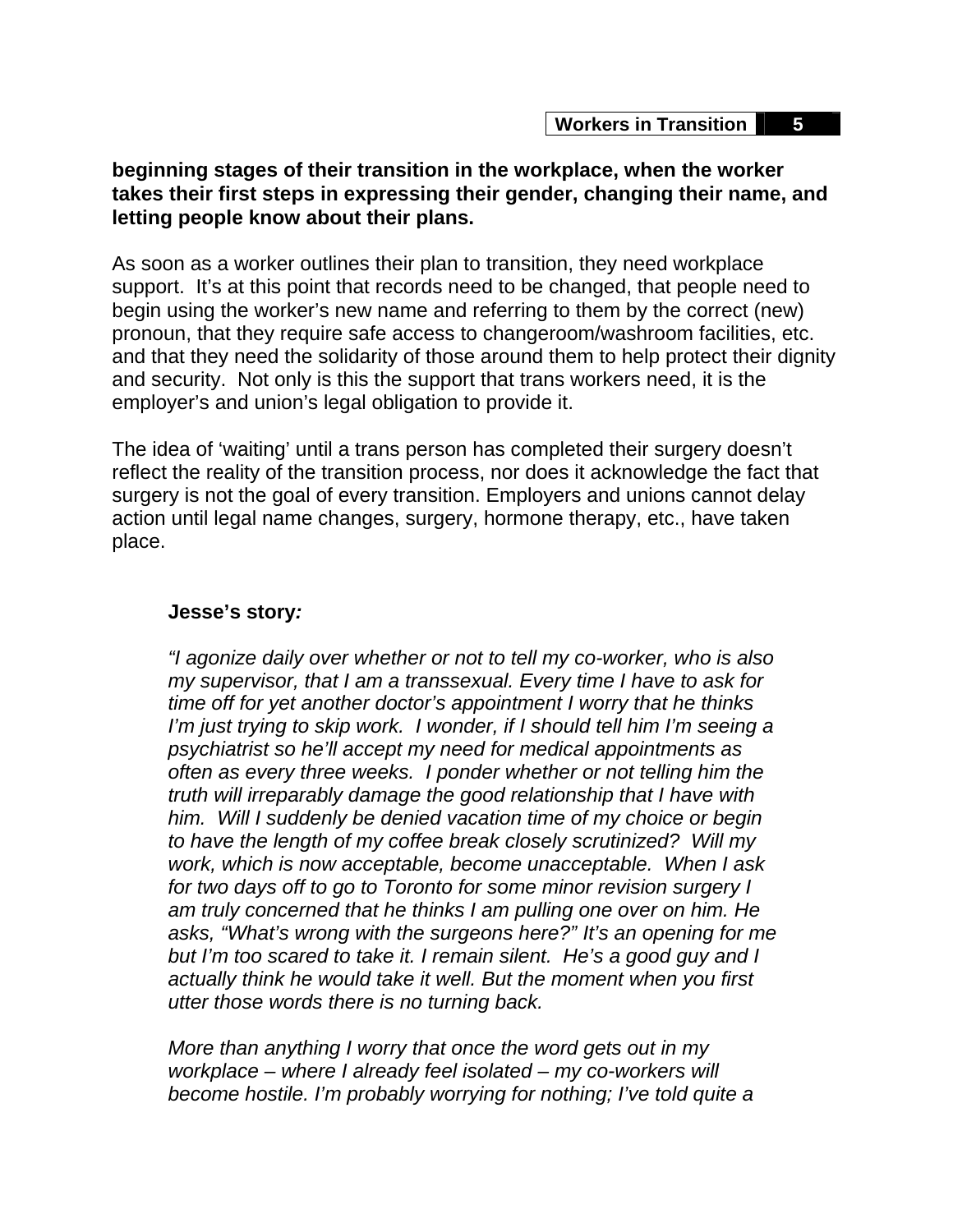*few people now and most have taken it well, although some suggest that perhaps I'm crazy. They think the medical intervention is too dramatic a thing to go through. Some ask, "Aren't you concerned about damaging your health with hormones?" Still, they don't treat me any differently. So far. And now time is running out for me to tell the rest. This is not at all like being gay in the workplace; I cannot pick and choose safe confidants. Eventually, whether I tell or not, it will become apparent to everyone."* 

*(Excerpted from an article by Jesse Invik in Our Times – Canada's Labour Magazine, Vol. 25 No. 6 December 2006 - January 2007)* 

# **Elements of a Transition Plan**

Our collective agreements need to include language that protect trans people from discrimination and harassment and should include general guidelines outlining the employer's responsibility during a worker's transition (see page 35 for model language).

However, each trans person's situation will vary, and so in addition to collective agreement language, an individualized transition plan should be developed that outlines how the employer and union will support the worker's plans to transition on the job.

At a minimum, a transition plan should lay out objectives, timing for informing co-workers, changes to identification and documentation, washroom/changeroom facilities, anti-harassment planning, and medical leaves (where required).

*Developing a transition plan isn't about bargaining 'special rights' for trans people. Trans people certainly aren't asking for anything 'special' – simply a safe place to work, a safe washroom/changeroom, the right to be called by their name, the right to accommodation, and the right to be referred to by their chosen gender - the same rights most people take for granted. However, in the case of trans members, special measures do need to be taken to ensure that basic rights are protected.*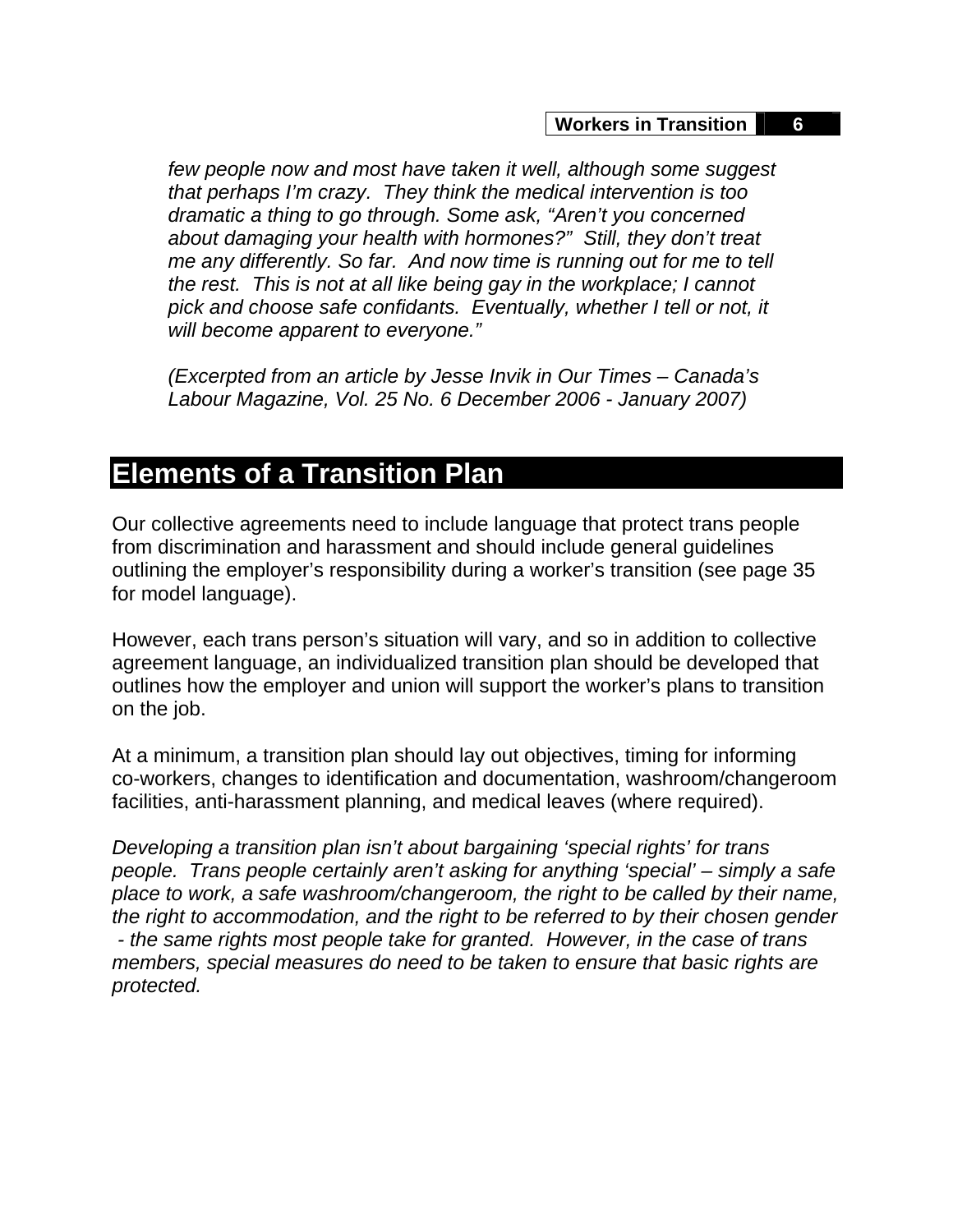#### **a) Agreeing to a Process**

*"Transition is highly personal and necessarily revolves around the needs of the person in transition. What washroom would they feel comfortable using? How do they want to dress while they're waiting for hormones to kick in? What name do they wish to use during that time? And so on."* 

*K.S.* 

The key to a successful transition process involves employers and union reps working with trans workers to determine their needs and agreeing together on a process for the transition. Everyone goes through their transition differently. Therefore, the transition plan needs to be flexible. Some will go through very quickly and others more slowly. Others still will only come out of the closet once the transition is over. The transition plan for medical and surgical procedures may have to be amended as the process develops - the "expected" dates referred to below are just that - "expected".

Issues will include:

- Whether the employee wants to stay in their current job or be transferred;
- The expected timescale of the medical and surgical procedures;
- The expected point or phase of change of name, personal details and social gender (this, rather than biological changes, will likely be what prompts the initiation of the transition plan);
- What time off will be required for medical treatment;
- Whether or not the worker wants to inform their supervisors, co-workers (clients/patients/customers) about their transition, and if so, do they want to do so themselves, or have this done by the union/management;
- What amendments need to be made to records and systems (and the timing for this);
- Whether a trans worker is adequately covered by existing policies on issues like confidentiality, harassment, and insurance, and if not, how these will be amended;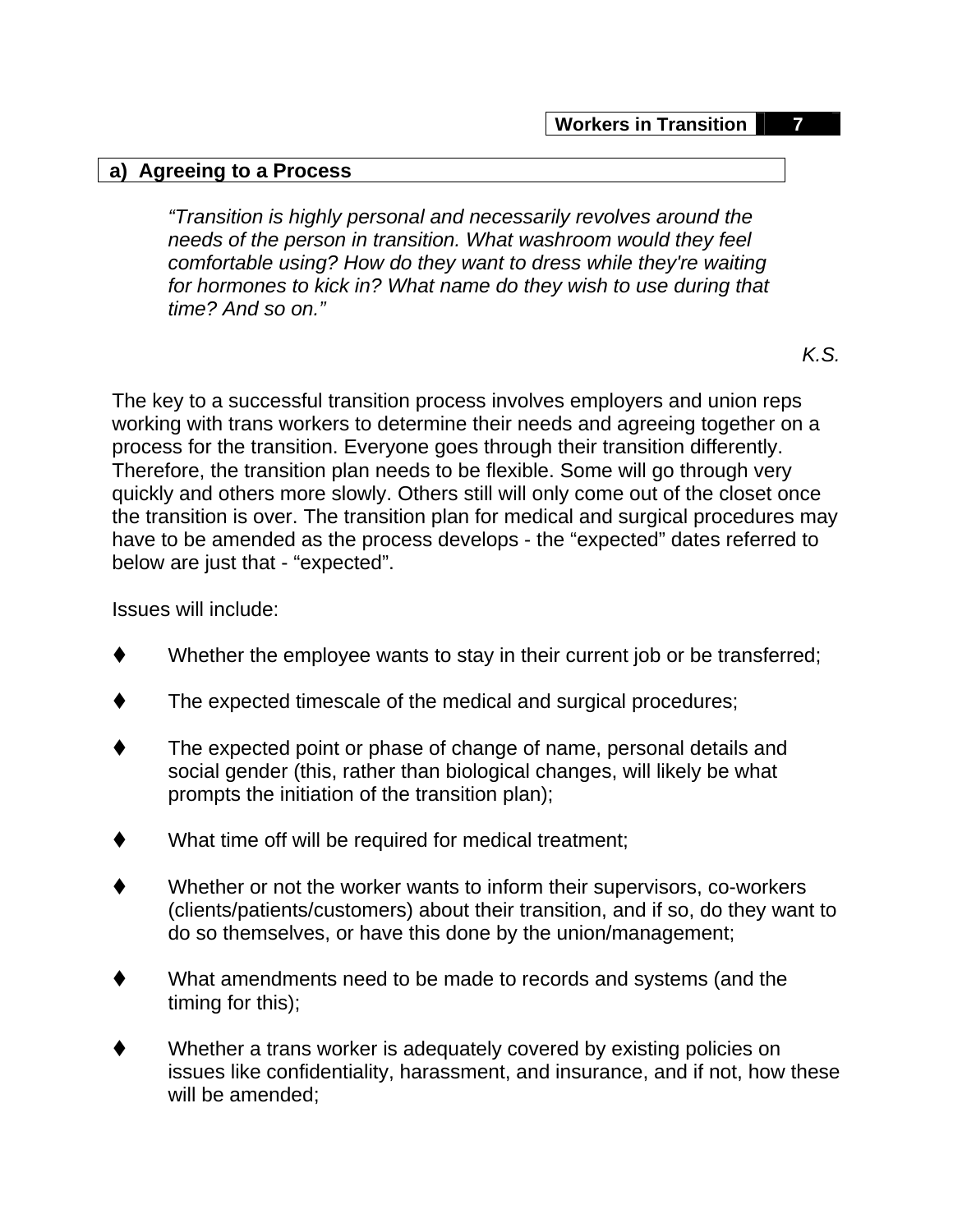- Whether training or briefing of co-workers/clients/patients will be necessary, and at what point and by whom this will be done;
- How to handle any harassment, hostile reactions, or unwanted interest.

#### **b) Statement of Objectives**

A transition plan should begin by clearly laying out the goals of all parties (the worker, the employer, the union).

For example:

- $\blacklozenge$  That the employee will remain at her<sup>[2](#page-8-0)</sup> current job in her current location;
- That the union, co-workers and the employer will ensure that she enjoy all the same rights with respect to privacy, safety, code of conduct, etc., in the workplace;
- That the employer and the union will deal with any harassment quickly and decisively;
- That at her request, the employee will be accommodated in another comparable position in the workplace if re-integration into the current work site fails;
- That the employer and the union will ensure that the employee is accommodated with respect to medical leave, proper and appropriate facilities, documentation/identification changes, and benefit coverage;
- That together the employer, the union and the employee will work to resolve any issues that arise through transition.

## **c) Privacy and Confidentiality**

Transsexual workers have the right to privacy. There must be no unnecessary disclosure of medical information. Referring to a person's trans status to others,

<span id="page-8-0"></span> $<sup>2</sup>$  Always use the pronoun that the worker is transitioning to, as soon as you learn of</sup> their transition. In the case of male-to-female, always refer to 'her/she', in the case of female to male, 'him/he'.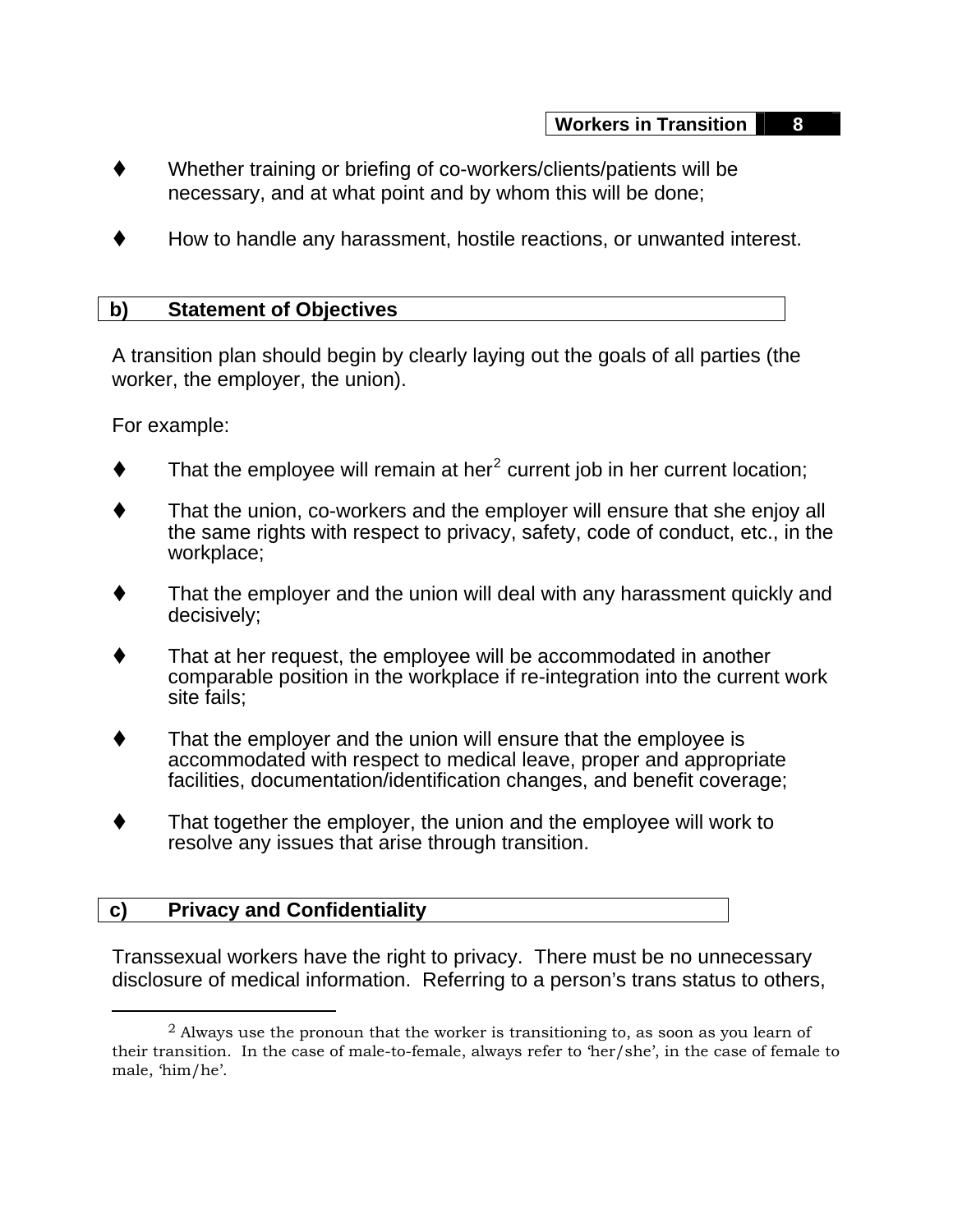without their explicit permission, is outing them and is a breach of their privacy (e.g., don't tell people they're about to meet a trans person).

## **Sample transition plan language:**

*"Thus far knowledge of this situation has been limited to (insert names). Advising others must be done with sensitivity and respect of the employee's privacy and only on a need-to-know basis for the purposes of achieving our objectives."*

"Need to know" refers to those directly involved in the administration of a process, for example, a medical officer, or the person who authorizes payments into the pension plan. It does not refer to co-workers, clients, or line managers, and breaches of confidentiality should be treated very seriously, as would any other gossip about a personal medical or social situation. "Outing" is understood to be a form of harassment that puts the worker's physical and emotional safety at risk.

Transition plans should be discussed and communicated only in order to manage expectations and to minimize inappropriate responses.

There is no general need or obligation to inform everyone in the workplace that a worker is undergoing sex reassignment.

## **d) Key Contacts**

A transition plan should lay out who the key union and management contacts for the worker will be. These individuals will take a proactive role in ensuring a smooth transition, and troubleshoot any potential workplace conflict/harassment.

## **Sample transition plan language:**

*Going forward, the key management contact for the employee throughout transition and integration back into the workplace is (insert name of manager/supervisor/HR person). The key union contact is (insert name of steward/advocate/committee person/chairperson/etc.).*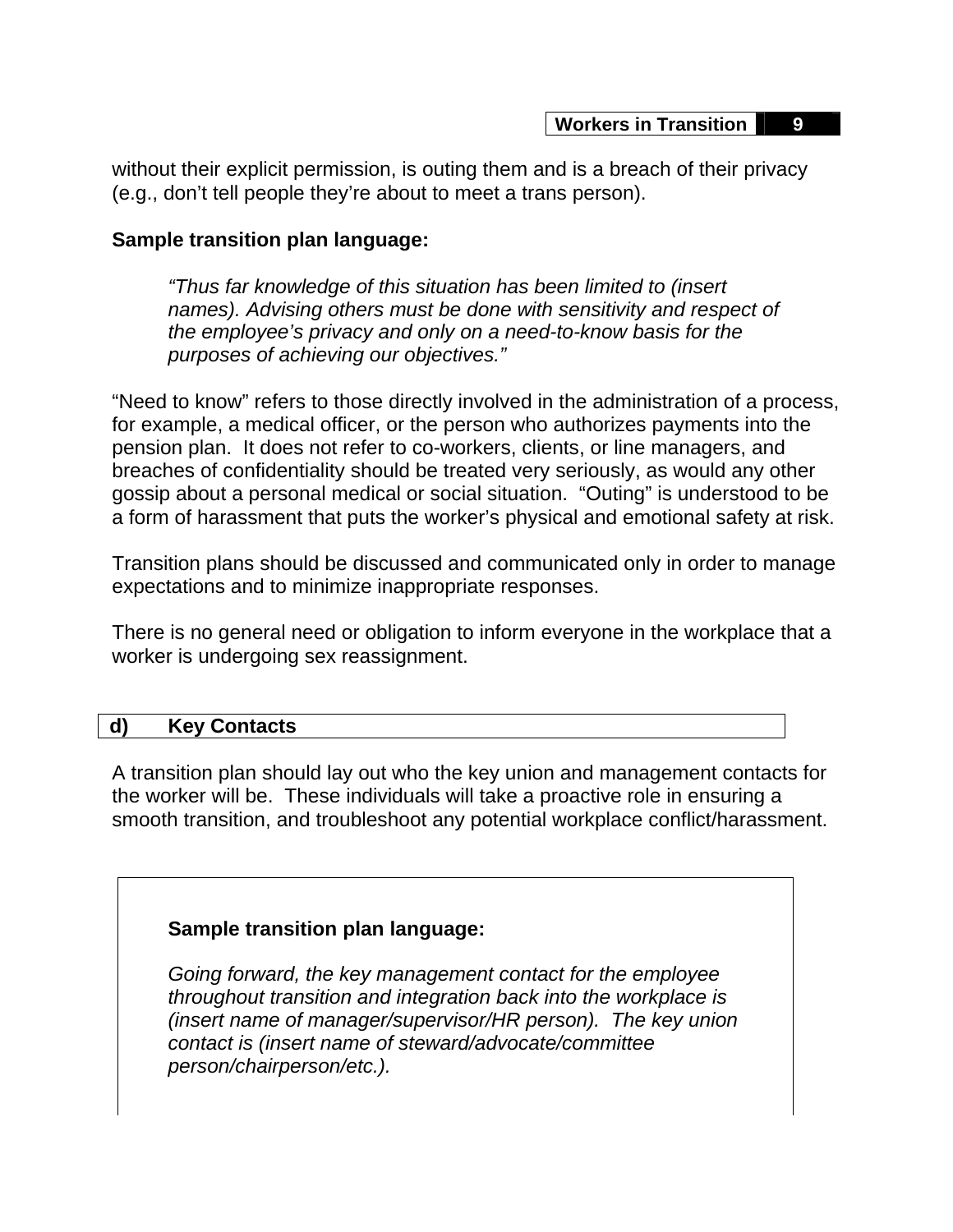#### **e) Who Needs to Know?**

A transition plan will include when, how, and if a worker plans to communicate their new gender to their co-workers/supervisors/ clients/customers.

Not all workers in a large workplace need to be notified of a worker's transition. This information is necessary only where the relationship with someone who knew the person prior to their change of status is to continue. Some workers prefer to tell their co-workers themselves (sometimes through a letter); some prefer to have management or the union let people know.

#### **Max's story:**

*"I went to the managers in the office that were gay first, to tell them about my process. Then I went to the Manager of [the division]. I spoke to some of my friends and had a book with me to explain trans issues.* … *When I started my transition at work I wrote a letter to all of my co-workers. I think the most important thing I told them is "I am still the same person inside – that doesn't change – only the outside package is going to change." My transition from FTM (female to male) does not change how I feel about my friends and family, I am the same understanding, non-judgmental loving person I always was."* 

## **f) How Much Information Should be Provided?**

Just like any other worker's personal medical situation, nobody in the workplace is entitled to any information about the transitioning worker's medical issues, or any details about their transition unless voluntarily provided by the worker him or herself.

Asking personal questions is not only inappropriate, but can be considered a form of harassment.

The CAW's booklet: *"To Our Allies: Everything you ever wanted to know about lesbian, gay, bisexual and trans issues"* answers general questions about trans issues and transitioning. It should be provided to management and union reps – whether or not there are known trans workers in the workplace.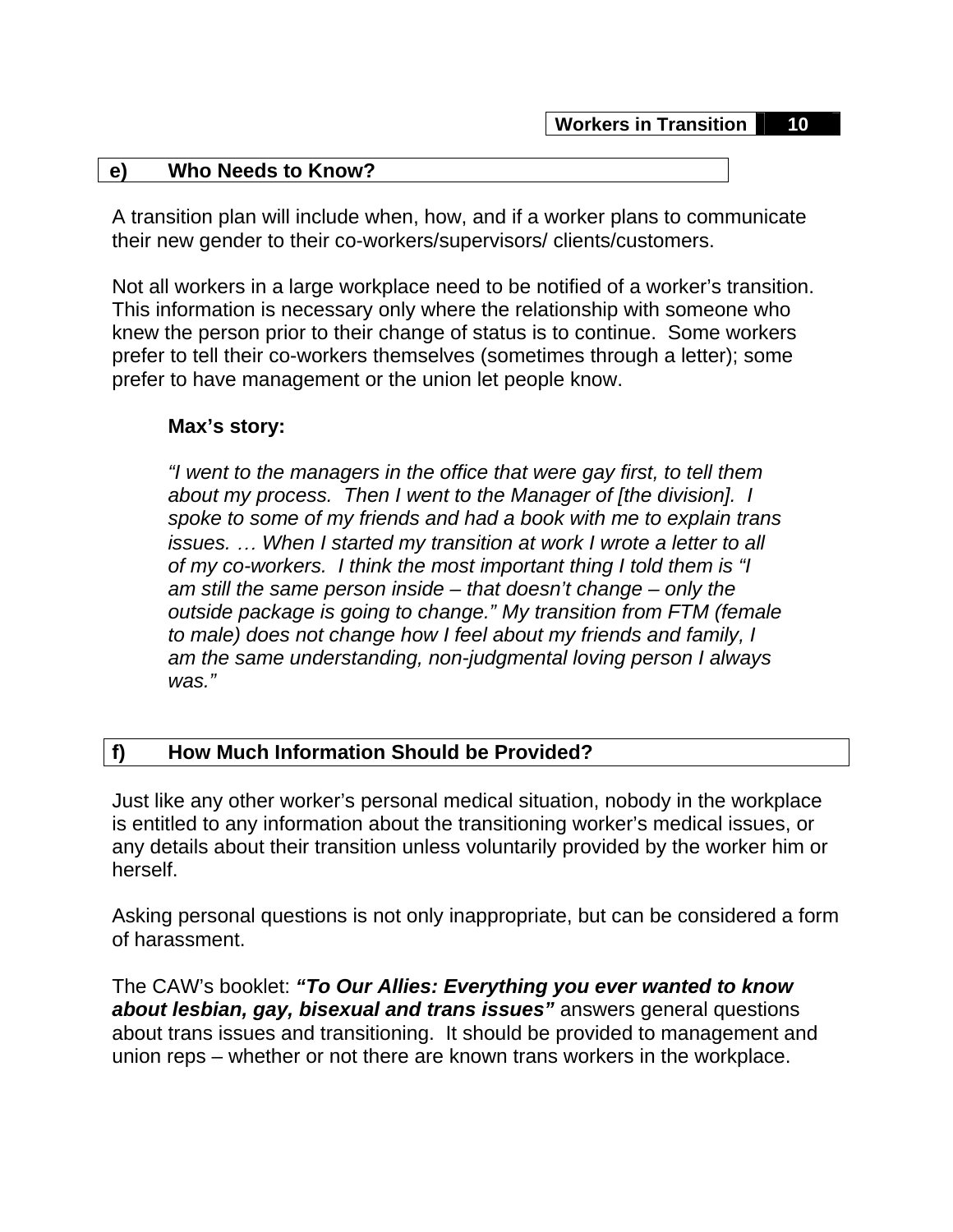During a worker's transition it will be useful to have the booklets on hand. The transitioning worker may recommend distributing the booklets to workers in the immediate area, or perhaps even a wider distribution. That way people get basic general information and the individual worker isn't made to feel responsible for educating everyone!

Distributing the Allies booklet during a worker's transition should only be done with advance notice and agreement from the transitioning worker themselves. Copies of the booklet are available from the CAW, at [cawpride@caw.ca](mailto:cawpride@caw.ca) and on our website www.caw.ca/pride

## **g) Timing**

At the point of change of social gender (e.g. name change, gender expression/clothing/hairstyle), it's common for some trans people to take a short leave from work and return with a new name and gender role (for example, following a vacation). Basic information may be provided to co-workers a few days before the worker returns so that co-workers have some time to adjust (but not too much, to avoid speculation and harassment).

If the worker is returning to work in a new location, there is likely no need to inform any co-workers or managers that the worker has transitioned; sharing personal information is up to the worker. The key contacts should stay in touch with the worker to ensure that no problems are encountered.

## **h) Changes to Identification and Documentation**

At the worker's request all workplace records must be updated to reflect the worker's new name and gender. This includes (but is not limited to):

- $\checkmark$  Seniority lists
- $\checkmark$  Name tags
- $\checkmark$  Email and phone directories
- $\checkmark$  Identification cards or badges
- $\checkmark$  Security lists
- $\checkmark$  Trade certificates
- $\checkmark$  Insurance records
- $\checkmark$  Pension records
- Licenses, etc.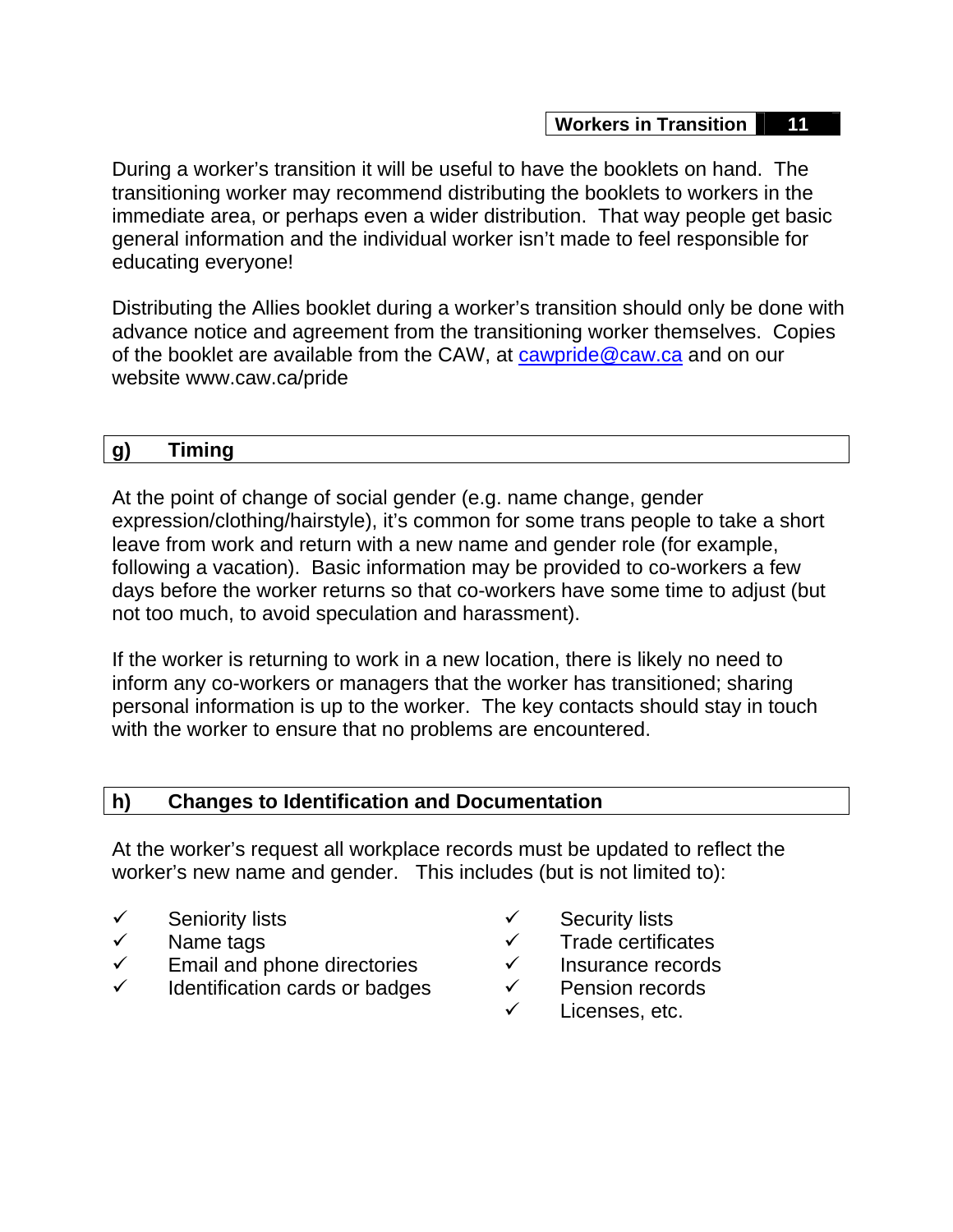Where these documents are in the sole control of the employer, they should be changed immediately. The employer cannot demand that other pieces of identification (e.g., government ID) be changed first, unless there is a direct link between personnel and government records (e.g. trades certificates, pensions, licenses and insurance). However, all records must be amended as soon as the legal name change has taken place.

Once all records have been changed, the trans person's previous name and gender should no longer appear in any personnel records, unless required by law. There is likely no rationale for maintaining a record of the transition or the person's prior identification.

## **Sample transition plan language:**

*"The employer and the union will update all employee records and directories to reflect the employee's name and gender change, and will ensure that all workplace related documents (e.g. pension and insurance) are also amended. No records of previous name change or sex will be maintained, unless required by law."* 

## **i) Washrooms**

Like everyone else, trans workers need to use washroom facilities with safety and dignity.

It is the employer's responsibility to provide safe washroom facilities to the worker during and after transition. The transitioning worker has the right to use the washroom of their social gender, whether or not they have sought or completed surgeries.

## **As trans activist Courtney Sharp says:**

*"Employers who want to find solutions have found solutions. Those who do not want to find solutions tend to use the issue as an excuse to terminate the employee. Sure, (people) worry about the bathroom question," but we told them, "listen, everyone has to go to the bathroom . . .but if you're worried about what's between someone's legs – you're the one who is being inappropriate."*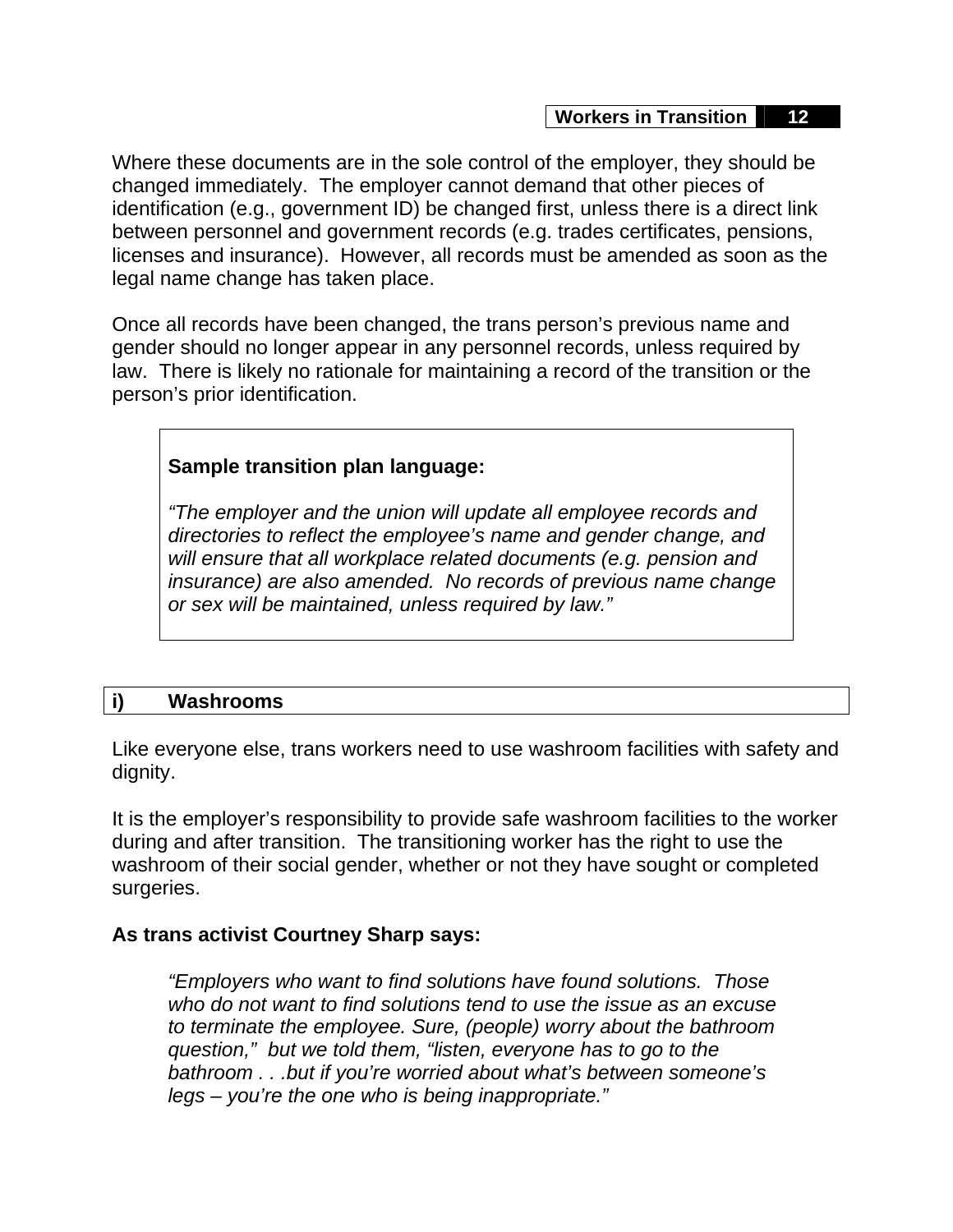*In the end, trans workers must have access to safe and dignified bathroom facilities."* 

The employer and the worker should agree on the timing of when the worker begins using the washroom of their social gender, so that the employer is prepared to support the worker in transition, and to deal with any concerns from other workers.

On a temporary or permanent basis the worker may prefer to have access to a single-use bathroom (with a lock), to ensure their safety and dignity are maintained. The employer must accommodate this request.

If these facilities are further from the worker's work area, break times may have to be adjusted.

Employers and the union need to make it clear to all employees that trans workers have the right to use the facilities that correspond with their gender identity, and that they expect everyone's cooperation.

If a co-worker raises a concern about a trans worker using the same washroom, the worker with the concern may be permitted to use a different or single-use washroom elsewhere in the facility, if one exists.

#### **j) Changerooms**

As with washroom facilities, the employer is required to ensure the transitioning worker has access to the change room facility of their social gender.

Where changerooms do not have separate privacy stalls, an accommodation must be made (for example, access to a single-use facility, or a re-design of existing facilities). The accommodation requires the cooperation of the employer, the union, co-workers and the transitioning worker.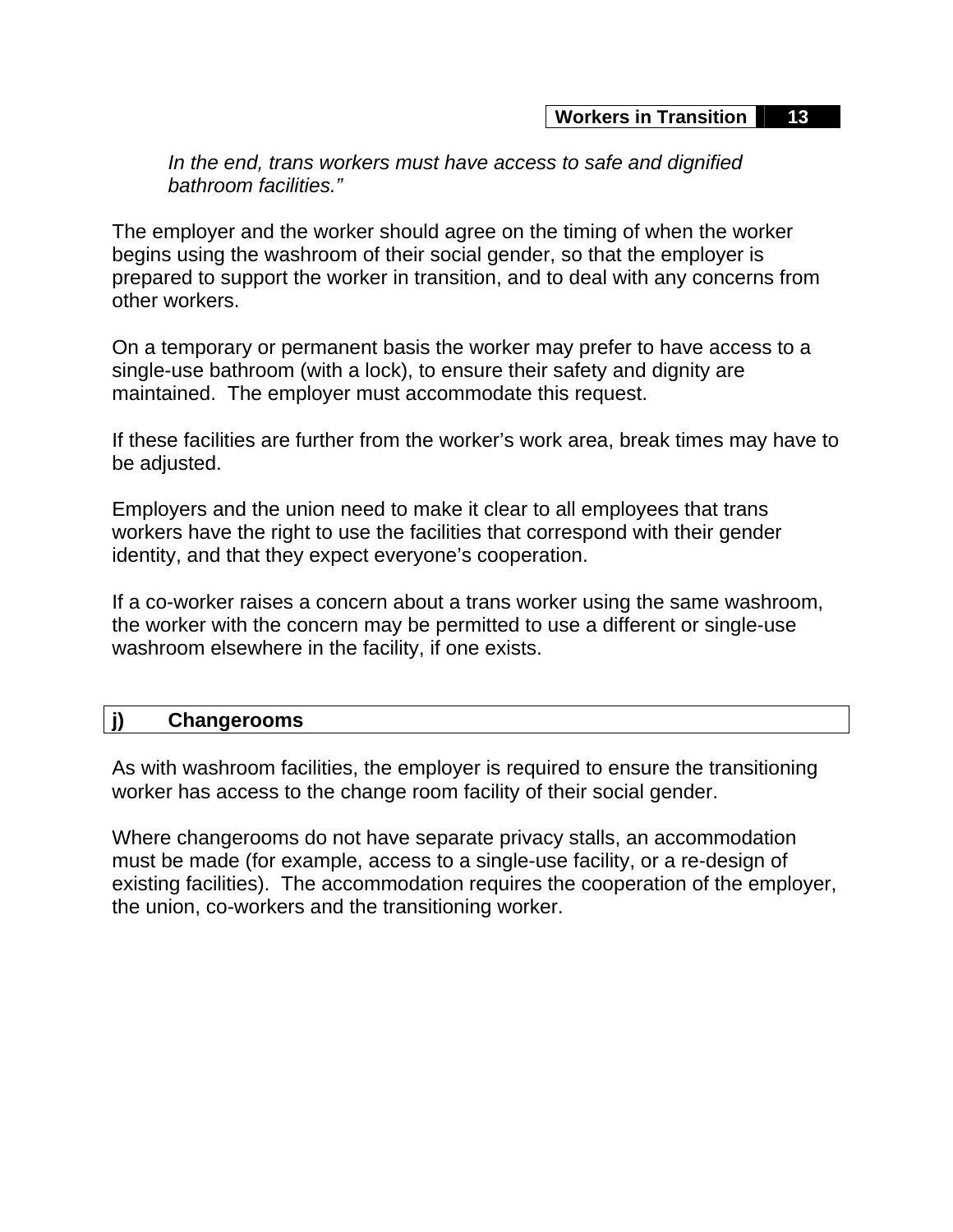#### **k) Uniforms and Dress Codes**

A worker in transition must be permitted to dress consistently with their gender identity, and is simply required to comply with the same standards of dress/appearance as any other worker.

The decision on when and how to begin dressing according to gender identity is made by the worker<sup>[3](#page-14-0)</sup>, preferably with notice given to the employer and union to ensure that the worker is protected from any negativity that could arise.

If there are uniforms worn in the workplace, and if uniforms are gendered (i.e. there is a men's uniform and a women's uniform), then the worker must be provided with choice of which uniform to wear. If/when they opt for a new uniform, they must be supplied with uniforms that fit appropriately, or are tailored to fit appropriately.

The employer should allow some flexibility in dress code to accommodate the process of transition – for example, a worker transitioning from male to female may prefer to wear the standard 'female' blouse with their men's workpants – either temporarily or permanently.

Practical details, such as who pays for uniforms, should be dealt with according to the usual policy on similar issues (e.g. during pregnancy).

As a general rule, we need uniform policies that give all of us real choices that we all feel comfortable with (gender neutral, and appropriate in fit).

#### **l) Benefits and Additional Medical Expense Coverage**

Trans workers face many of the same healthcare needs as the workforce at large, and their needs should be treated in exactly the same way as any other medical requirement.

Transition-related health care needs are not cosmetic.

<span id="page-14-0"></span> $3$  This decision is usually made by the worker in consultation with their health care provider(s).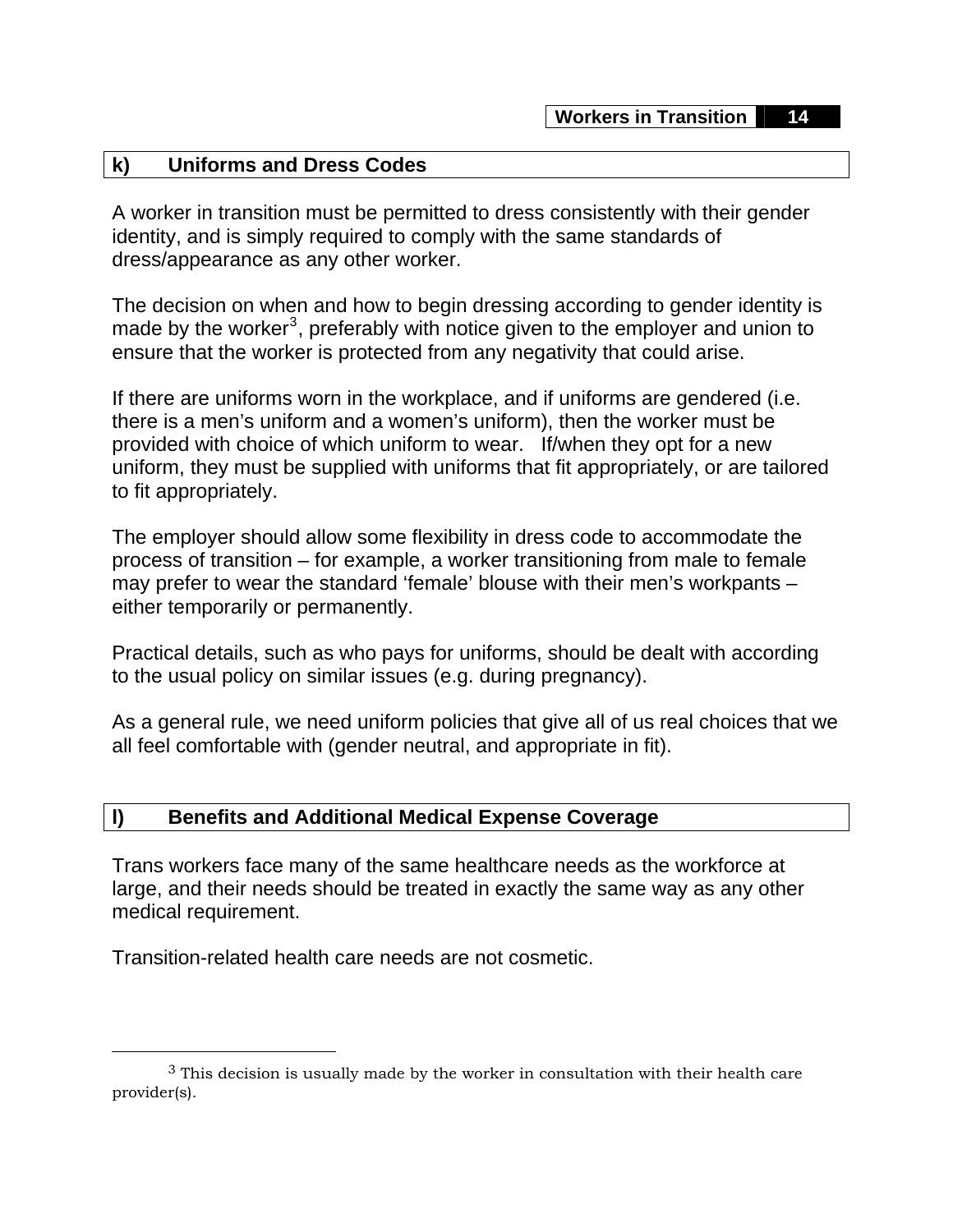Transitioning workers may require medical coverage for some or all of the following: hormone therapy, wigs, breast prosthesis and bras for prosthesis, silicone/saline implants, electrolysis/laser hair removal, voice classes for pitch/modulation, counselling/psychologists, and sex reassignment surgeries (e.g. genital surgery, breast augmentation or reduction, cartilage shave, etc.)

Many benefit plans already provide some of the coverage listed above (for example, hormone therapy, wigs, breast prosthesis, etc., may already be covered for cancer survivors). There can be no discrimination in access to these benefits.

In some provinces a number of these costs were previously covered by public health insurance but have been de-listed. The labour movement supports the position that de-listed services (i.e. ambulances, eye exams) should be relisted and failing that should be bargained with employers. In Ontario, electrolysis/laser hair removal used to be covered by OHIP for hormone imbalances. Sex-reassignment surgery (SRS) was de-listed by the Harris government in Ontario<sup>[4](#page-15-0)</sup>. The cost for surgery for male to female transition is approximately \$20,000.

We need to negotiate SRS benefit coverage with employers, and at the same time continue to call for it's inclusion in provincial health plans.

## **Bargaining Demand:**

*"The employer will direct its insurance provider to include coverage (under group benefit plans) for sex re-assignment surgeries. In addition, they will include coverage for any transition-related expenses, not already covered under the benefit plan (for example: wigs, electrolysis, breast prosthesis, hormone therapy, silicon/saline implants, special bras for prosthesis, voice classes, counselling, medical-related travel expenses, etc.)."*

<span id="page-15-0"></span> <sup>4</sup> This mean-spirited attack on trans people saved Ontario taxpayers just over \$110,000 a year - a tiny fraction of a multi-billion dollar budget - and it put trans people in limbo: those part-way through SRS could not afford to complete their surgeries and had to take the government to court where they won only limited recourse. In May 2008, the provincial government finally announced that they would re-list SRS.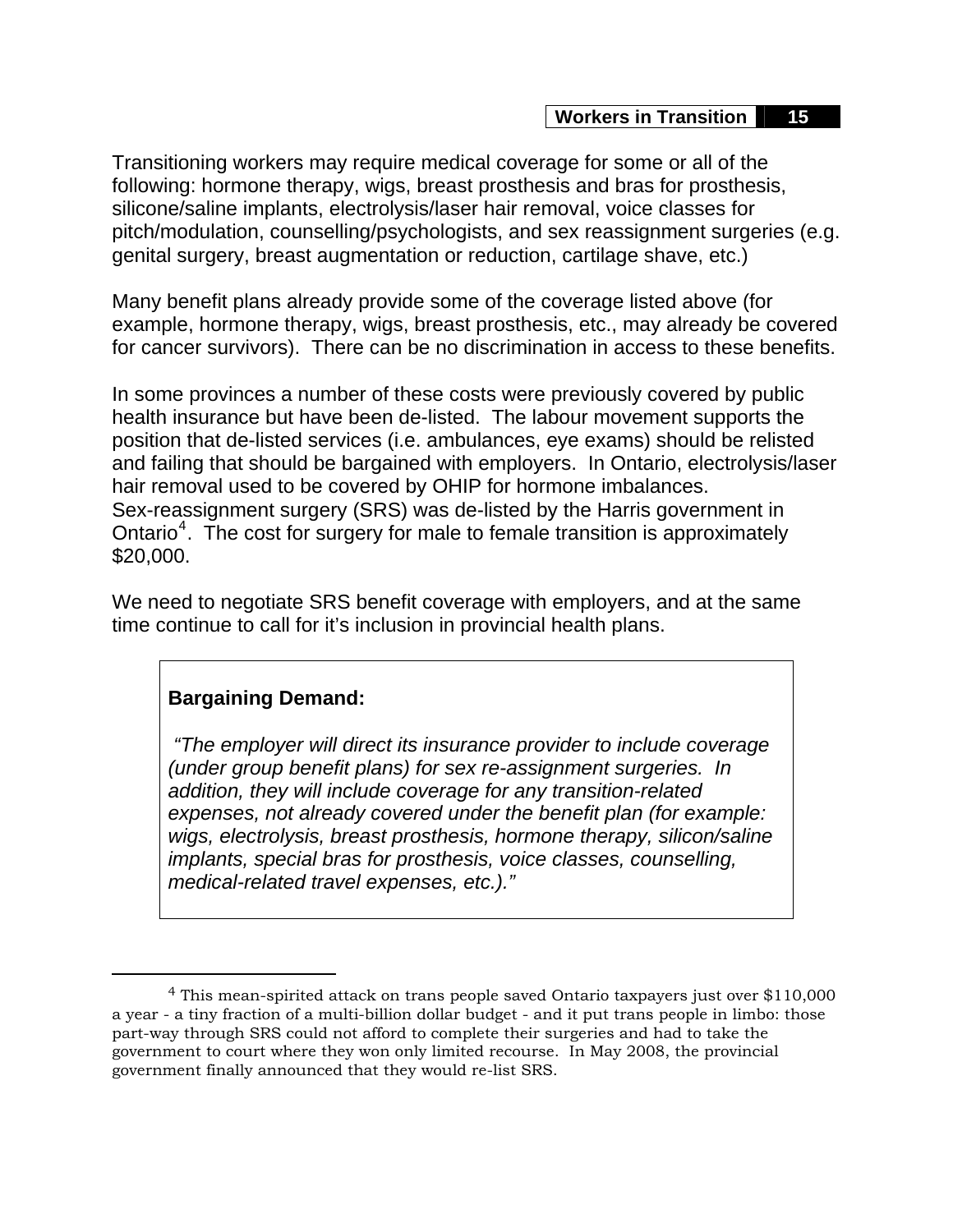#### **m) Anti-harassment Plan**

All workers are entitled to expect that their dignity and safety remain intact at work. Employers are legally responsible for providing a harassment-free workplace, and protecting workers from harassment from supervisors, co-workers, clients, and the public.

Harassment policies and procedures need to be amended to include gender identity and gender expression as prohibited grounds of harassment, in order to directly acknowledge the risks faced by the trans community<sup>[5](#page-16-0)</sup>. Negotiated anti-harassment training (for management and workers) must include the issue of harassment based on gender identity and gender expression.

Harassment is probably the greatest concern of trans workers. Hostile reaction from management and co-workers threatens a worker's emotional, psychological and physical safety. Too often trans people face taunting, isolation, inappropriate/intrusive comments and questions, verbal and sometimes even physical abuse. Supervisors or co-workers may refuse to refer to trans people by the name and by the pronoun of their choice. All of this is harassment.

The stress of transitioning is compounded exponentially by workplace harassment and bullying.

Let's be clear – trans people may face real danger and their perception of this danger is likely profound and may even be debilitating. It is absolutely critical that the union and management take this seriously and be pro-active in support of the worker in transition. This requires checking at regular intervals with the worker, and making it clear to all workers and supervisors that neither the union nor the employer will tolerate any harassment. There is no doubt that if so-called "minor" remarks/innuendos/jokes/rumours are left unchecked, they will escalate into an intolerable and volatile situation.

<span id="page-16-0"></span> <sup>5</sup> NDP MPs have tried to introduce private member's bills before the House of Commons to amend the Human Rights Code and the federal hate crimes legislation and specifically prohibit discrimination based on gender identity and gender expression. To date none has passed.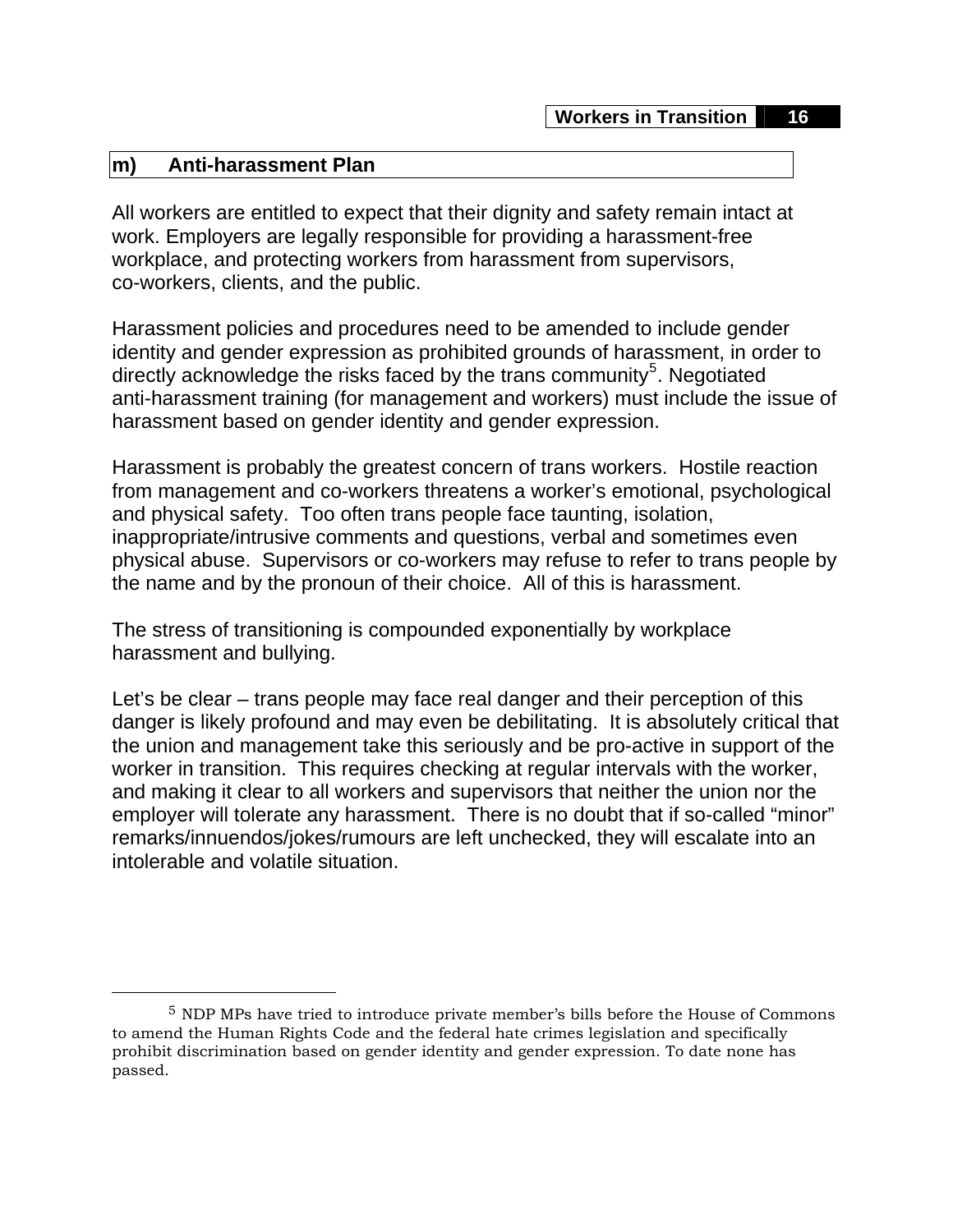#### **n) Co-workers, Clients/Public**

The employer and the union need to send a strong message to management, workers, clients and the public that they will not tolerate harassment, and that they value the contributions of all workers, including trans workers.

Workers who raise concerns about working with a trans co-worker or supervisor should be provided with information about the workplace non-discrimination and anti-harassment policies. They should be informed that they are required to work cooperatively with all employees, regardless of gender identity (or race, or sex, or religion, or disability, etc.), and if they fail to do so the harassment policy will take effect. Discomfort is not a legitimate rationale for harassment!

Employers will sometimes try to move transitioning workers away from their usual job working with the public. Transitioning workers have a right to remain in their regular job. Decisions in human rights cases make it clear that customer preference cannot be used to support discriminatory practices.

#### **o) On the Job**

All parties must work together to ensure that the worker can remain at the worksite in their present job. However, if the re-integration of the worker back into their work unit is too difficult from the worker's point of view, then the employer, the union and the worker need to negotiate an alternative arrangement. This would include but not be limited to positions elsewhere within the company, with preference to remaining in the same job classification. The employer and the union would need to continuously monitor the work environment through contact with the worker to ensure that the alternative plan is successful. Where an alternative involves seniority, the union should approach this as we would any accommodation issue.

#### **p) Overall Workplace Changes**

The duty to accommodate puts a proactive responsibility on employers to design their workplaces with the broadest possible workforce in mind. To that end, employers should create single-use washroom and change room facilities. Uniforms and uniform policies should be flexible enough to accommodate worker's choice, where 'gendered' uniforms exist.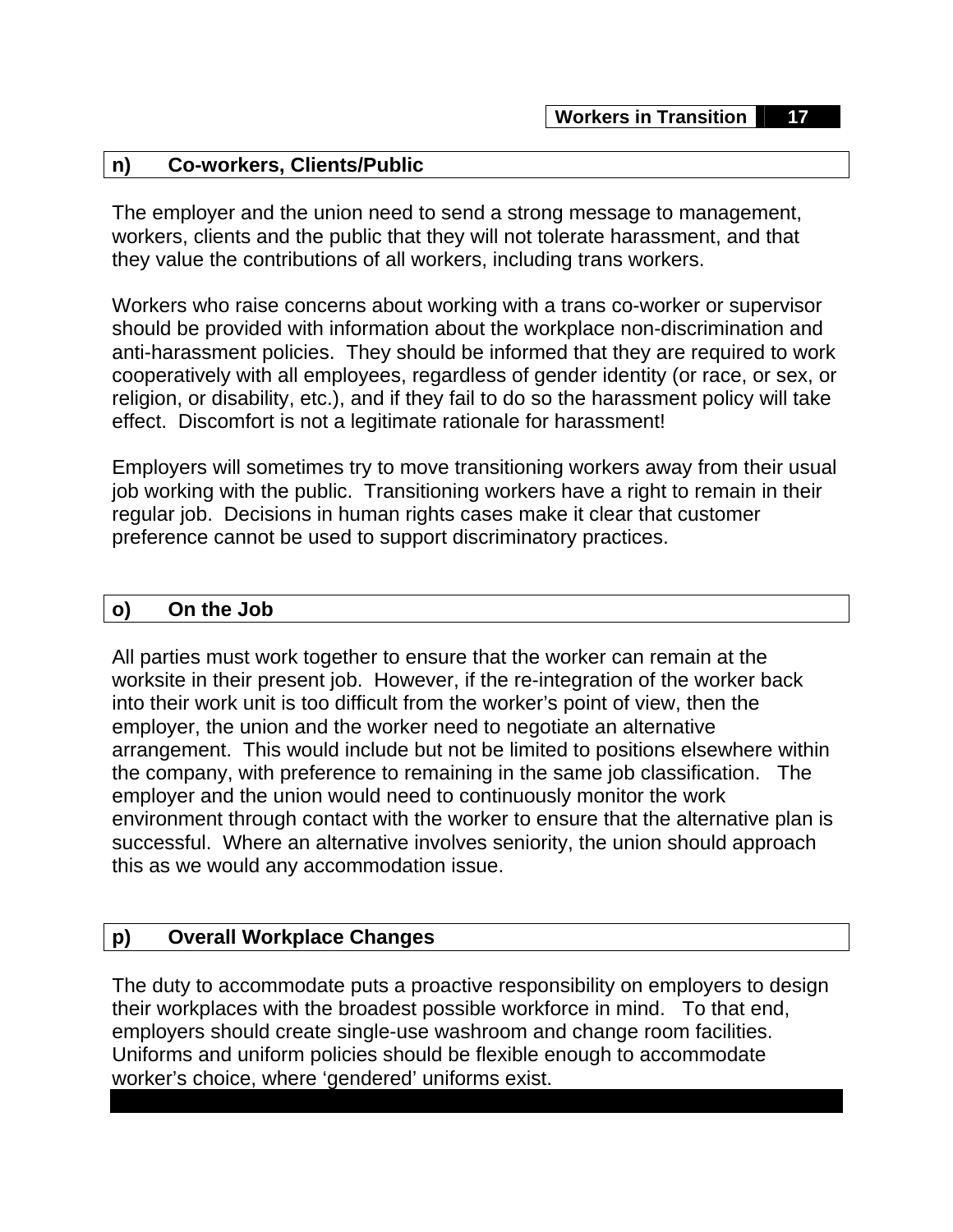## **Guidelines for Management/Union Representatives**

Your support is critical. You can maintain this worker's privacy, protect their dignity, ensure their safety and demand the same of others. Your actions will have an impact on the outcome of the transition.

You may feel you don't know enough about trans issues to be of much help – but the trans member who needs your support is probably your best resource. Listen when they talk, and let them educate you if they wish to. You don't need to know a lot about transsexuality – but you do need to learn how to best support someone through transition. Rely on basic union principles about dignity, safety, and equal treatment, and you'll do fine. Resources and suggestions for further reading are in this document.

Begin using the worker's new name and the right pronoun as soon as you are asked to. This is how you indicate your solidarity. It could be considered harassment if no attempt is being made to adapt $^6$  $^6$ .

Perhaps one of the most offensive and dehumanizing terms used is "it". You need to show leadership in ensuring that the worker is always referred to by their correct name and correct pronoun, and interrupt inappropriate/hurtful language when you hear it.

*"Changing how we refer to an individual once they come out is very important to a respectful workplace. People at my workplace really don't get this. To this day, I am continually correcting people. For those I have corrected over and over again, I have had to resort to pointing out to them that it is harassment for which they can be disciplined."*

## *Experienced Union Rep*

While it may be that friends and co-workers sometimes make mistakes and use the wrong pronoun, or the worker's old name, it is critical that the trans person understand – through the language of those surrounding them – that they are being supported in the most courageous and necessary act of their lives. If you know, or learn, that someone has transitioned in the past, you have no right

<span id="page-18-0"></span> $6$  Interestingly enough, people are generally not resistant to name changes due to marriage or divorce...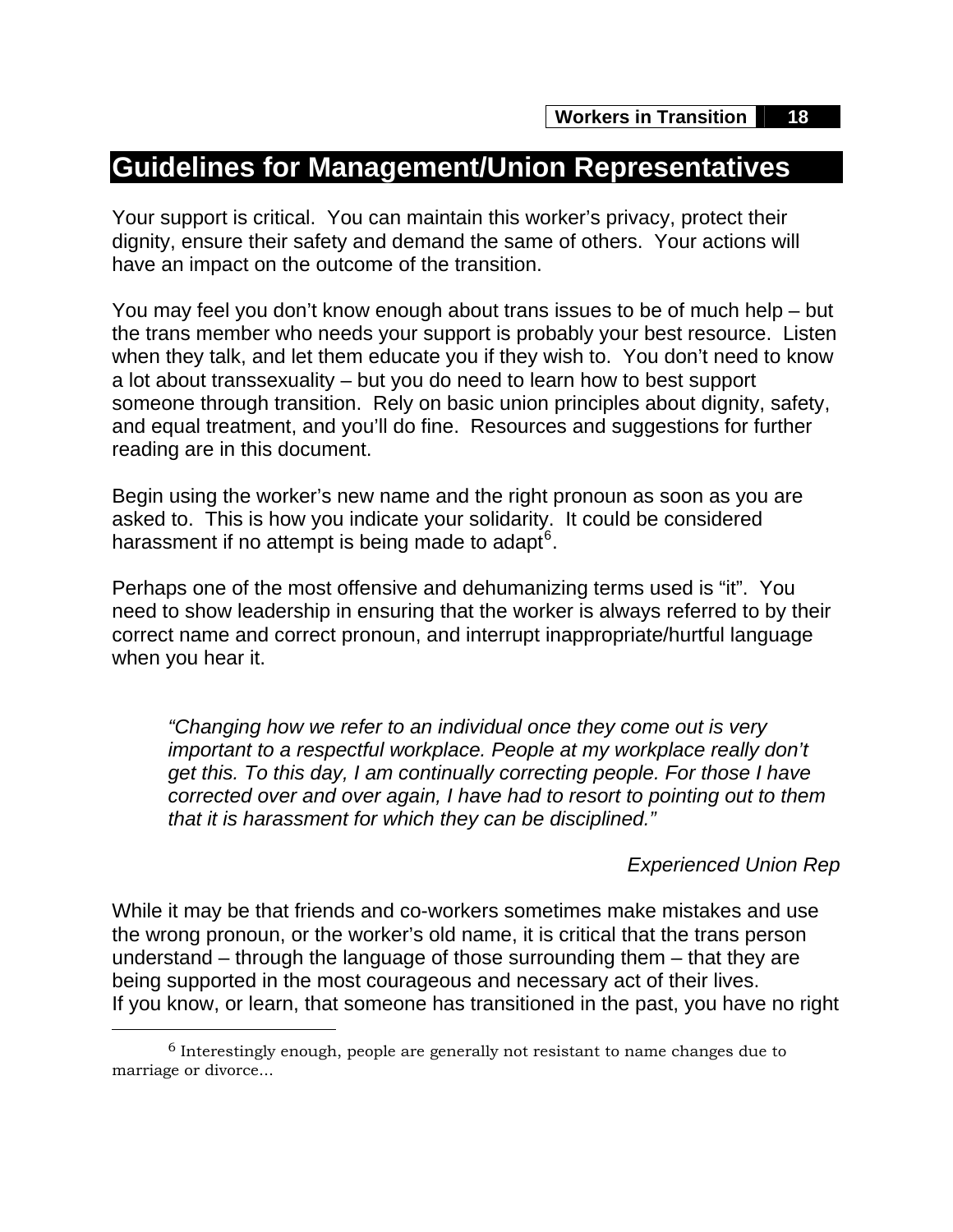to disclose this to anyone or to ask the individual worker about it. It's past.

If at some point you are struggling with someone's physical/personal appearance or style as they transition, keep it to yourself. Be compassionate – they are likely displaying more courage than most of us ever will in a lifetime.

## **Check List for Transition Plan Meeting:**

- $\checkmark$  Acknowledge how difficult the decision to talk to you must have been.
- $\checkmark$  Reassure them that you will maintain confidentiality. Do so.
- $\checkmark$  Let them know you're there to help, and that you need their suggestions on what will be most helpful.
- $\checkmark$  Ask them when/if they want to tell their manager/supervisor/HR person, or if they want you to, or if they want you there as support.
- $\checkmark$  Talk to them about the timing for this process.
- $\checkmark$  Ask them if they expect to change their name. If yes, learn their name and ask them when they want you to begin referring to them by their new name and/or pronoun.
- $\checkmark$  Ask if they anticipate needing time off for treatment, and if they can give an indication of when and for how long it might be. Make sure they know that normal sick leave provisions will apply.
- $\checkmark$  Offer to go over the benefit plan with them if they need information about coverage.
- $\checkmark$  If there's a uniform policy or dress code, talk with them about how and when they want to handle it.
- $\checkmark$  Ask about their needs regarding washrooms and change rooms, and ensure they know they have your support in using the facilities consistent with their gender identity.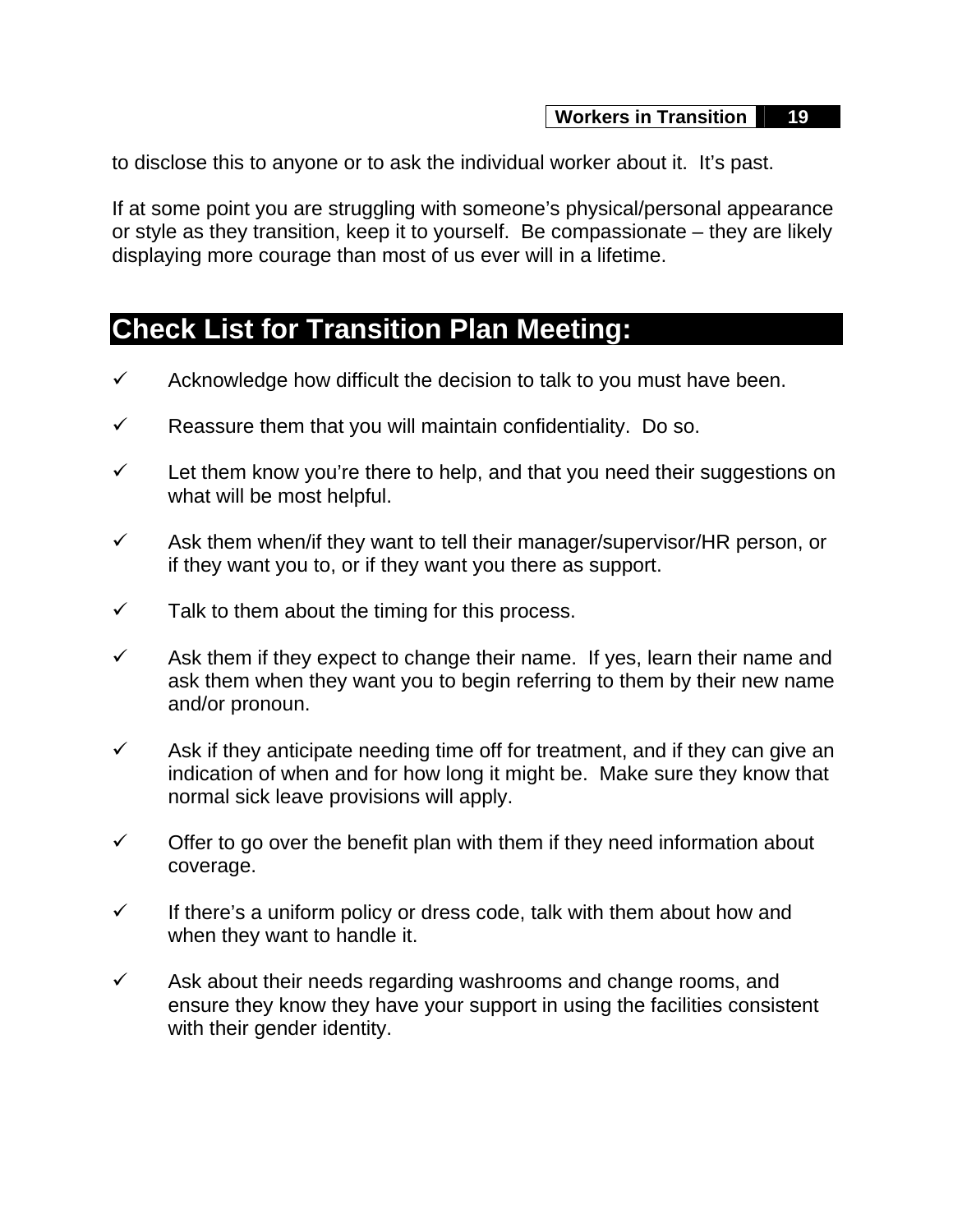- $\checkmark$  Let them know that you will do everything you can to ensure they can continue doing their current job, if that is their wish, and that they have a right to it.
- $\checkmark$  Be prepared to discuss alternative work shifts, locations, etc., if the worker wants to move to a new area and start 'fresh' at some point during transition.
- $\checkmark$  Talk with them about any ideas they might have about a general workplace anti-harassment education plan.
- $\checkmark$  Follow up on anything you have agreed to do.
- $\checkmark$  Check in with them regularly, be proactive for signs of trouble from supervisors/co-workers.

# **If You're the One Transitioning on the Job**

The decision to transition on the job takes courage. Your union is there to protect your dignity and safety. Your union reps may not know everything they need to know about transition, but they do know how to represent workers who need support<sup>[7](#page-20-0)</sup>.

- $\checkmark$  Meet with management and union rep/advocate/committee person who you feel comfortable with to begin the process. If you want, bring a friend.
- $\checkmark$  Explain that you need a transition plan.
- $\checkmark$  Outline your plans and how you want to see your transition evolve in the workplace.
- $\checkmark$  Be as clear as you can be about your timelines.
- $\checkmark$  Outline your concerns.

<span id="page-20-0"></span><sup>&</sup>lt;sup>7</sup> If you experience difficulties with a local union rep, contact another union representative, committee member (e.g. human rights, women's), or central union staff representative to get the support that you need.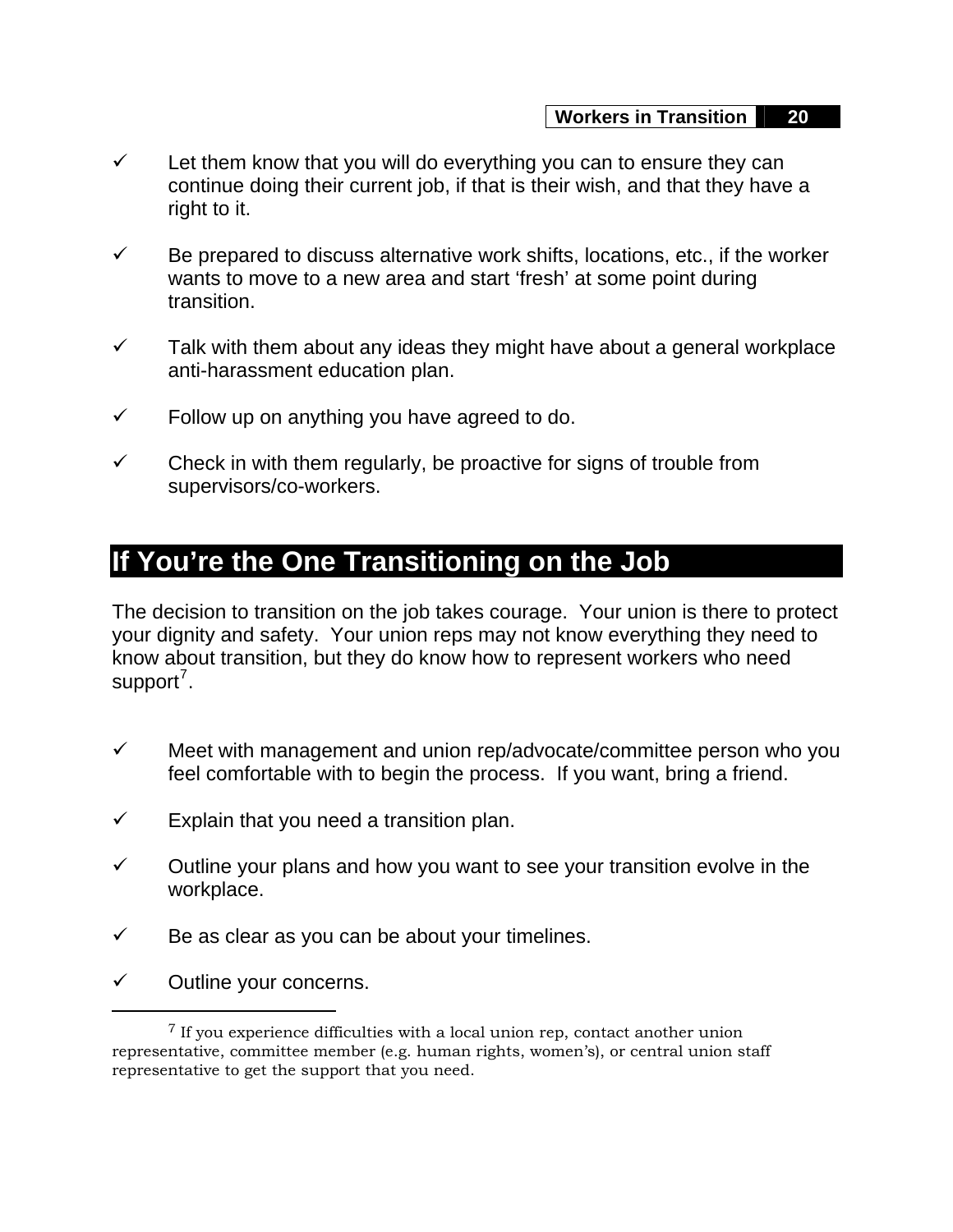- $\checkmark$  Tell them what your needs are.
- $\checkmark$  Let them know what action you expect from them, and outline what kind of support would be most helpful to you.
- $\checkmark$  Let them know what they can expect from you in terms of changing gender expression (e.g. when you will begin wearing the opposite sex uniform/begin dressing according to gender, etc.), and what your timing is for this.
- $\checkmark$  Settle on a contact person from management and the union.
- $\checkmark$  Talk together about options if you encounter difficulties in your current job/location.
- $\checkmark$  Go over any benefit/leave of absence questions you have.
- $\checkmark$  You do not need to answer any intimate personal questions. Let people know if they cross the line.
- $\checkmark$  Reinforce your right to privacy and confidentiality.

#### **As you transition:**

- $\triangleright$  Immediately identify any harassment you are experiencing. It is critical that management and the union stop it before it snowballs.
- $\triangleright$  If washroom/changeroom facilities are inadequate bring this to the attention of your key contacts. Let them know specifically what the problem is and how you want it remedied.
- $\triangleright$  Continue to provide valid/current medical certification as per the requirements of the Collective Agreement, prior to return to work after sick leave period, etc.
- $\triangleright$  Try to keep your focus on the job. Work out a strategy with your key contacts for getting some relief if things get difficult during the first few weeks.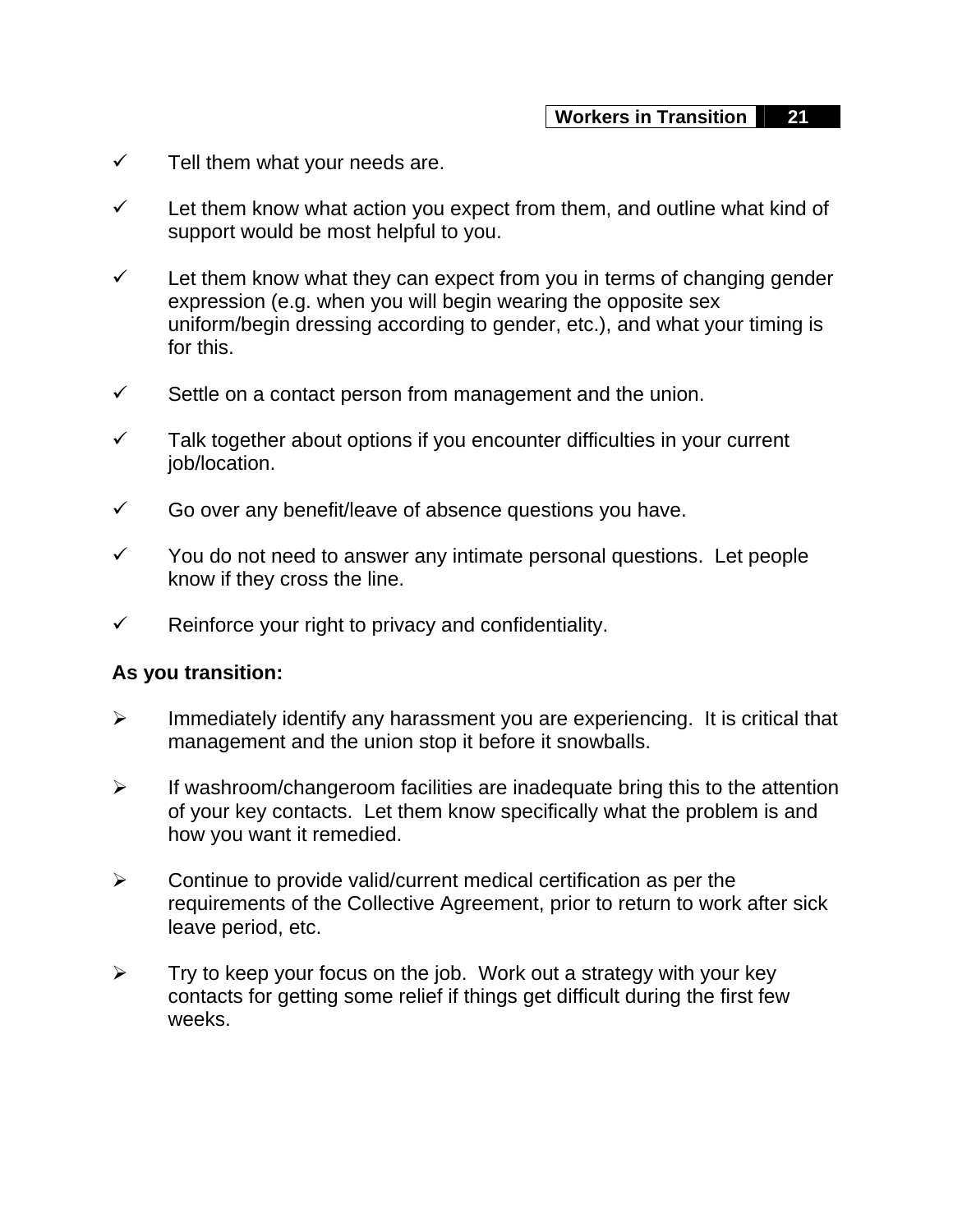- $\triangleright$  Use your best judgement you will need to be patient with people as they adjust to using your new name and gender, while at the same time recognizing when someone is being wilfully 'forgetful'.
- $\triangleright$  Expect respect. Your courage and dignity will be a model for others.

## **Trans Issues and the Law**

*The law is clear: It is illegal to discriminate against trans people.*

## **Employer Obligations**

#### **Employers:**

- $\checkmark$  are not permitted to discriminate on the basis of gender identity or expression in hiring, training or promoting trans workers;
- $\checkmark$  cannot fire trans employees because they transition or come out (i.e. let people know that they're trans);
- $\checkmark$  must give trans workers access to appropriate washrooms, uniforms, dress code, etc. during and after transition;
- $\checkmark$  uphold privacy, confidentiality and dignity of the worker;
- $\checkmark$  need to cooperate and change records for pension coverage, medical and health plans, EI, CPP etc., to reflect trans workers' new gender identity;
- $\checkmark$  cannot deny access to private health care benefits to trans workers that are available to other members with other medical needs (i.e. if wigs are covered for cancer patients, then they should be covered for trans people who require them, also for medical reasons);
- $\checkmark$  must consult and collaborate with union representatives;
- $\checkmark$  have the primary, legal responsibility to accommodate a worker up to the point of undue hardship.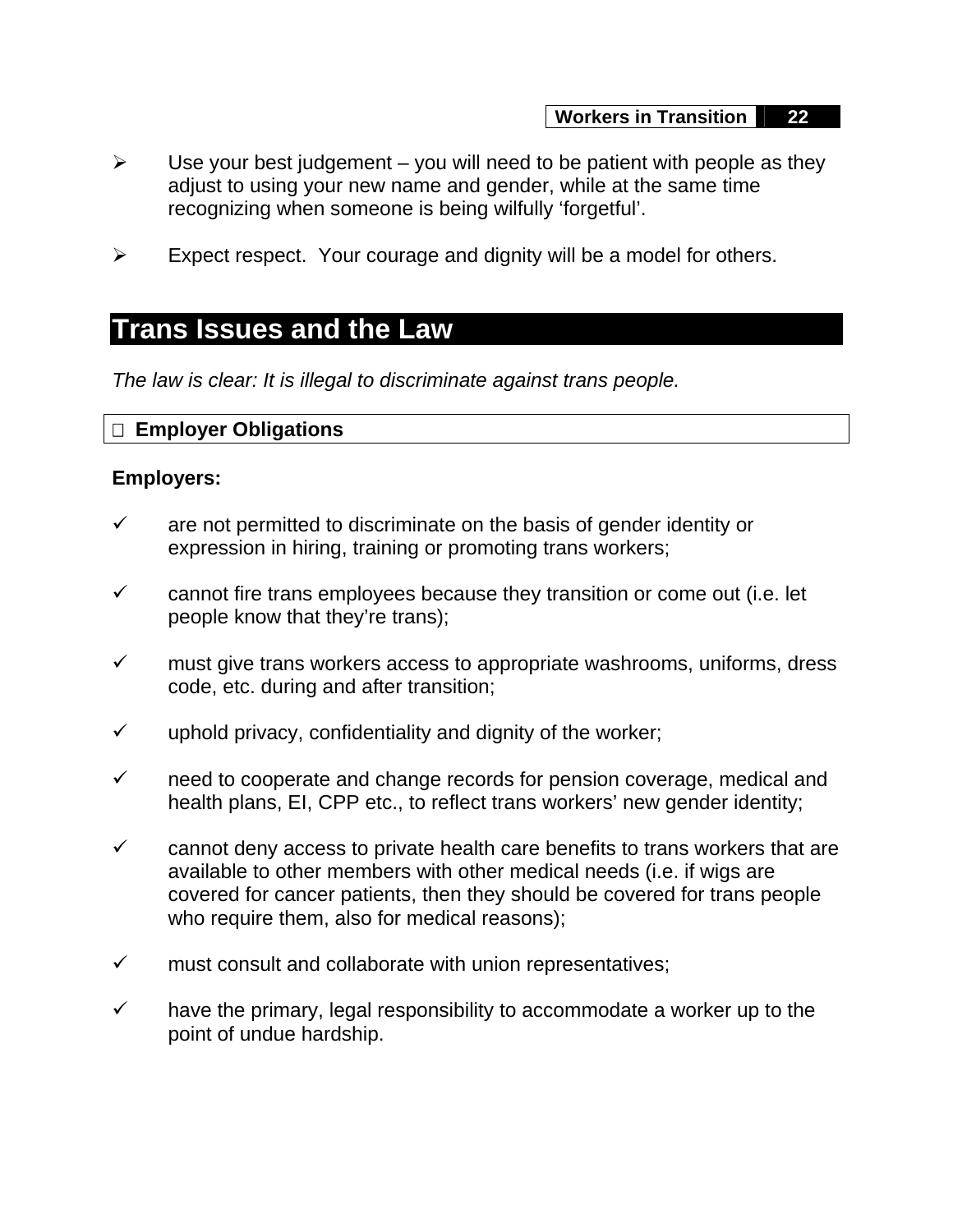#### **Union Obligations**

#### **Unions:**

- $\checkmark$  have a duty to represent all union members fairly;
- $\checkmark$  work with the worker and the employer where an accommodation is required;
- $\checkmark$  defend workers whose rights are threatened or ignored;
- $\checkmark$  operate in a manner that is free from discrimination and harassment;
- $\checkmark$  have a responsibility to enforce the employer's obligation to prevent harassment in the workplace and to defend workers who are subject to harassment;
- $\checkmark$  respect privacy and confidentiality of members;
- $\checkmark$  provide (and ensure the employer provides) education about equity issues, anti-harassment and the duty to accommodate.

## **Worker Obligations:**

- $\triangleright$  to communicate with the union and the employer;
- $\triangleright$  to supply job-relevant medical information;
- $\triangleright$  to be cooperative and assist in identifying and implementing an appropriate accommodation, if required;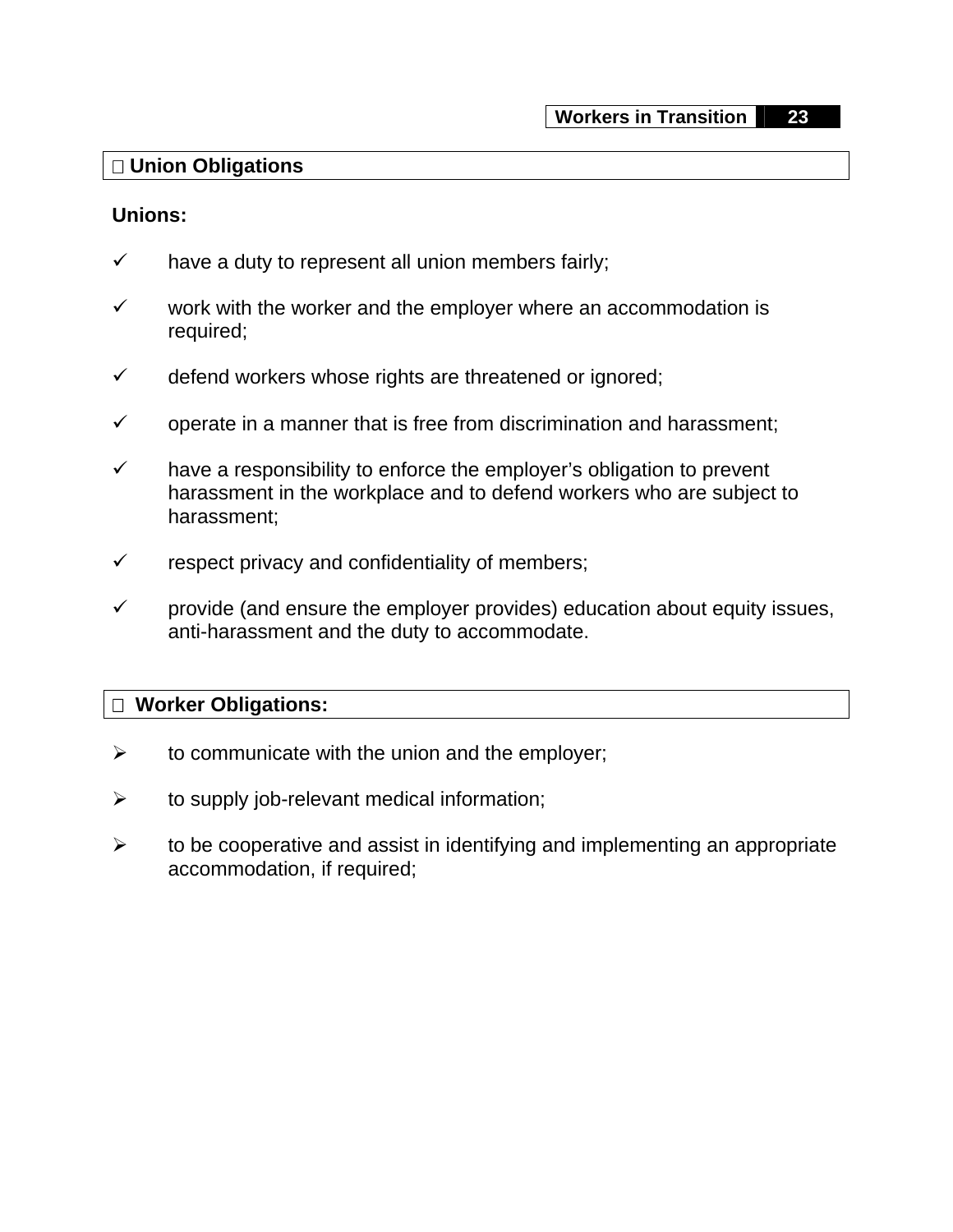# **Legal Decisions on Trans Issues**

## *Ferris v. Office and Technical Employees Union, Local 15 (1999) 36 CHRR D/329 (BC Human Rights Tribunal)*

A human rights complaint was made by Leslie Ferris regarding her treatment as a transsexual at work. In particular her complaint was about the union's handling of a complaint about her use of the women's washroom. The BC Human Rights Tribunal found the union did not adequately represent Ms. Ferris and ordered the Union to pay damages including \$5,000 for injury to Ms. Ferris's dignity.

Ms. Ferris is a trans woman with 20 years service at her place of employment. She had not had genital surgery at the time of the human rights complaint. A complaint was made by a co-worker about "a man using the women's washroom". The union failed to consult with Ms. Ferris and failed to properly investigate the situation.

At the hearing into her Human Rights Complaint, Ms. Ferris's doctor testified about the impact on a trans woman of being challenged as not truly a woman. She said that such challenges are distressing. They lead to feelings of humiliation and shame, as well as anger. They are embarrassing.

In the doctor's view, it is best to try to discuss issues that arise about transsexual people in the workplace in an open and honest manner, not in a confrontational way. Often, the misunderstanding of co-workers and employers is based on fear and ignorance.

The Tribunal accepted that transgendered people are particularly vulnerable to discrimination. They often bear the brunt of our society's misunderstanding and ignorance about gender identity. In the context of the workplace, washroom use issues are often contentious and, in the absence of knowledge, sensitivity and respect for all concerned can inflict a great deal of emotional harm on the transgendered person.

The Tribunal held that the union simply acquiesced in the Company's treatment of the anonymous complaint as legitimate, and its implicit characterization of the Complainant as a problem who required some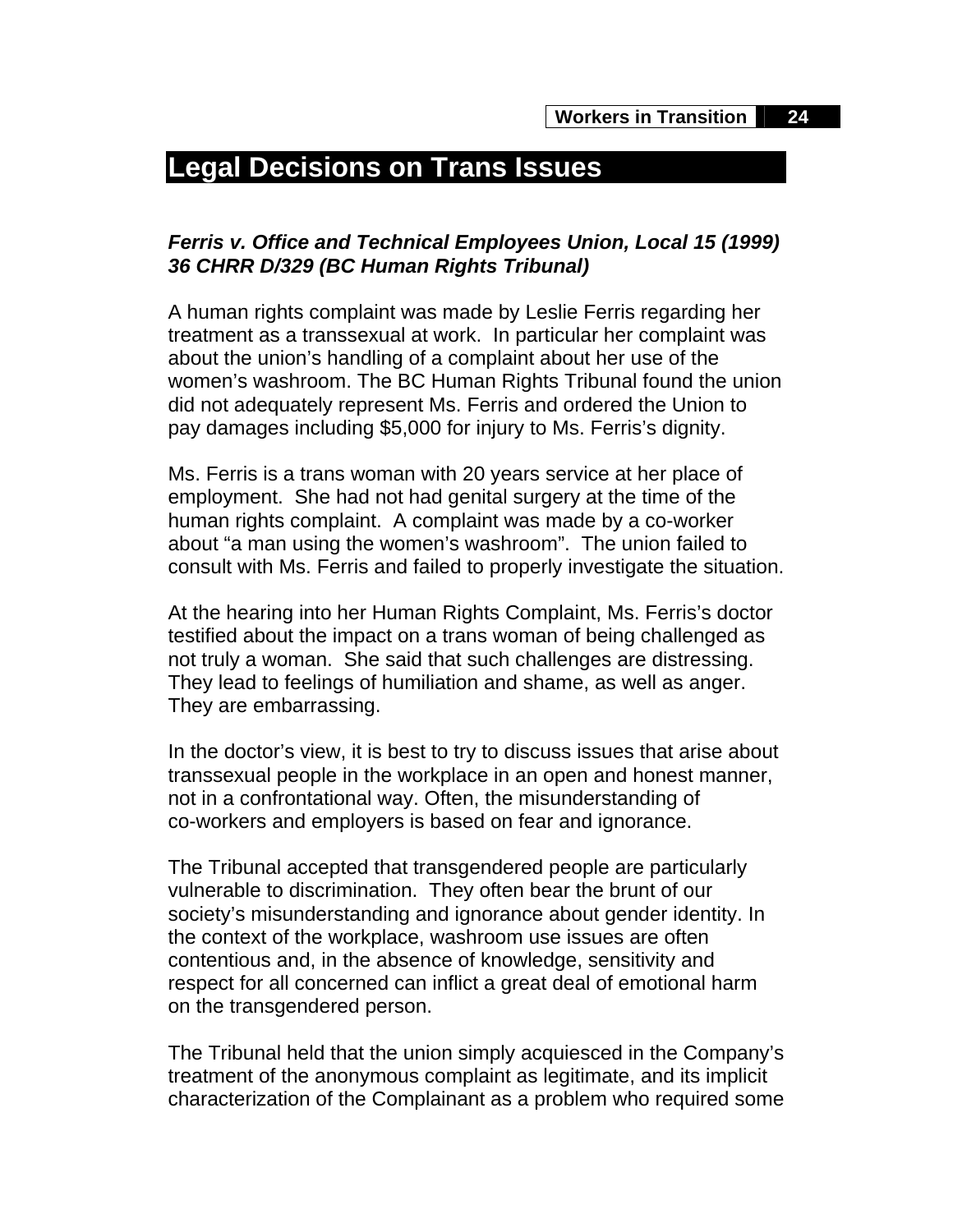accommodation. The union's unexplained inability to properly consult with Ms. Ferris resulted in considerable damage to her health, finances, dignity and self-esteem.

The union's failure to properly deal with the washroom complaint was a breach of the Code and resulted in an order against the Union.

## *M.L. and Commission des droits de la personne et des droits de la jeunesse du Quebec v. Maison des jeunes (1998) 33 CHRR D/623 (Trib. Que.)*

M.L. was hired as a street help worker by the Maison des jeunes under an initial 4 month contract. Following a positive evaluation of her work, she was hired for a longer contract. M.L. was in the process of transition from male to female at the time of these contracts. She had been living for several months as a woman in all aspects of her daily life and had been using a female first name, except at work. Near the end of her second contract, she informed her employer about her transition. Shortly after, the employer advised ML that her contract was terminated and did not offer M.L. any other position.

The Tribunal declared that the protected ground of "sex" in section 10 of Quebec's Charter of Human Rights and Freedoms includes the transition from one sex to another and found that the dismissal and refusal to rehire were based on M.L.'s trans status. It awarded M.L. damages.

## *Sheridan v. Sanctuary Investments Ltd. (1999) 33 CHRR D/467 (B.C. Human Rights Tribunal)*

Ms. Sheridan, who identified as a pre-operative trans woman, filed a complaint with the BC Human Rights Commission concerning a nightclub's refusal to allow her to use the women's washroom. The Human Rights Tribunal found this refusal to be discriminatory and ordered the nightclub to allow transwomen to use the women's washroom. Dr. Robinow testified that during transition the person is considered to be in the desired sex rather than the physical sex assigned at birth. Part of living in the role of the desired sex is using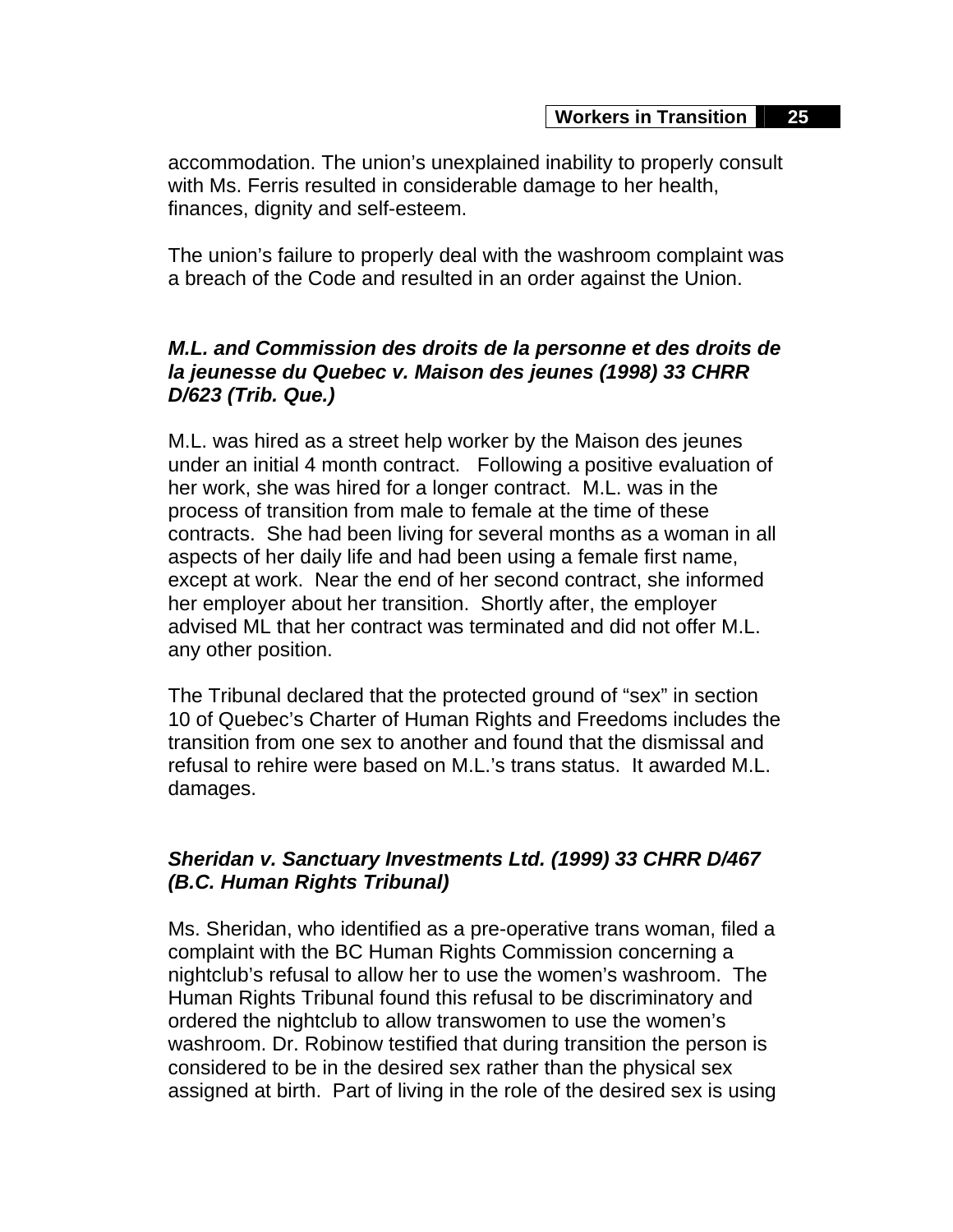the washroom of that sex. Dr. Robinow considered use of the appropriate washroom "significant" and said that being prevented from doing so was a "source of distress" for transsexuals.

## *Montreuil v. National Bank of Canada (Canadian Human Rights Tribunal) Feb. 5, 2004*

The Canadian Human Right Tribunal upheld a complaint by Micheline Montreuil, a MTF transsexual. Ms. Montreuil has not gone through sex reassignment surgery and has no intention to in the future. Notwithstanding this, the Tribunal found that the National Bank of Canada discriminated on the basis of sex when its decision not to hire her was influenced by their perception that Montreuil would use her position to crusade for trans rights.

## *Kimberly Nixon v. Vancouver Rape Relief Society (2006) S.C.C.A. No. 365*

On February 1, 2007 the Supreme Court of Canada denied Kimberly Nixon's leave to appeal application ending her 12 year case against Vancouver's Rape Relief Society. Ms. Nixon, a trans woman, was rejected from volunteer training for peer counselling services provided by the Vancouver Rape Relief Society. She filed a human rights complaint. That Court stated that the behaviour of the Society met the test of discrimination; however, it was exempted by s.41 of the Human Rights Code. That section allows charitable or social organizations to grant preference to an identifiable group of people. In this case, the Society only took peer counsellors from women who were born women and raised as women. It is noteworthy that the earlier Court said that exclusion from the volunteer training session was "quite a different case from being excluded from a restaurant because of her trans characteristics. Unlike a for-profit business providing services or recruiting employees from the general public or a volunteer organization open to all, Rape Relief defined itself as a women-only organization and defined that group as women who had been born women."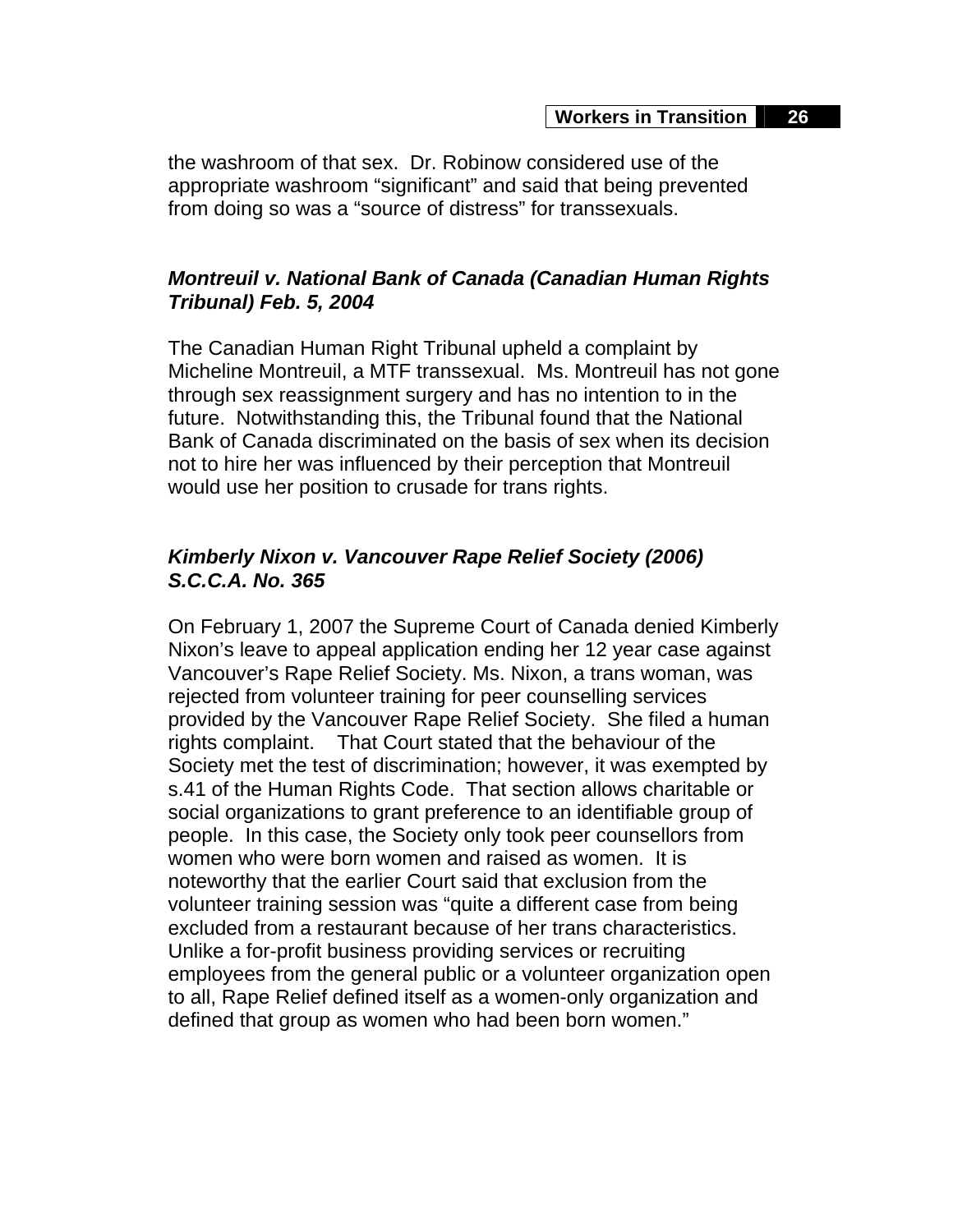This decision is regarded as a set-back for trans people. Its impact will be limited however, because of the specific situation applying to social and charitable organizations under BC human rights legislation.

## *Hogan, Stonehouse, AB and McDonald v. Her Majesty the Queen in Right of Ontario As represented by the Minister of Health and Long-Term Care 2006 HRTO 32*

In 2006, Ontario's Human Rights Tribunal ruled in favour of three trans people who fought the de-listing of sex reassignment surgeries from OHIP, Ontario's public health insurance programme. The complainants were in the process of transitioning when SRS was de-listed. The ruling confirms that gender identity is a protected ground under "sex" and "disability" where relevant. The government was found to have breached the complainant's human rights by not continuing to cover those who had begun the process before delisting. However, the Tribunal did not compel the government to re-list SRS. The labour movement joined with trans activists to call for the re-listing of SRS. In May 2008, the Ontario government finally relisted SRS.

## *A.B. v. Minister of Transportation and Minister of Government Services (Settlement, H.R.T.O. 2006)*

A settlement was reached in a complaint about changing the sex designation on a driver's licence and birth certificate, before having sex reassignment surgery. The Ministry of Transportation had a practice (but not a written policy) whereby it would only change the sex designation on a driver's licence after a person had surgery.

With respect to changing the sex designation on a birth certificate, the Vital Statistics Act requires that a person have "transsexual surgery" in order to get the designation changed. There is no definition of "transsexual surgery" in the Act. Historically, the Ministry (now called Government Services) assumed that the required surgery was genital sex reassignment surgery.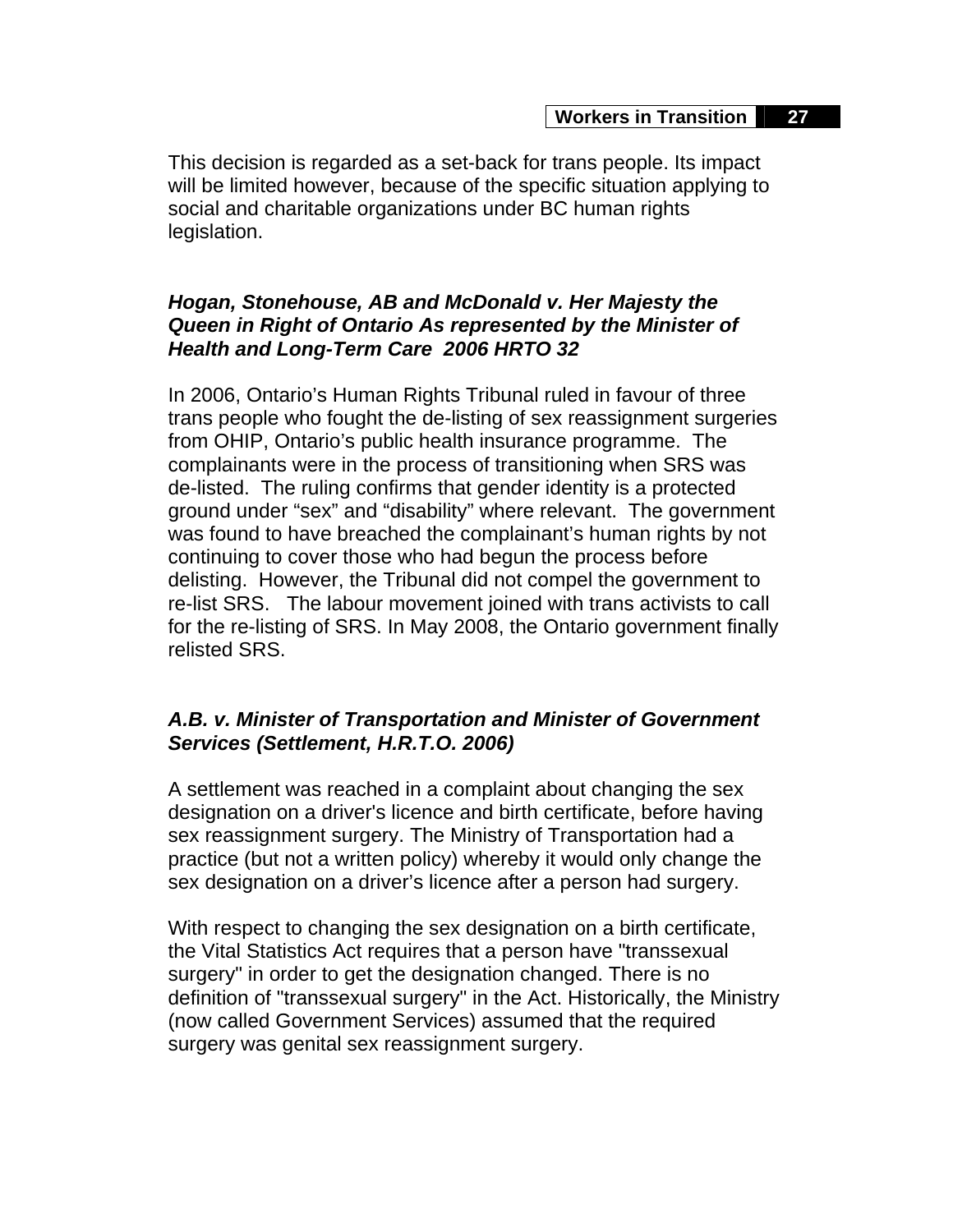As a result of this settlement, the Ministry of Transportation will now change the sex designation on a driver's licence if a physician provides a letter advising that the physician has treated or examined the person and in the practitioner's opinion the change on the licence would be appropriate. The Ministry also agreed to review the Vital Statistics Act.

## **Collective Agreement Model Language and Bargaining Demands**

*Clear collective agreement language will provide the best protection for workers transitioning on the job. Negotiating language on trans workers also allows the union to educate our members before anyone transitions at work and helps prepare a more open and accepting workplace.*

#### **Non-discrimination clause:**

Add "Gender Identity" and "Gender Expression" to prohibited grounds of discrimination and harassment language.

## **General Transition Policy:**

The "Union" and \_\_\_\_\_\_\_\_\_\_\_ agree to the following general transition policy to cover transsexual employees at work.

and the "Union" will make every effort to protect the privacy and safety of transitioning workers during and post-transition.

Upon request by an employee, will update all employee records and directories to reflect the employee's name and gender change, and ensure that all workplace-related documents are also amended. This may include name tags, employee IDs, email addresses, organizational charts, health care coverage and schedules. No records of the employee's previous name, sex, or transition will be maintained post-transition, unless required by law.

will provide safe washroom and change room facilities to a worker during and after transition. **Example 20** and the "Union" recognizes that a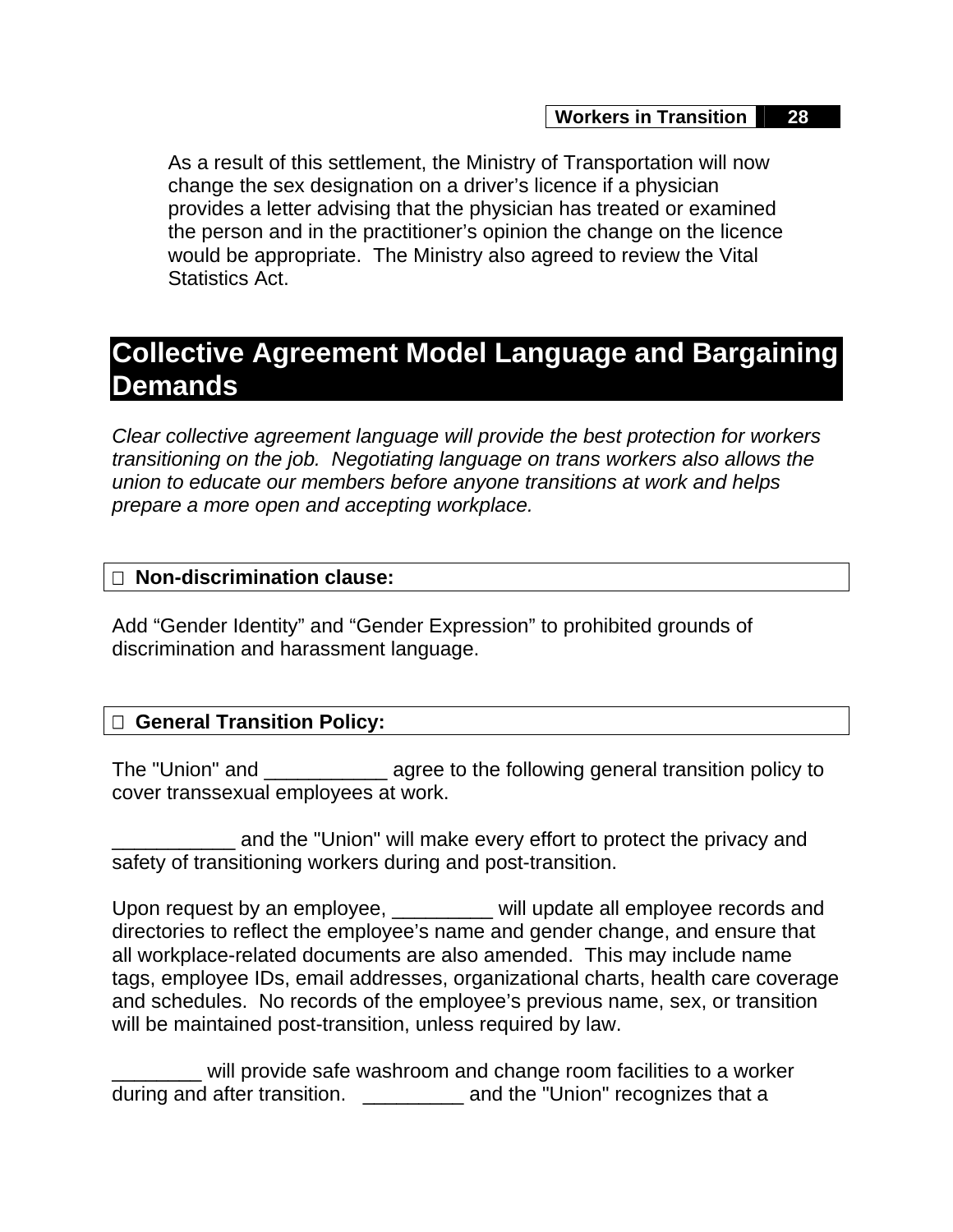transitioning worker has the right to use the washroom of their lived gender, regardless of whether or not they have sought or completed surgeries.

Health care benefit coverage for transition-related costs, and medical leaves of absence for transitioning employees, will be provided / accommodated on the same terms as any other medical cost or leave.

(Insert any other policies applicable to transitioning employees in the workplace – e.g. gender specific positions, dress codes)

Upon notification by an employee wishing to transition, or at the request of the union, \_\_\_\_\_\_\_\_ will work with the union and the employee to tailor the general transition plan to the employee's particular needs.

## **Group Benefit Plan:**

will put in place a group benefit plan with coverage for the costs of sex re-assignment surgeries, not covered by provincial health plans. In addition, will include coverage for any transition-related expenses, not already covered under the benefit plan (for example: wigs, electrolysis, breast prosthesis, hormone therapy, silicon/saline implants, special bras for prosthesis, voice classes, counselling, medical-related travel expenses, etc.).

## **Trans Issues Beyond the Workplace**

It is illegal to discriminate against trans people in Canada, and yet trans people experience daily acts of discrimination in the community. Derogatory comments, refusal of medical care, denial of services, verbal and physical harassment, violent assault - are all examples of the kinds of direct and indirect discrimination encountered by trans people.

Trans people are regularly denied access to housing and services and/or are subject to ridicule by service providers and other clients.

Medical issues include: denial of medical treatment - even for non-transgender related illnesses; ridicule and mistreatment by providers; lack of access to ongoing, routine medical care; no coverage for medical procedures required for transitioning.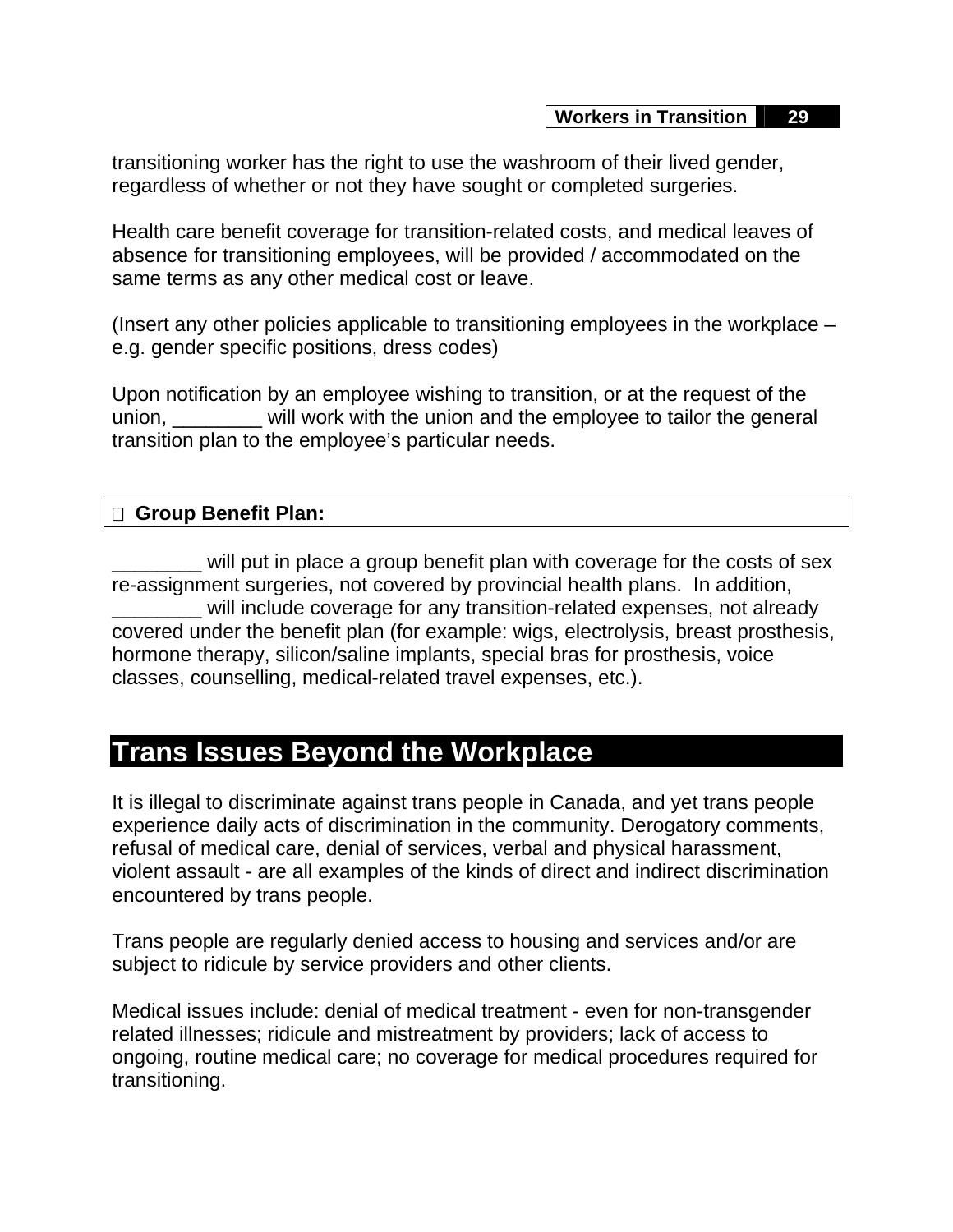Trans people face legal issues where their legal status as a man or a woman is at issue: in marriage and divorce, adoption and child custody, security clearance, immigration and so on.

Our human rights laws need to be more specific in protecting trans people. The term "gender identity" is so far only included in the Northwest Territories' human rights legislation. Although several legal cases across Canada have confirmed that the protection against discrimination on the basis of sex includes protection for trans individuals, unions have joined the call to have gender identity and gender expression spelled out explicitly as prohibited grounds in the human rights acts federally, provincially and territorially and in federal hate crimes legislation, to acknowledge discrimination and violence faced by the trans community.

Unions play a very important role in helping to shape public opinion, in lobbying governments and in working with social justice groups. We are in the leadership of the women's movement, the movements to defend health care and social services, the fight for equality for lesbian and gay

citizens among others. Our movement can use the skills and knowledge we have developed in these campaigns to help further the struggle of trans people for equality and dignity.

## **Transgender Day of Remembrance**

On November 20<sup>th</sup> trans communities and allies solemnly observe an annual Transgender Day of Remembrance. Remembered at events internationally are those who have lost their lives to anti-transgender violence.

Transgender people are the subject of violent hate crimes around the world. In the US, "...although anti-transgender violence accounted for only about 2-4% of all reported incidents, those incidents accounted for approximately 20% of all reported anti-LGBT murders, and approximately 40% of the total incidents of police-initiated violence" (National Gay and Lesbian Task Force). Anti-trans violence is prevalent and vicious.

Most of the people who are listed by the Remembering Our Dead Project were street active and low income, very often people of colour, very often sex workers. The vast majority were MTF. Transphobic violence, in combination with other social conditions - like poverty, racism, sexism - has led to most of the deaths suffered by trans people.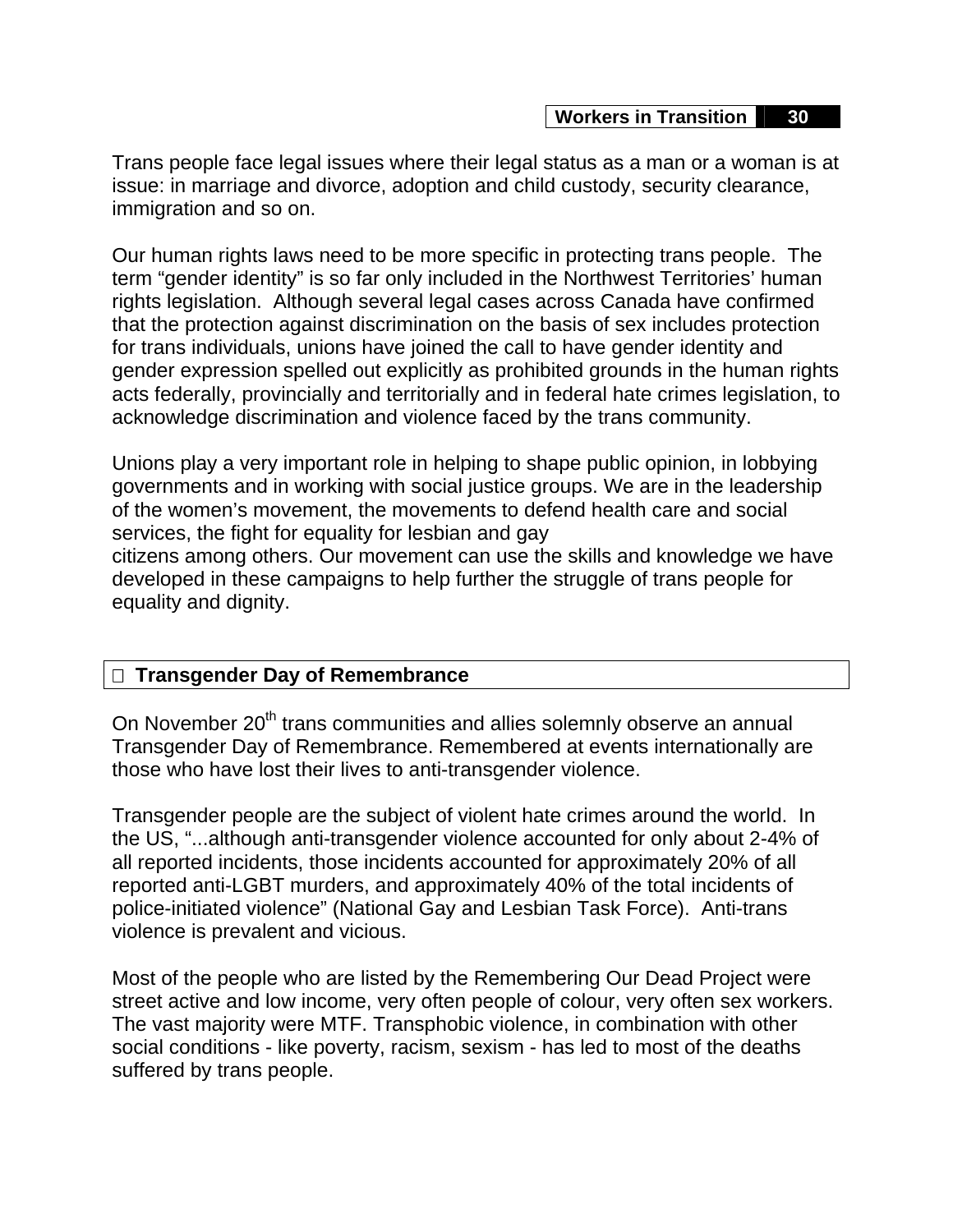The Remembering Our Dead Project has documented over two-hundredninety-seven transgender individuals killed from anti-transgender bias and violence since the project began recording the homicides; twenty-one names were added to the list in the past twelve months.

## **Union Action on Trans Issues**

Unions have a responsibility to defend all members on the job. The collective agreement is one critical tool. Enforcing the collective agreement and defending trans workers makes the tool effective.

- $\triangleright$  Add the words "gender identity" and "gender expression" to our non-discrimination and anti-harassment language.
- $\triangleright$  Negotiate benefit coverage for the medical treatments required for transition. Trans people are not only being denied public health care for transition related expenses, but they are sometimes denied access to private health care benefits that are available to other members.
- $\triangleright$  Ensure that all information collected on employees is held in confidence. This is especially important for transgender workers who do not want to be out at work.
- ¾ Negotiate anti-harassment training that includes harassment based on gender identity as well as homophobia. And, we need to make it clear to employers that the union will challenge any attempts to discriminate against trans workers.<sup>[8](#page-31-0)</sup>
- $\triangleright$  Enforce the employer's duty to accommodate.

<span id="page-31-0"></span> <sup>8</sup>The British Columbia Human Rights Tribunal found that a union discriminated against a transsexual member by failing to properly represent her. The Tribunal ordered the union to pay her \$5,000 for injury to dignity, plus lost wages.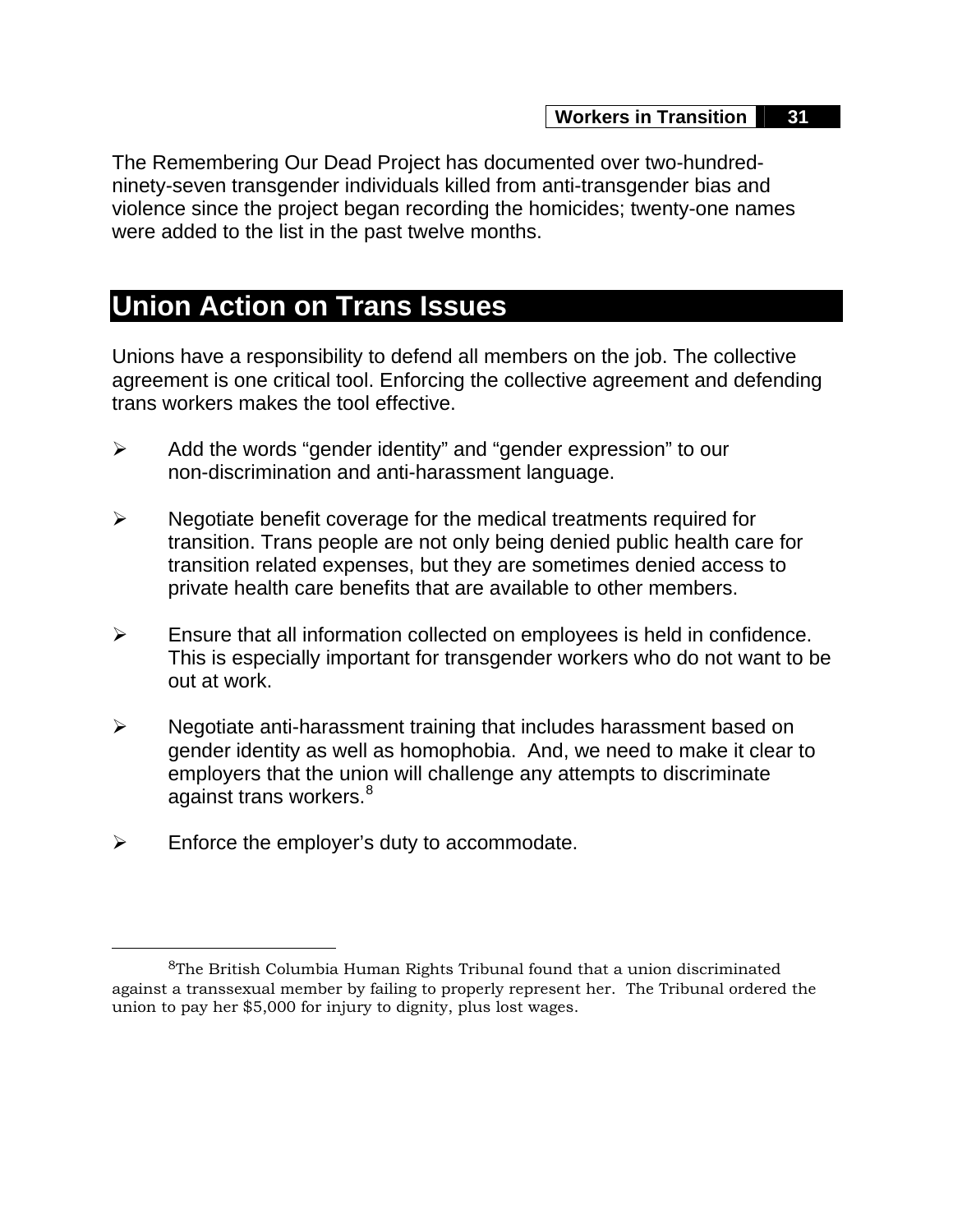- ¾ Negotiate Transition Plans that include transition leave, benefit coverage, and plans for transitioning on the job. $9$
- $\triangleright$  Let our trans members to know that their contribution to the union is important and we want their voices heard.
- $\triangleright$  Include trans issues with other human rights issues the union supports.
- $\triangleright$  Include trans workers in union committees, including (but not limited to!) the human rights committee.
- $\triangleright$  Publicize the union's support of the rights of trans workers among the membership.
- $\triangleright$  Provide human rights training including issues facing trans workers for executive members and stewards.
- $\triangleright$  Provide appropriate washroom facilities (e.g. single-occupancy) at union events.
- $\triangleright$  Include transgender workers' issues in steward training, collective bargaining, human rights courses etc. at the local level and throughout the union.
- $\triangleright$  Provide educational sessions for members and union reps.
- $\triangleright$  Report on the political battles for trans equality rights in the union newsletter.
- $\triangleright$  Publish the union's anti-discriminatory positions and news about the actions the union takes to fight discrimination.

 $\overline{a}$ 

<span id="page-32-0"></span><sup>9</sup> At York University, the CUPE local representing teaching assistants and part-time faculty recently negotiated ground-breaking language on Transsexual Transition Leave.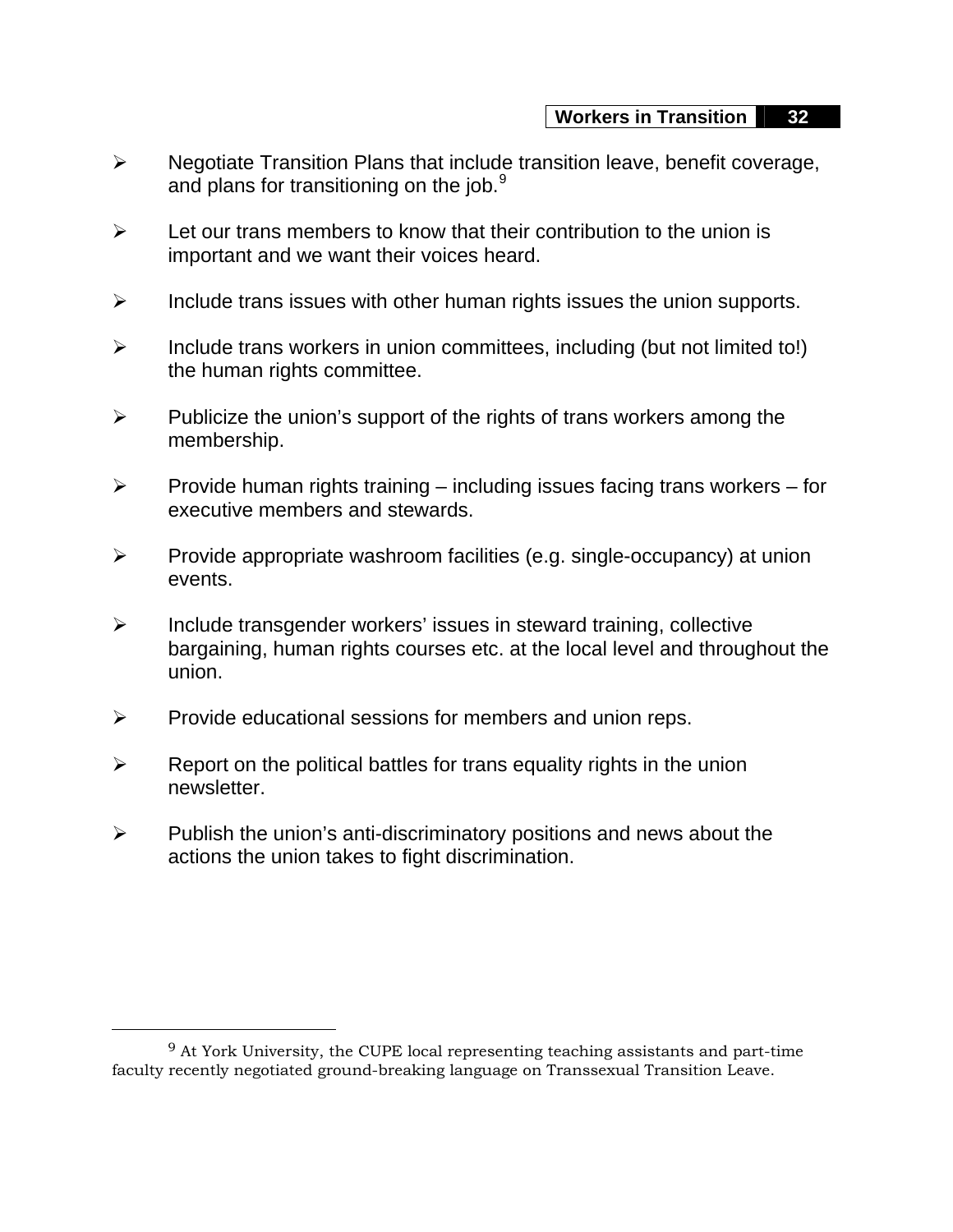#### **Action for individuals:**

- ¾ Educate yourself, and listen: Transgender people can tell you what kind of support is most useful.
- $\triangleright$  Talk with your bargaining committee about how we can better represent our trans members.
- $\triangleright$  Learn more check out the Resources listed in this document.
- $\triangleright$  Support a trans member in your workplace.
- $\triangleright$  Stop the harassment don't be a bystander when offensive jokes, innuendos, or harassment take place.

## **Some Definitions**

**Trans (or transgender) -** is used as an "umbrella" term to describe a wide range of identities and experiences, including - but not limited to - pre-operative, postoperative, and non-operative transsexual people; male and female crossdressers (sometimes referred to as "transvestites," "drag queens" or "drag kings"); intersex individuals; and men and women, regardless of sexual orientation, whose appearance or characteristics are perceived to be gender atypical.

**"It should be noted that each of these groups has distinct issues in relation to discrimination in society... The term 'transgender' is, in effect, a form of shorthand that refers to a wide range of people and experiences. However, it is important not to allow the use of a single term to imply that their needs are identical or that their human rights issues are all the same."** 

*Ontario Human Rights Commission "Toward a Commission Policy on Gender Identity, Discussion Paper. October 1999*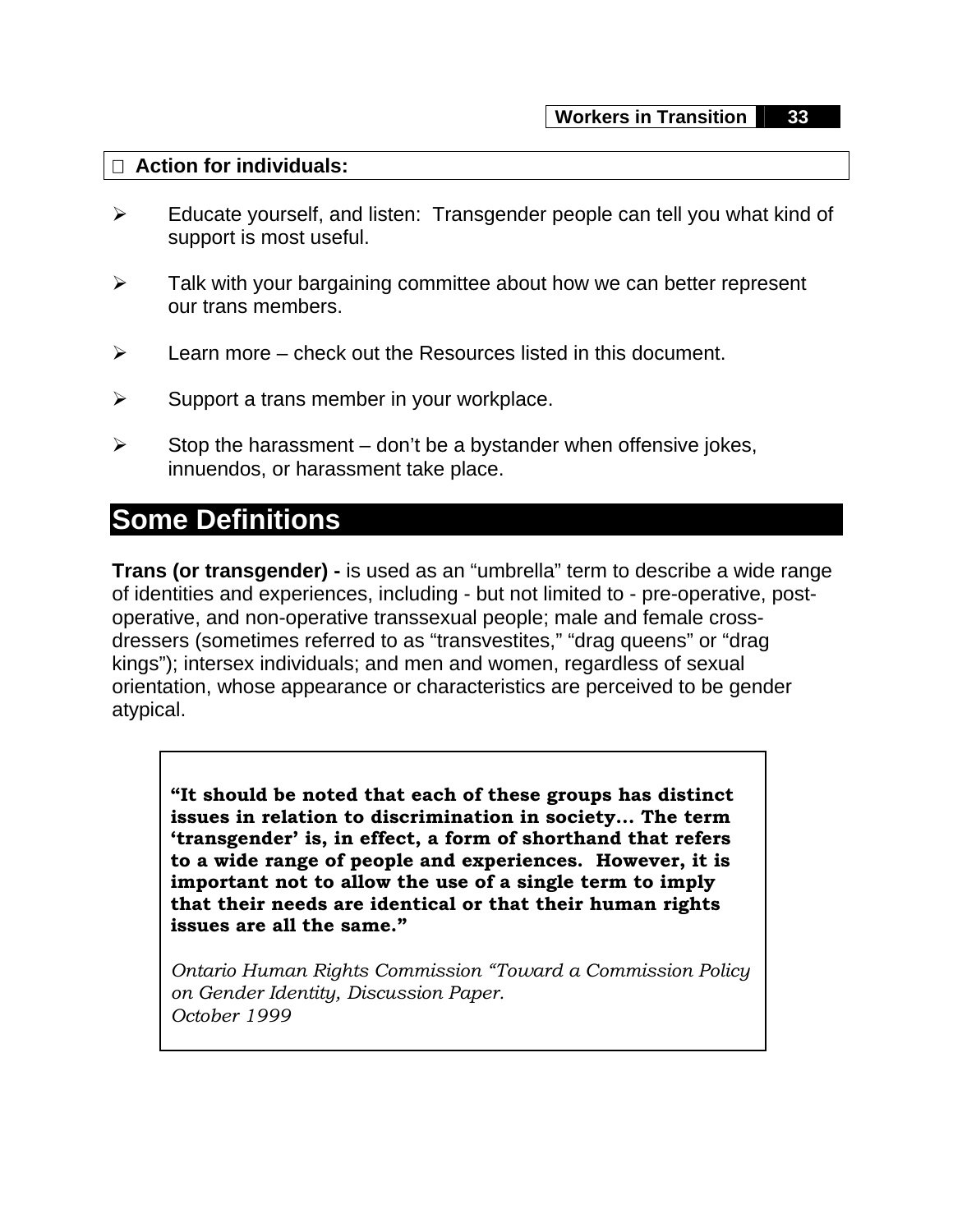**Transphobia -** is the unrealistic or irrational fear and hatred of cross-dressers, transsexuals and transgender people. Like all prejudices, it is based on negative stereotypes and misconceptions that are then used to justify and support hatred, discrimination, harassment and violence toward trans people.

**Transsexual -** someone whose gender identity is not the same as their birth biological sex (see below for definitions of biological sex and gender identity). Trans people may, through surgeries and hormone treatments, transition male to female or female to male. While there are no accurate statistics, it is estimated that 1 in 11,900 males and 1 in 30,400 females identify as transsexual. These stats likely under-represent the number of transsexual individuals, since so many keep their identities secret.

**Biological sex -** includes external genitalia, internal reproductive structures, chromosomes, hormone levels, and secondary sex characteristics (for example, breasts, facial and body hair). These characteristics are objective: they can be seen and measured.

Surprising to some, the scale consists not just of two categories (male and female) but is actually a continuum. Most people exist somewhere near one end or the other. The space more in the middle is occupied by intersex people (formerly called hermaphrodites) and transsexuals who are in the process of sex re-assignment.

**Gender identity -** is how people think of themselves and identify in terms of sex (man, woman, boy, girl). Gender identity is a psychological quality. Unlike biological sex, it can't be observed or measured, only reported by the individual.

**Gender expression -** is everything that we do to communicate our sex/gender to others. For example, the type of clothing we wear, our hair styles, mannerisms, the way we speak, the roles we take in interactions, etc.

Gender expression is a continuum, with feminine at one end and masculine at the other. In between are gender expressions that are androgynous (neither masculine nor feminine) and those that combine elements of the two (sometimes called gender bending).

Sometimes we communicate our gender expression purposefully, sometimes it's accidental. Our gender expression could be forced on us as children, or by dress codes at school or at work.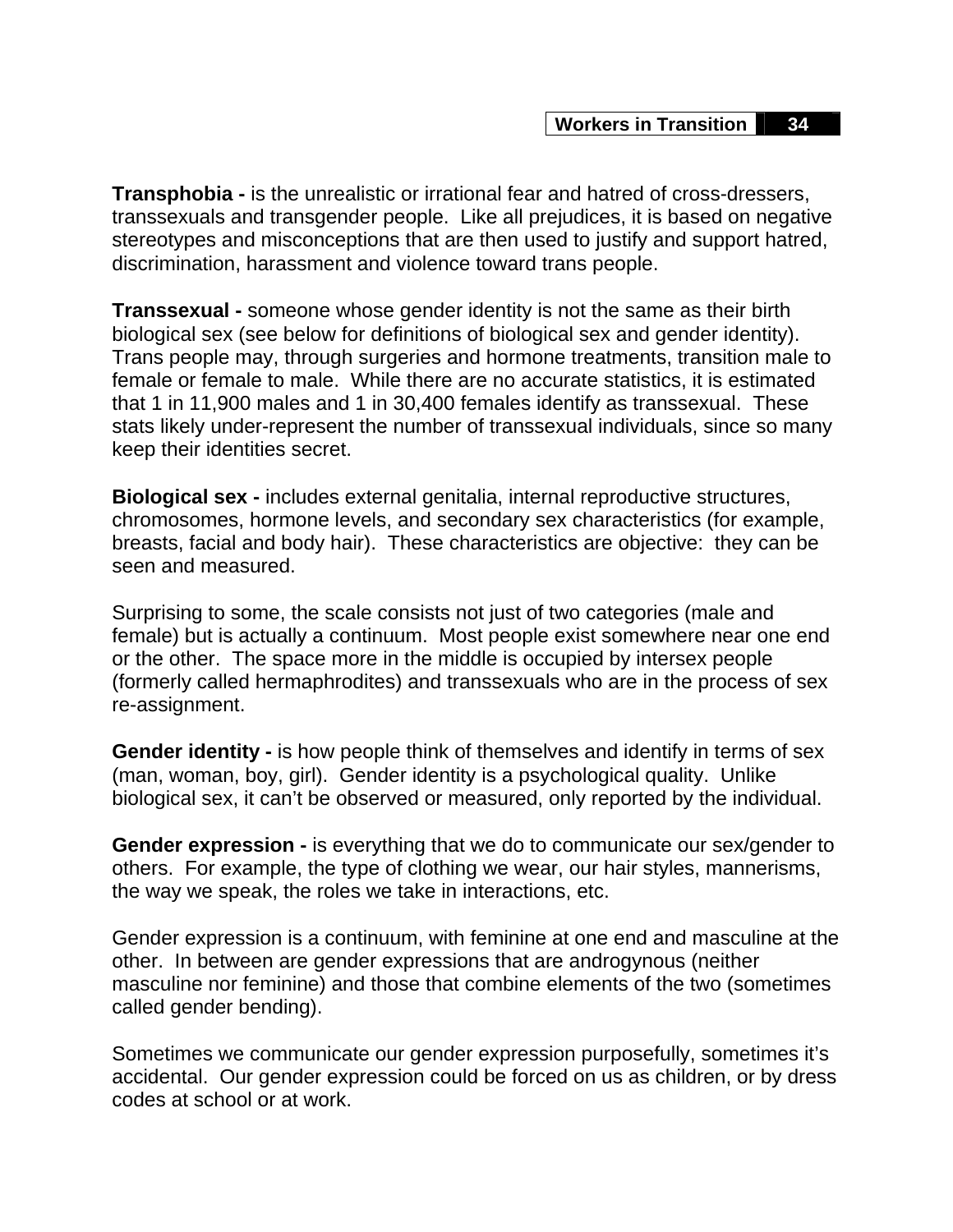Gender expression can vary for an individual from day to day or in different situations, but most people can identify a range on the scale where they feel the most comfortable. Some people inhabit a wider range of gender expression than others.

**Sexual orientation -** indicates who we are erotically attracted to / want to be intimate with. We tend to think of most people as being either solely attracted to men, or solely attracted to women (whether they are gay or straight). However, studies show that most people are in fact not at one extreme of this continuum or the other, but occupy some position in between (bisexual).

Some people wrongly assume that you can tell someone's sexual orientation by their gender expression (i.e. women who act and dress in androgynous ways must be lesbians, men who are comfortable with what's considered feminine must be gay,  $etc.$ ) – you can't.

While "sexual orientation" refers to whether a person is attracted to men, women or both, gender identity concerns a person's internal sense of being male or female. A transgender person is not comfortable with or rejects their biologically and socially assigned gender identity. A transgender person may be gay, lesbian, bisexual or heterosexual; there is no direct connection between gender identity and sexual orientation.

**MTF/FTM (male to female/female to male) -** This is the short-form indicating transition – MTF is someone who was born male and is transitioning to female. FTM is someone who was born female and is transitioning to male.

**Transition -** is the process of changing sex, including hormones, cross living (living according to gender identity, not biology), and surgery. A practical minimum duration for this process is about two years but it is not unusual for it to take longer.

**Sex reassignment surgeries -** refer to medical procedures by which an individual is surgically altered to create the physical appearance of the opposite sex. Approximately 1 in 30,000 adult men and 1 in 100,000 adult women seek sex reassignment surgery. Not all trans people seek surgery.

**Intersex -** People born with combinations of characteristics typical of males and those typical of females, such as both a testis and an ovary, or XY chromosomes (the usual male pattern) and a vagina. They may have features that are not completely male or completely female.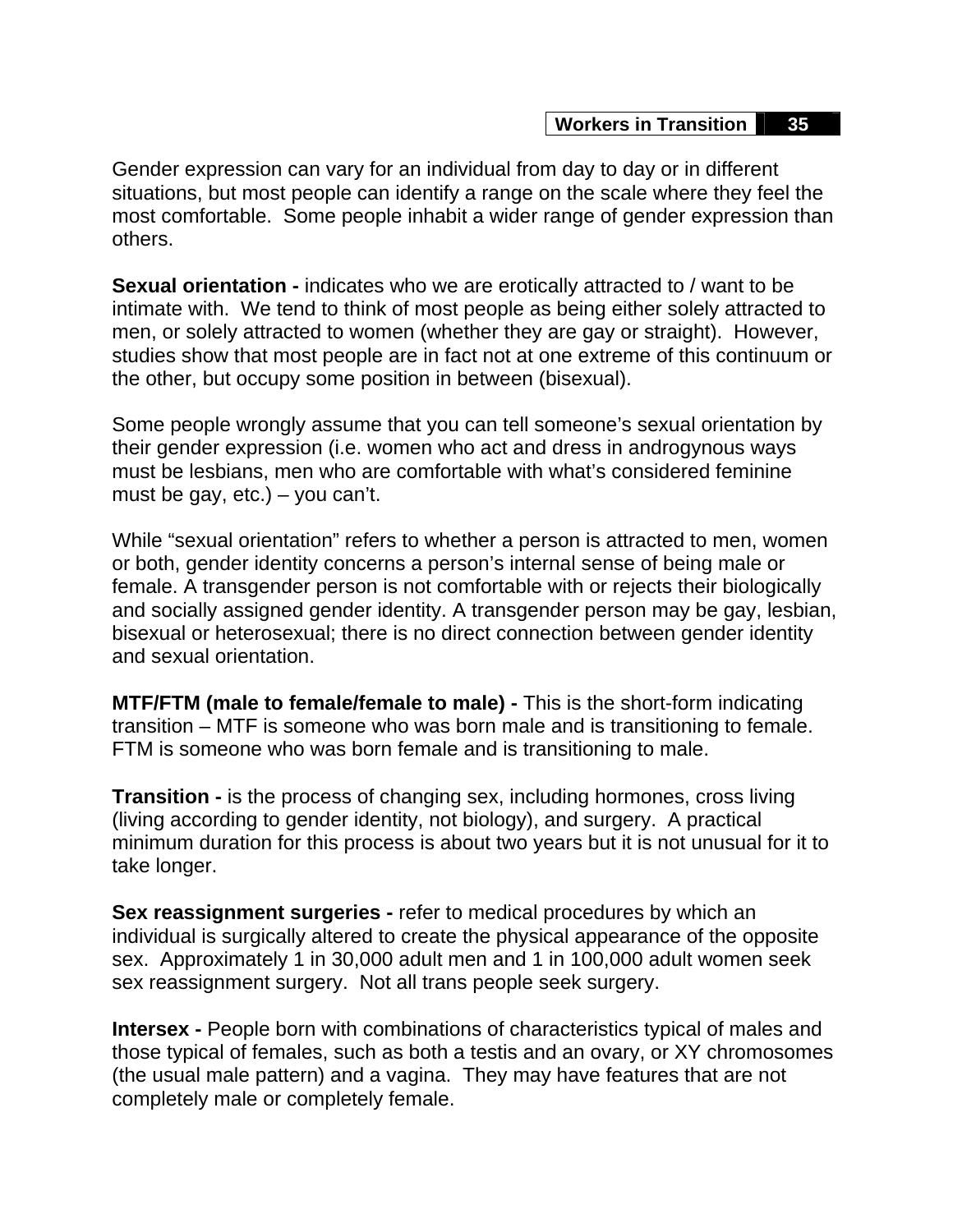One in 2000 babies are considered intersex. Intersex replaces the term 'hermaphrodite'.

**Transvestite -** Someone who dresses in the clothing of the opposite sex.

**Two-spirited -** Term used in some Aboriginal communities to describe gay men, lesbians, bisexuals and trans people (as in 3rd gender people).

## **Resources**

*To Our Allies: Everything You Ever Wanted to Know about Lesbian, Gay, Bisexual and Trans Issues… well, maybe not everything.* This booklet was produced by the CAW to be distributed to local union leadership, activists and members. To order multiple copies contact the CAW at 1- (800) 268-5763 or e-mail cawpride@caw.ca

## **Transgender Organizations**

- □ [www.AlbertaTrans.org](http://www.AlbertaTrans.org) (includes an incredible list of trans organizations and resources)
- □ Trans/Action c/o 620-1033 Davie Street, Vancouver, BC V6E 1M7 [www.barbarfindlay.com](http://www.barbarfindlay.com)
- EGALE Canada, [www.egale.ca](http://www.egale.ca)
- □ Association des transsexuels et transsexuelles du Quebec (ATQ), CP 476, Succ C, Montreal, QC, H2L 4K4 [www.atq1980.org](http://www.atq1980.org)
- □ Center for Gender Sanity, PO Box 451427, Westchester CA 90045 [www.gendersanity.com](http://www.gendersanity.com)
- □ FTM International, 5337 College Avenue #142, Oakland CA 94618 [www.ftmi.org](http://www.ftmi.org)
- □ The International Foundation for Gender Education, P.O. Box 540229, Waltham, MA 02454 [www.ifge.org](http://www.ifge.org)
- □ Intersex Society of North America (ISNA), 979 Golf Course Drive #282, Rohnert Park, CA 94928 [www.isna.org](http://www.isna.org)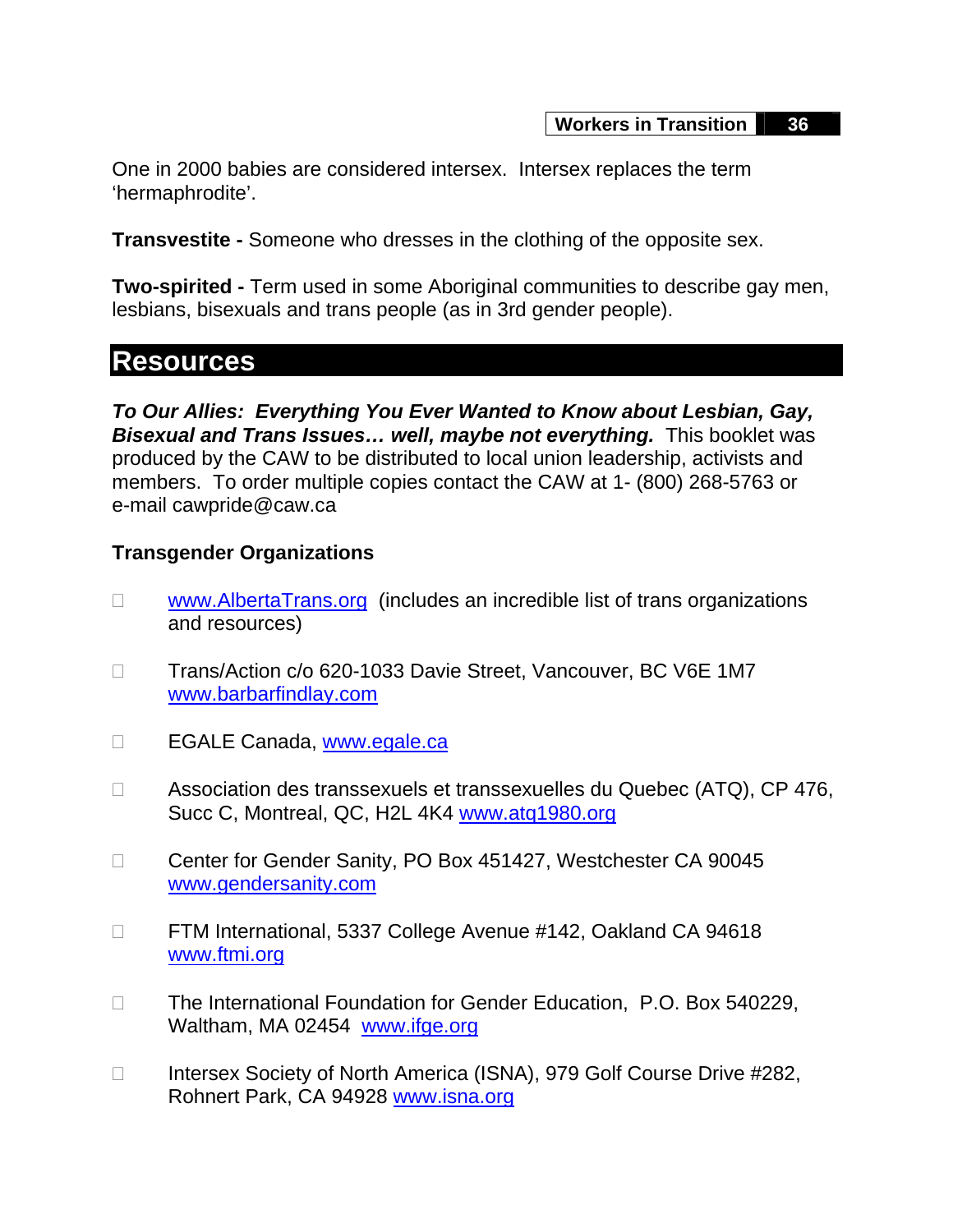## **Reports**

- *Trans Issues for the Labour Movement*, Canadian Labour Congress, 2841 Riverside Drive, Ottawa, ON K1V 8X7, available under "pride" on the CLC website at: [www.canadianlabour.ca](http://www.canadianlabour.ca)
- *Finding Our Place: Transgendered Law Reform Project,* sponsored by The Law Foundation of British Columbia; prepared for High Risk Project Society, 449 East Hastings Street, Vancouver BC V6A 1P5.
- □ Systems Failure: A Report on the Experiences of Sexual Minorities in Ontario's Health Care and Social Services Systems, Coalition for Lesbian and Gay Rights in Ontario, Box 822, Station A, Toronto M4W 1G3.
- *TransBiography Project, Stories from the Lives of Eleven Trans People in BC,* is meant to educate the broader community about the experiences, needs and situations of trans people. Copies can be obtained by contacting the Trans Alliance Society at [communications@transalliancesociety.org](mailto:communications@transalliancesociety.org) A \$10 donation is suggested.
- *Transgender Equality,* A Handbook for Activists and Policymakers, The Policy Institute of the National Gay and Lesbian Task Force, USA (121 West 27th Street, Suite 501, New York, NY 10001 [www.ngltf.org](http://www.ngltf.org)
- □ Transgender Inclusion in the Workplace, Second Edition, A Human Rights Campaign Foundation Report, 1640 Rhode Island Ave. NW, Washington, DC, 20036-3278 [www.hrc.org](http://www.hrc.org)

## **Movies/Films**

- $\Box$  She's a Boy I Knew (2007);
- Cruel and Unusual (2006);
- □ TransAmerica (2005);
- □ Yapping Out Loud: Contagious Thoughts of an Unrepentant Whore (2002);
- Almost Human (2000);
- □ Bruno (2000);
- $\Box$  Hedwig and the Angry Inch (2000);
- All About My Mother (1999);
- Boys Don't Cry (1999);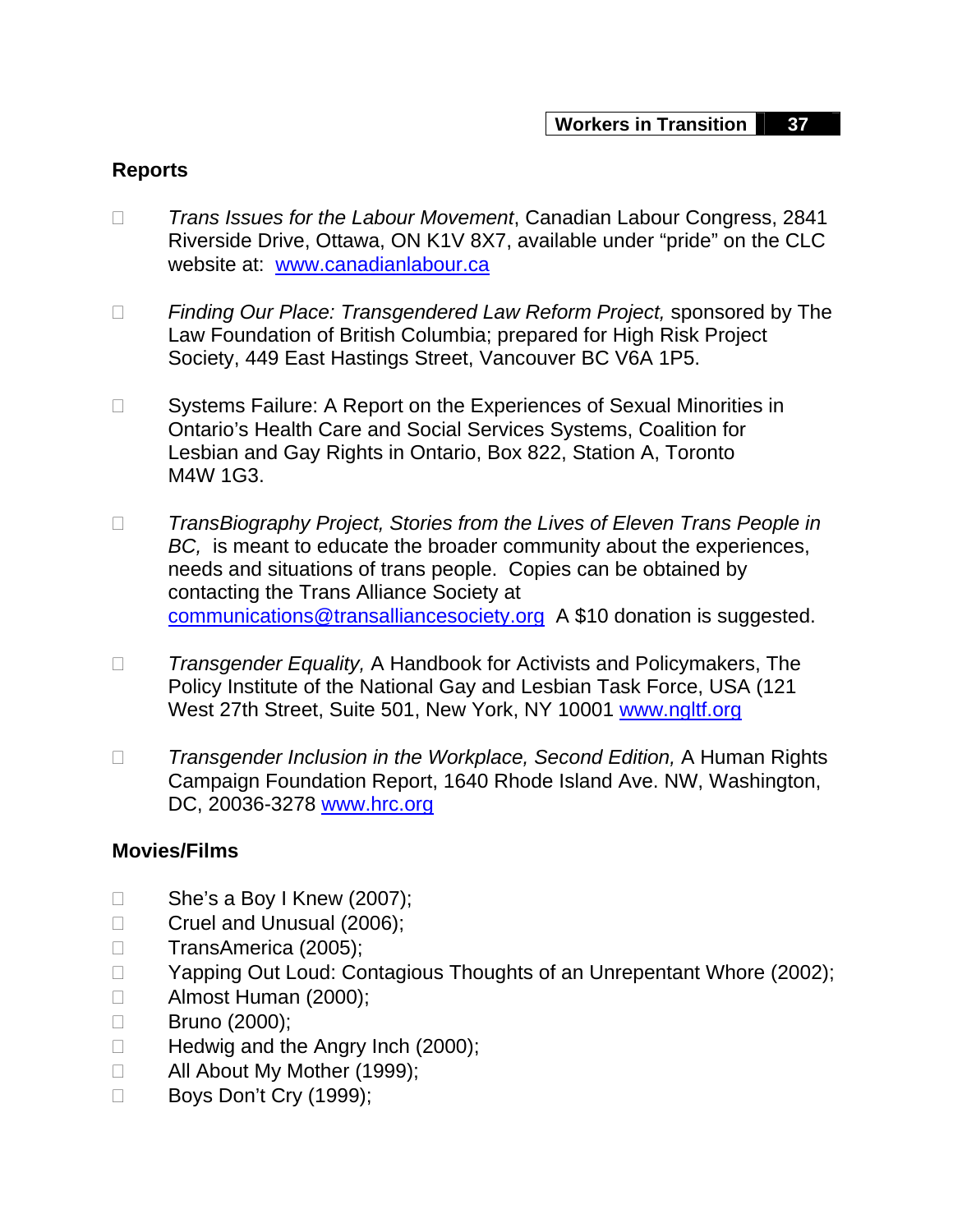- □ Flawless (1999);
- □ Ma Vie En Rose (1997) Different for Girls (1996);
- □ The Birdcage (1996);
- □ Adventures of Priscilla, Queen of the Desert (1994);
- □ Ed Wood (1994);
- Farewell My Concubine (1993);
- □ M. Butterfly (1993);
- □ Mrs. Doubtfire (1993);
- □ Orlando (1993);
- $\Box$  I Am My Own Woman (1992);
- □ Just Like a Woman (1992);
- □ The Crying Game (1992);
- □ All of Me (1990);
- □ Torch Song Trilogy (1988);
- **Just One of the Guys (1985);**
- □ **Yentl (1983)**;
- □ Tootsie (1982);
- □ Victor/Victoria (1982);
- □ La Cage aux Folles (1978);
- D Outrageous! (1977);
- Rocky Horror Picture Show (1975);
- $\Box$  Some of the Stories: a Documentary about Trans Youth (2001);
- □ A Boy Named Sue (200);
- □ In the Flesh, In the Heart, In the Mind (NFB, 2000);
- □ Southern Comfort (2000);
- □ Transsexual Voyage (CBC, 2000);
- □ The Brandon Teena Story (1988);
- □ Transgender Revolution (1998);
- □ Transsexual Menace (1996);
- □ You Don't Know Dick: Courageous Hearts of Transsexual Men (1996);
- □ Stonewall (1995);
- □ Wigstock, The Movie (1995);
- D Paris is Burning (1990);
- □ Second Serve (1986);
- □ The Christine Jorgenson Story (1970)

*(Thanks to the National Association of Women and the Law's "Trans Inclusion Policy Manual" and others for the video picks).*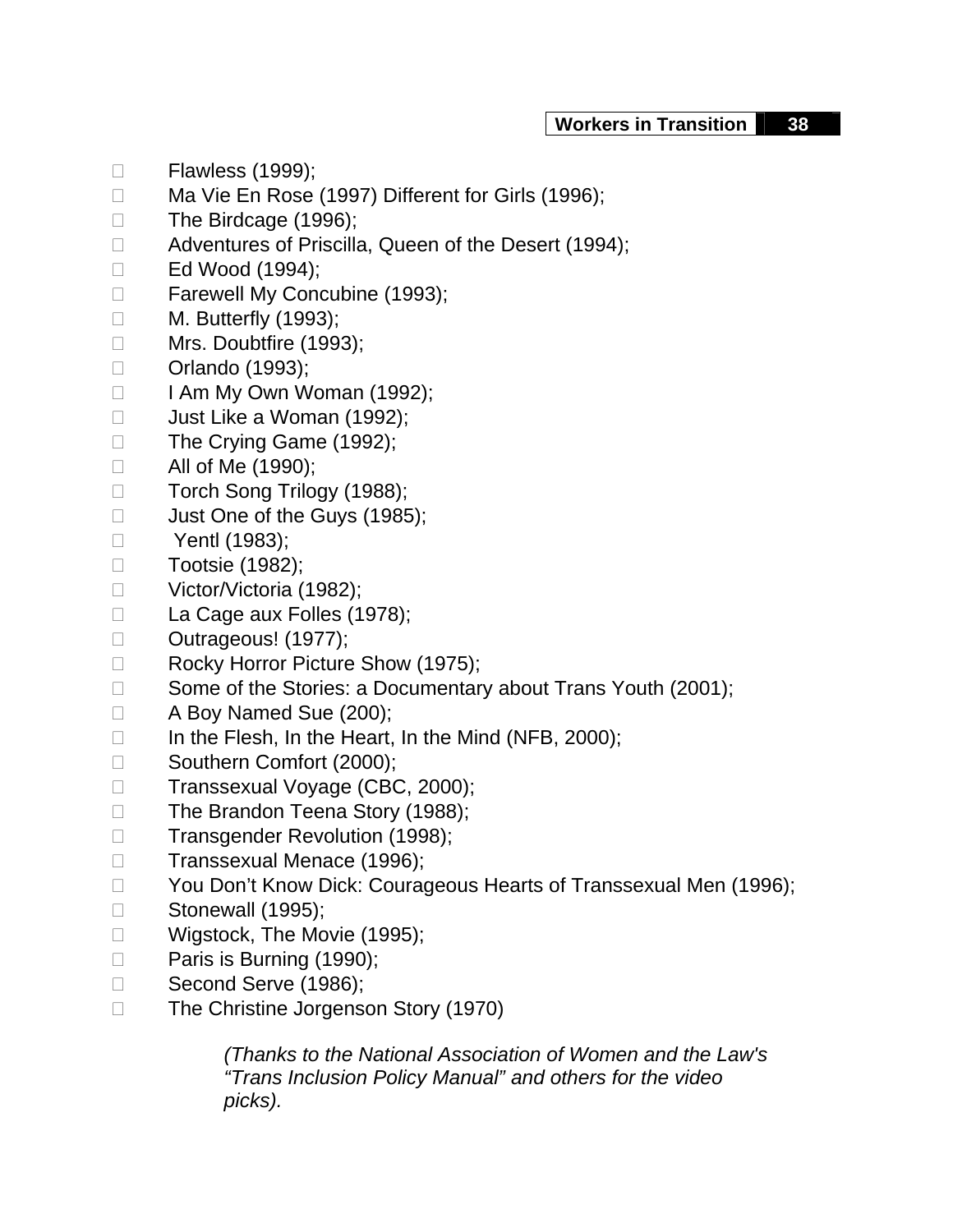#### **Sample Workplace Letter**

Hi everyone….

My name is [Max] some of you may remember me as [xxx]. On July 8, 2005 I had my 49th birthday and my rebirth as I started my journey to male with my first Testosterone injection. I have these injections every two weeks. With this hormone my body will go through many changes, mostly positive with body changes, facial hair, body hair, and muscle growth.

Unfortunately with the positive comes the negative, I do experience a few growing pains as the muscles and tendons expand and grow, which can be very painful at times, also migraines, bouts of depression and hot flushes now and then, but in the end it will be all worth it..

For once in my life I feel complete as a person, the outside package is matching up with my internal feelings. All my life felt I was male inside, but the outside package did not match up with how I felt inside. I have always been a "tomboy" and was the son my father never had. I always knew my inner child inside was a male and now I am making myself complete.

I have never been happier than I am now. I am a transgender female to male. I have lived with "gender identity disorder"; this is when someone feels that their internal identity does not match their body, a male trapped in a female body or female trapped in male body.

Someone does not make this decision over night, it takes years of therapy, and living the life of the person you feel you are, I have lived the life of a male for many years and undergone counseling and still do.

Many transgender men and women under go SRS (sexual reassignment surgery) these are very expensive operations and not usually covered by our medical plans. Due to the expense many are unable to complete their transition and live in a state of incompleteness. Many are happy to be able to represent in public the person they want to be (to pass as male or female) without derogatory remarks, harassment or threats of violence towards them. Nothing will please me more than to have my body match my internal dreams and wishes. I am more than willing to answer any questions anyone may have regarding my transitioning after all this is a learning experience for all of us. I thank you all for all your positive support for me during my process.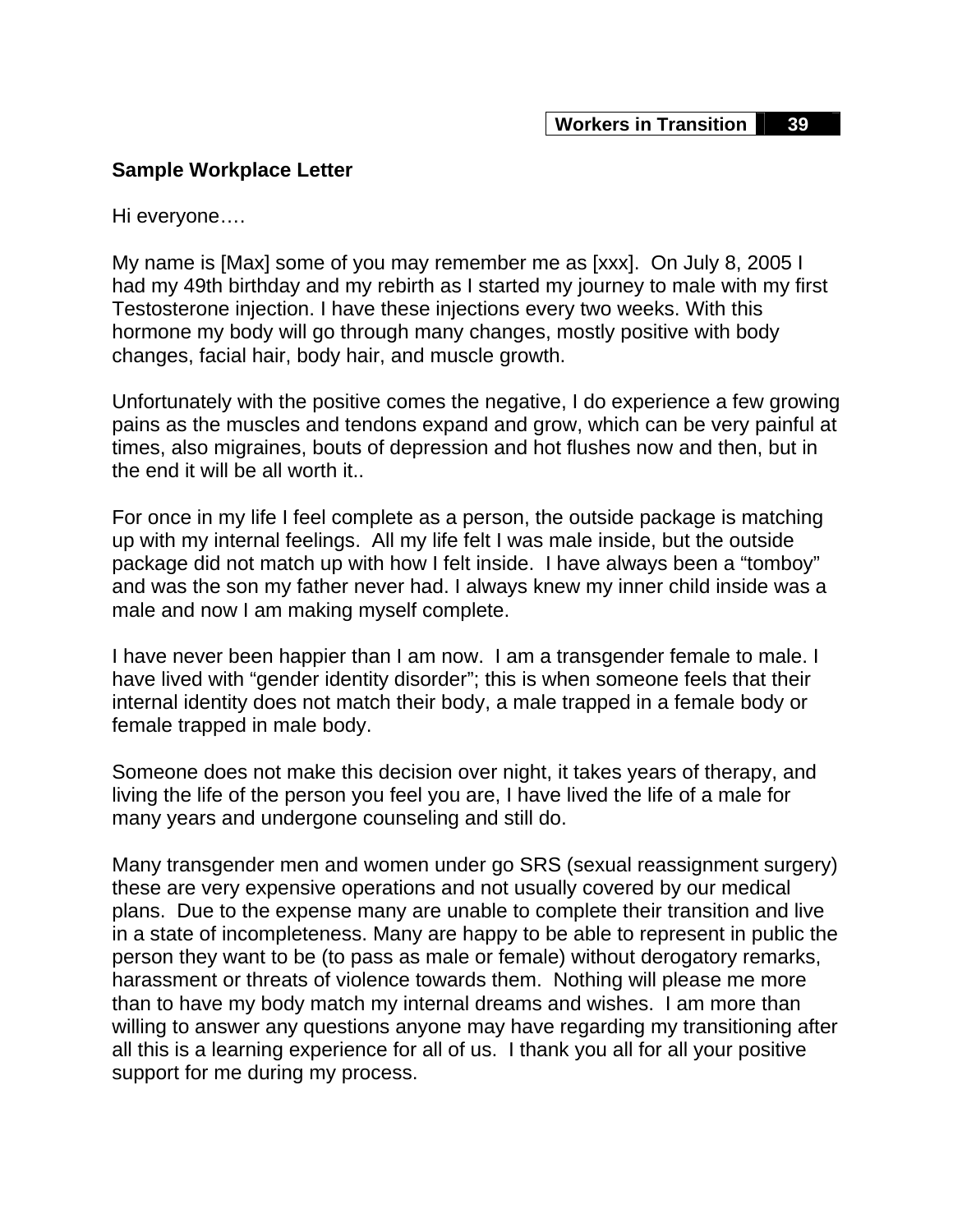One last note, just because my outside package is changing does not mean I am not the same person I was before. I am still the kind, generous, supportive person I was before, I am still that Gentle Giant. And again if anyone has any questions about my transitioning please feel free to ask me, and I will try to answer them as best I can.

Yours truly,

Max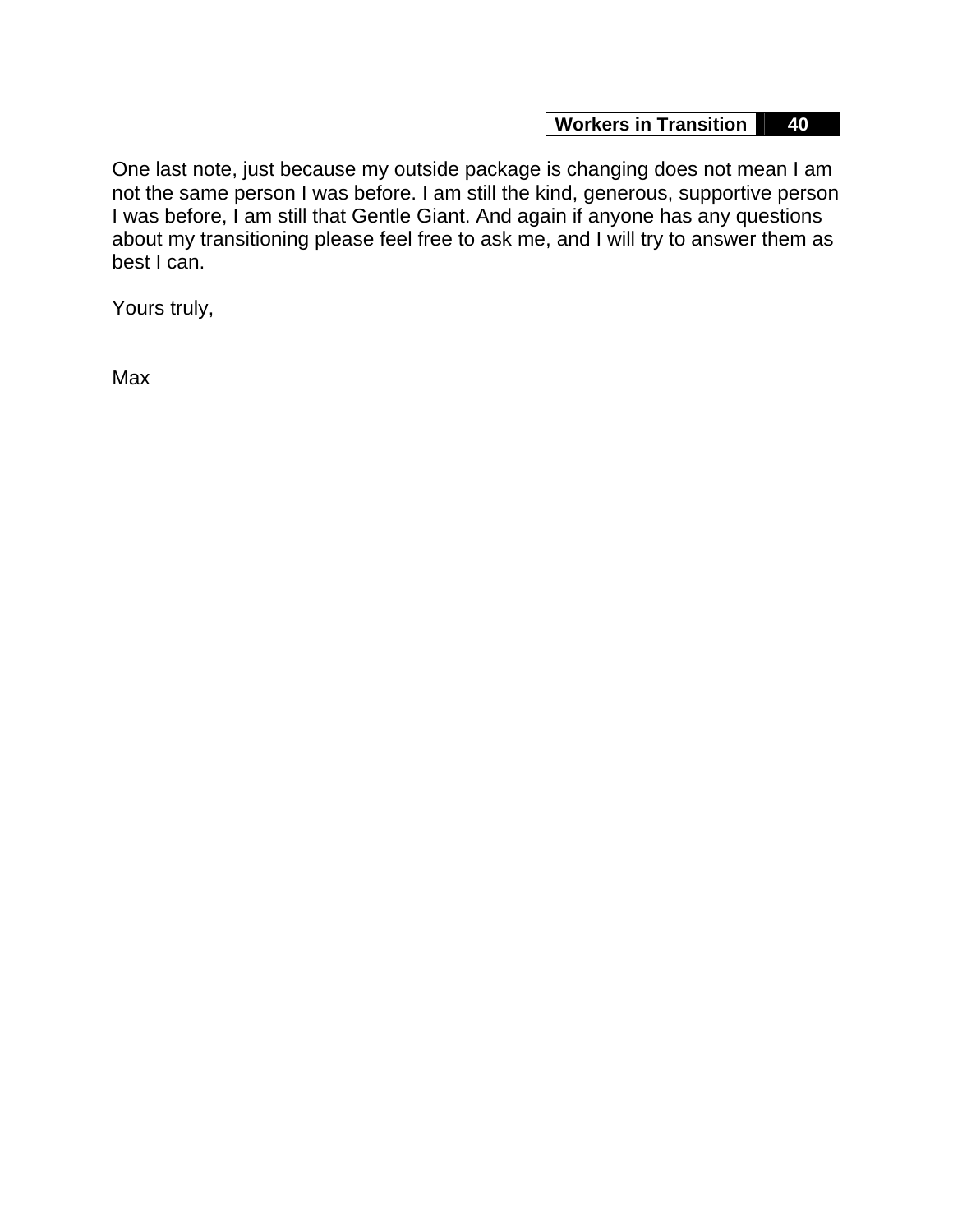#### **My daughter, my son, myself**

*It would seem that the daughter we'd often joked was the son we'd never had, was really the son we'd always had.* 

 *By J. WILEY* 

At this year's Toronto Pride Parade, I searched in vain for a young man who last year stole my heart and redirected my life.

A year ago, I marched in the parade with the St. Catharines, Ont., chapter of PFLAG (formerly known as Parents, Families and Friends of Lesbians and Gays), the first time I had participated in or even attended this empowering international festival of sexual and gender diversity. We members of PFLAG, easy to spot with our sensible footwear and clothing, wearing sun-hats, provided an amusing contrast to many of the parade onlookers and participants, especially the spirited delegates from TNT (Totally Nude Toronto) dangling their participles a few units behind us.

The life path that took me to this in-your-face street party was one that I never would have imagined almost three years earlier. But at that time, our firstborn child, whom we had loved as a daughter for 18 years, gathered up astonishing courage to disclose that he'd believed since pre-school that he was male.

It would seem that this daughter, whom we'd often joked was the son we'd never had, was really the son we'd always had.

Our son's exit from his closet changed nothing. And it changed everything.

Our love for him was undiminished, but our memories were ambushed.

The photos and family portraits of this blond, blue-eyed child provided no "clues" to our son's new (to us) identity. Even the recollection of our obstetrician's first words -- "Congratulations, you have a girl!" -- were difficult to reconcile.

For months after our son's revelation, I was yanked between elation and grief. One day I'd be crowing "My child is finally happy! Now it all makes sense!" and the next day I'd be sobbing over the "death" of my daughter.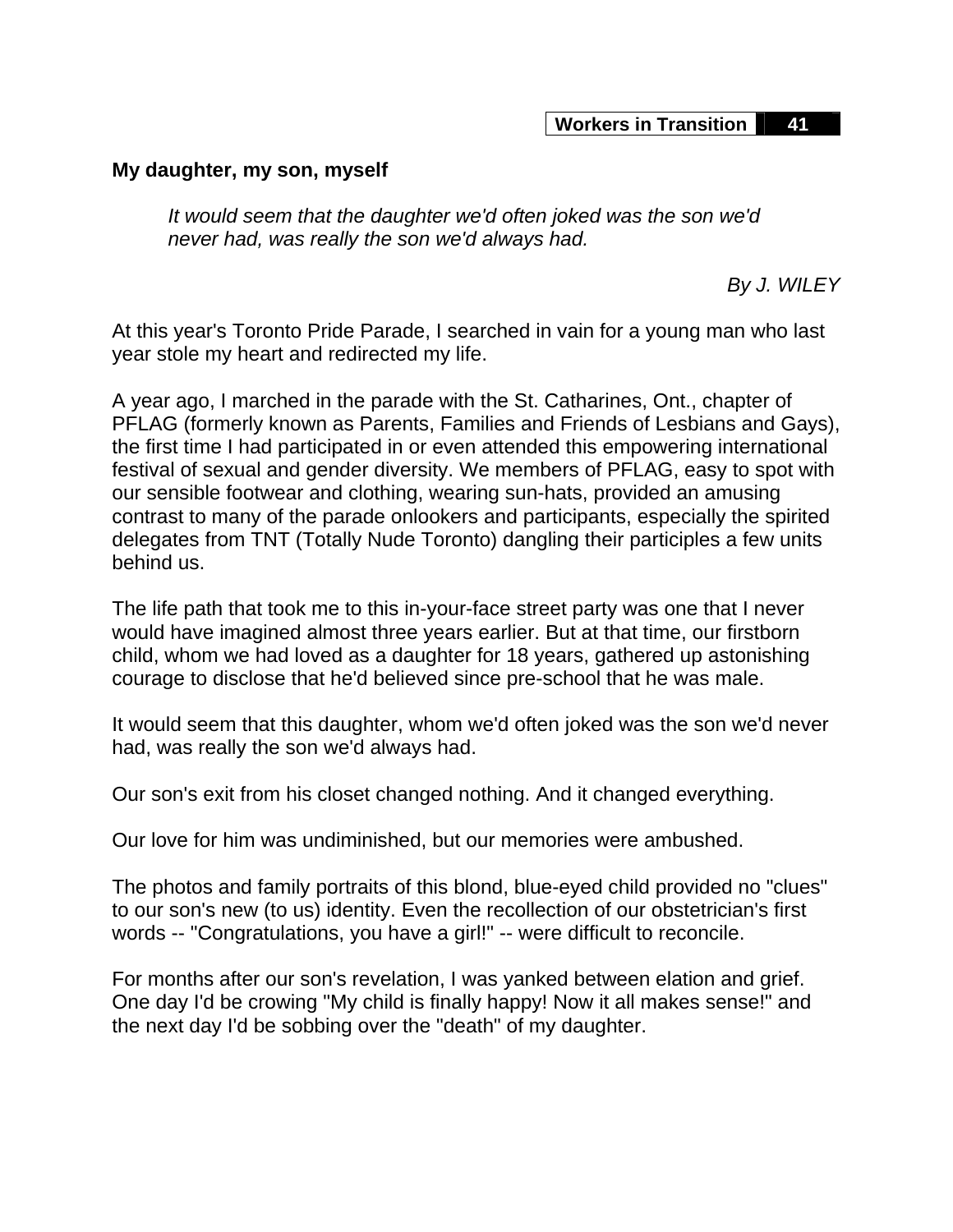In those early days, our son was the only "trans" person we knew. We were acquainted with no other parents walking this walk. A thorough search of our local library yielded zero copies of Trans-parenting for Dummies.

And as loving and supportive as they were, members of the local PFLAG chapter admitted they couldn't fully identify with our situation.

Where were all of the other trans parents? Guilt and shame were added to the emotional maelstrom when I concluded that other parents were stronger and clearly not in need of support.

We gained our strength from neighbours, friends and many family members who were overwhelmingly supportive when told of our new dynamics. Members of our Unitarian congregation applauded when we told them our news.

I told these open-hearted folks that I was experiencing the same feelings I'd had when I was pregnant with my son: anticipation, wonder, excitement, anxiety, curiosity. I even had stretch marks, but this time they were all in my headspace as I broadened and deepened my understanding of what it meant to be fully human.

However, some people were horrified. With an outrage born of religious zeal, they vowed to never accept our "abomination" son. (Their reaction raised the question: WWJH? -- Who Would Jesus Hate?) Our son and his younger sister learned the hard way that proclamations of unconditional love are not always what they seem.

That jolt of intolerance awakened my inner angry mama-bear. It distressed me that some people were so fixated with the plumbing below the belt that they ignored the human heart beating in my child's chest.

The idea of forming a support group for the parents of trans children began to wriggle its way into my brain. Perhaps the reason I hadn't met other parents was because they felt the same shame, disgust and embarrassment that some of our relatives did. Were they as uninformed about trans issues as I was? Were they held captive in their own closets by fear and because they had no one to whom to turn?

But I'm ashamed to say that the idea of a support group waned over time. Our family had survived -- let others deal with their own problems.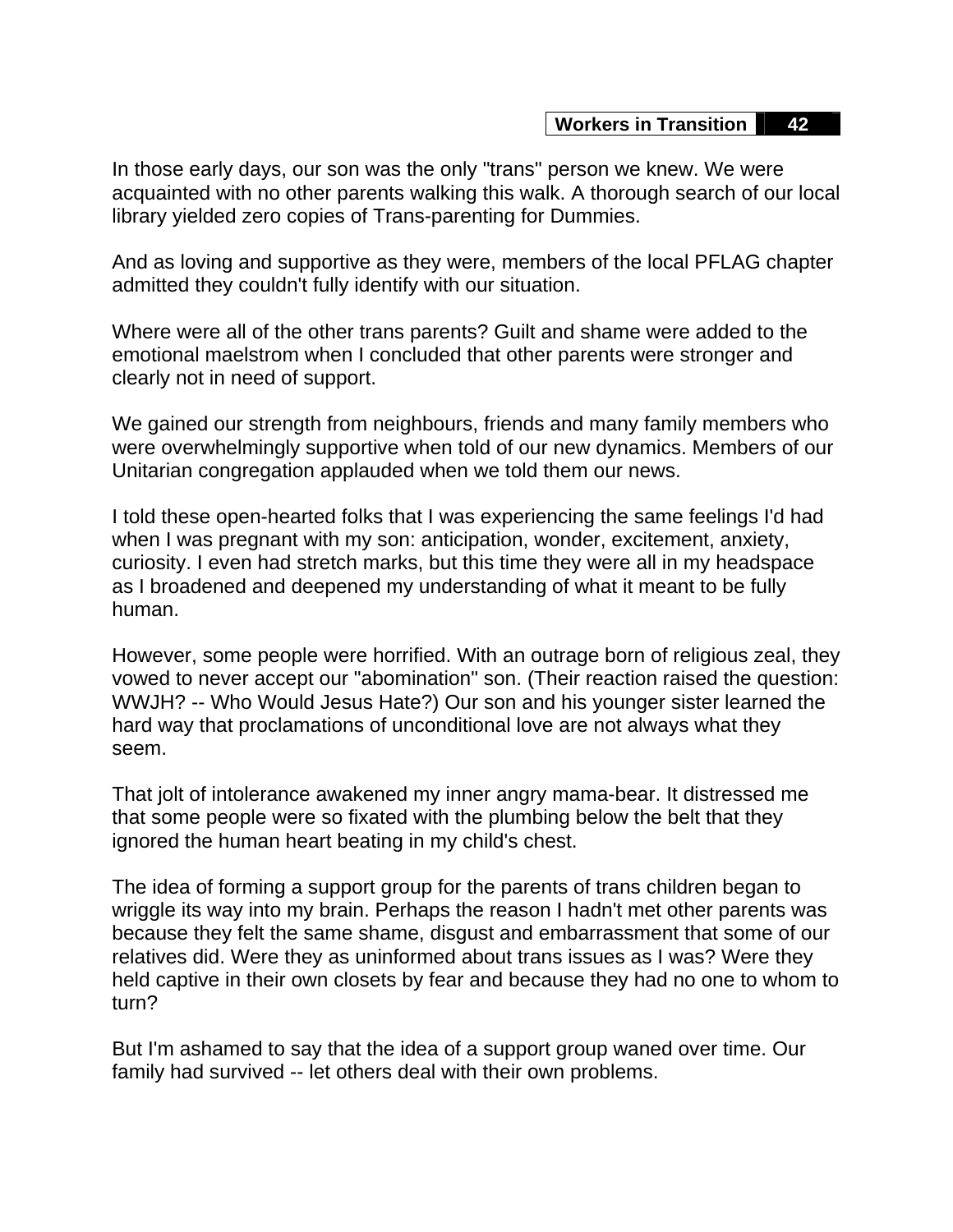And that's when I met the thief of my heart at last year's Toronto Pride Parade. The young man grinned and waved when he saw my hand-lettered neon sign -- "I Love My Trans Son" -- and started jabbing his finger into his chest, indicating that he too, was someone's trans son. I waded into the crowd, sign and all, to give this stranger a hug.

We embraced for a very long time, and then he whispered: "I wish my mom had been as understanding as you."

The aching sadness and loss in his voice was undeniable, and my heart splintered. By the end of the parade, I'd resolved to form TransParent, a peer support network to unite the parents of trans children so that together we may share and celebrate our children's journeys to authenticity.

I had hoped to see my friend at this year's parade, to embrace him once again and to tell him that with the love and encouragement of a multitude of people, TransParent is growing and evolving.

I'm already looking forward to next year's parade. With commitment and determination, we'll achieve full equality, dignity and justice for our Pride children in the same way we'll finish the celebratory event -- with heads held high, one step at a time.

J. Wiley lives in Ontario's Niagara Peninsula.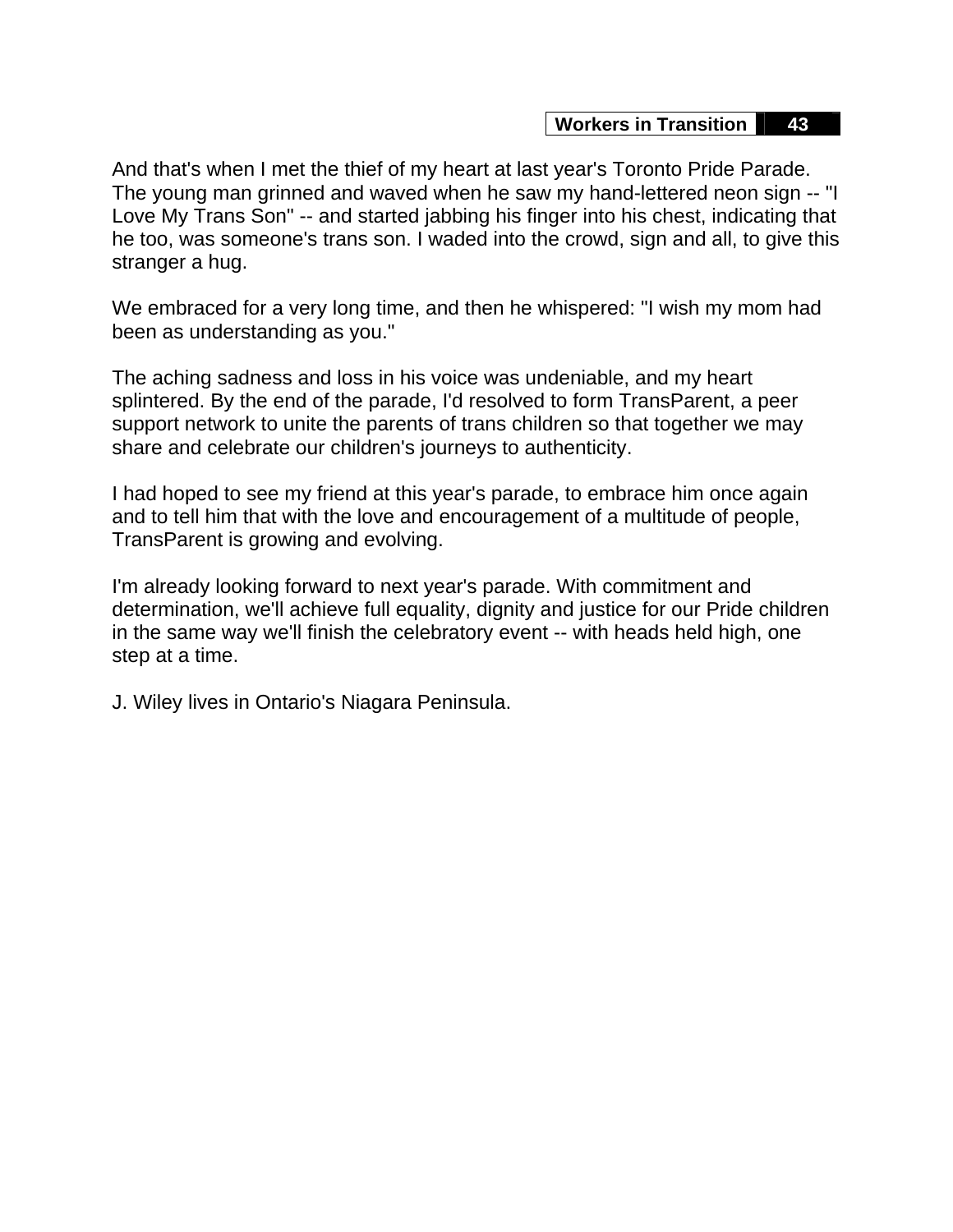# **Sample Transition Plan**

#### **Objectives:**

- $\Box$  For the employee to remain at their current location as a (job classification).
- $\Box$  For the union, employees and (employer name) to ensure that (name of transitioning employee) continues to enjoy all the same rights with respect to the collective agreement between (employer name) and (union name) while performing their duties.
- $\Box$  To accommodate the employee in another position in the company should re-integration into the current work site become too difficult from the transitioning worker's point of view.

#### **Achieving these objectives:**

Since the first priority is for (employee name) to remain at their current work location, the following initiatives need to take place.

(The timing will be adjusted according to any leaves of absences, which are currently scheduled from (insert dates). This plan will be based on these timelines but with the flexibility to adjust as necessary.)

Educating the management team is the first priority in this exercise so that they will be able to address any concerns or take immediate action should there be any inappropriate conduct. Equally important will be a partnership with the union at the (regional or national level/insert as appropriate) and the (insert as appropriate) at the location to work together with the site manager and management team to address these objectives.

Thus far knowledge of this situation has been limited to (insert as appropriate): VP Operations, "Union" National Representative, VP Human Resources, Assistant VP Labour Relations, Labour Relations Advisor, etc.).

Advising others must be done in a manner which respects the employee's privacy and only on a need-to-know basis for the purposes of achieving our objectives.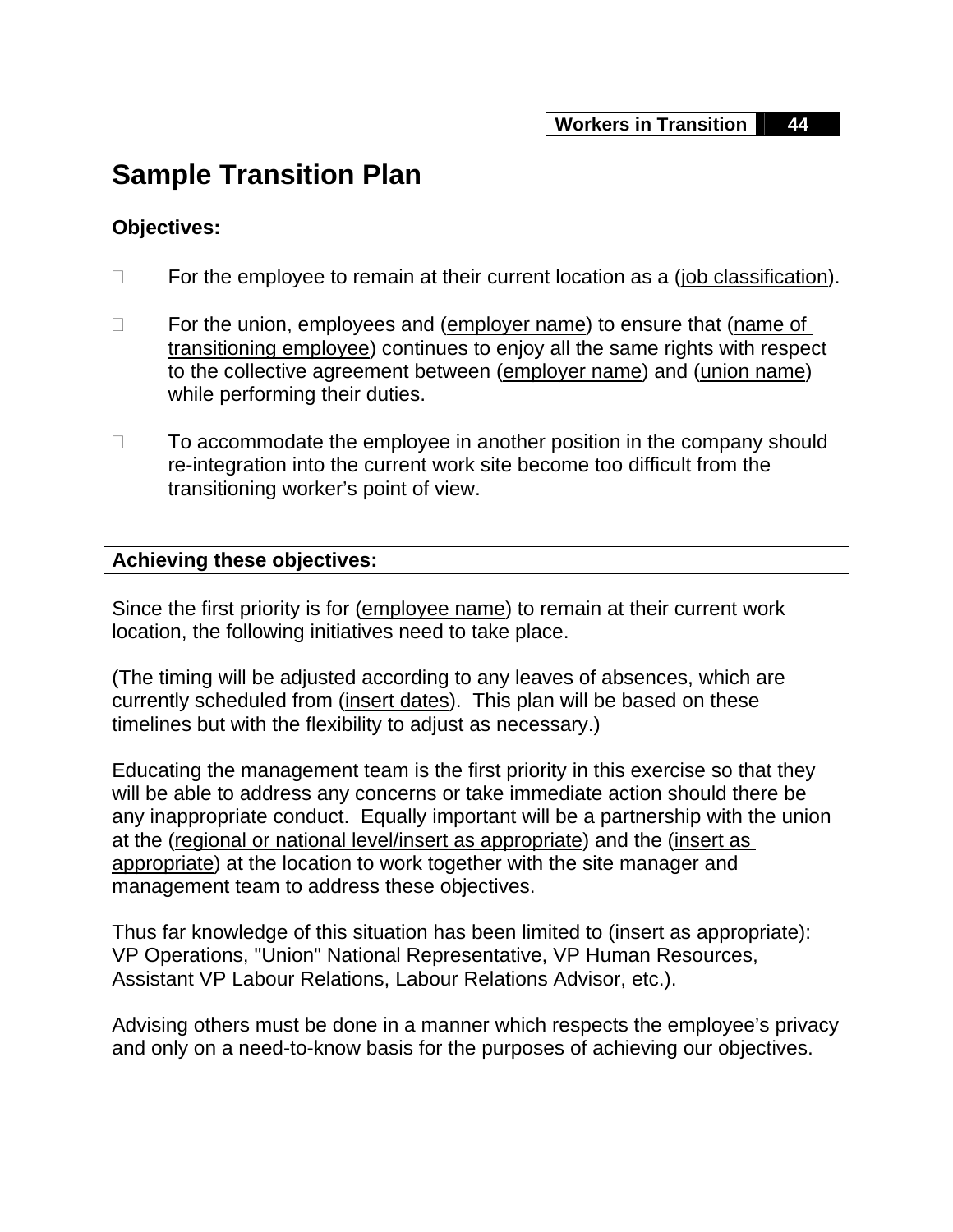#### **Specific initiatives:**

- < Reading material regarding transgender and MTF individuals as well as presentations by subject matter experts in the area.
- < Presentations to management team and union representatives on (insert date).
- < Design of education plan for employees at site to be determined by management and union in consultation with the employee. Timing to be discussed with employee.
- $\lt$  Education of other employees who are in regular contact with the site will be designed and delivered as appropriate.
- < Review of human rights training and human rights legislation and how it applies to this situation may also be appropriate for the immediate staff.

#### **Duty to Accommodate:**

- < All parties must work together to ensure that the employee can remain in their workplace in their current job.
- < Continuous monitoring of the work environment through contact with the employee should ensure that accommodation is successful.
- $\lt$  After a reasonable period of time, should the re-integration of the employee back into the work unit prove to be too difficult in the view of the employee, the employer and the bargaining unit agent, together with the employee, should look at other options. This would include but is not limited to positions elsewhere in the company with the preference to remain in the employee's current classification.

#### **Going Forward:**

- < Identify key personnel for management and union contact for employee and to ensure consistency during integration back into the workplace.
- < (Employer contact) to serve as HR contact throughout transition and integration back into the workplace.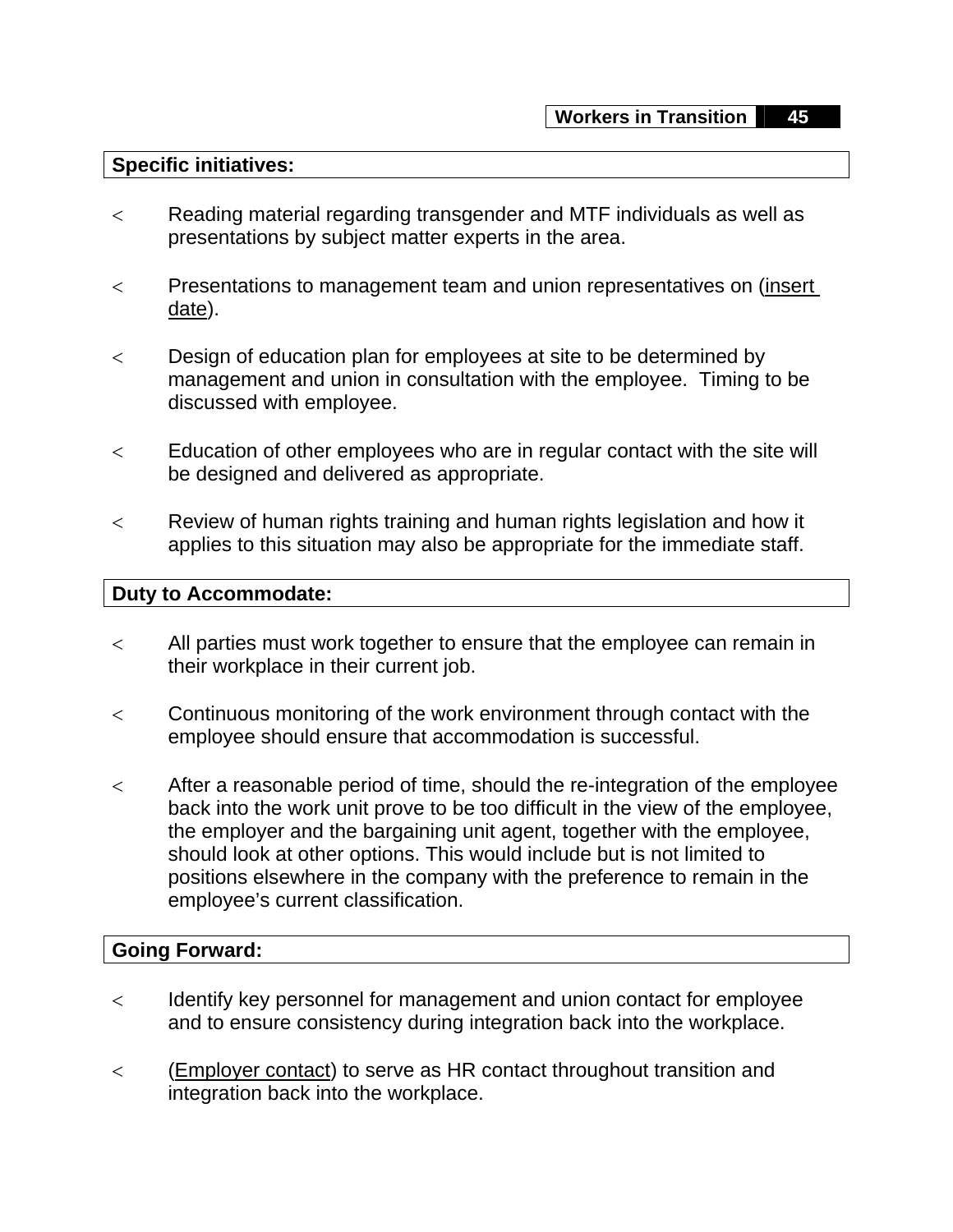- < Employee to identify any concerns immediately to manager, labour relations advisor or union representatives as necessary.
- < Labour Relations and Employee Relations to provide support to management team and employee as necessary.
- < Employee to ensure that medical documentation remains valid as per the health plan and Collective Agreement requirements, prior to return to work after sick leave period.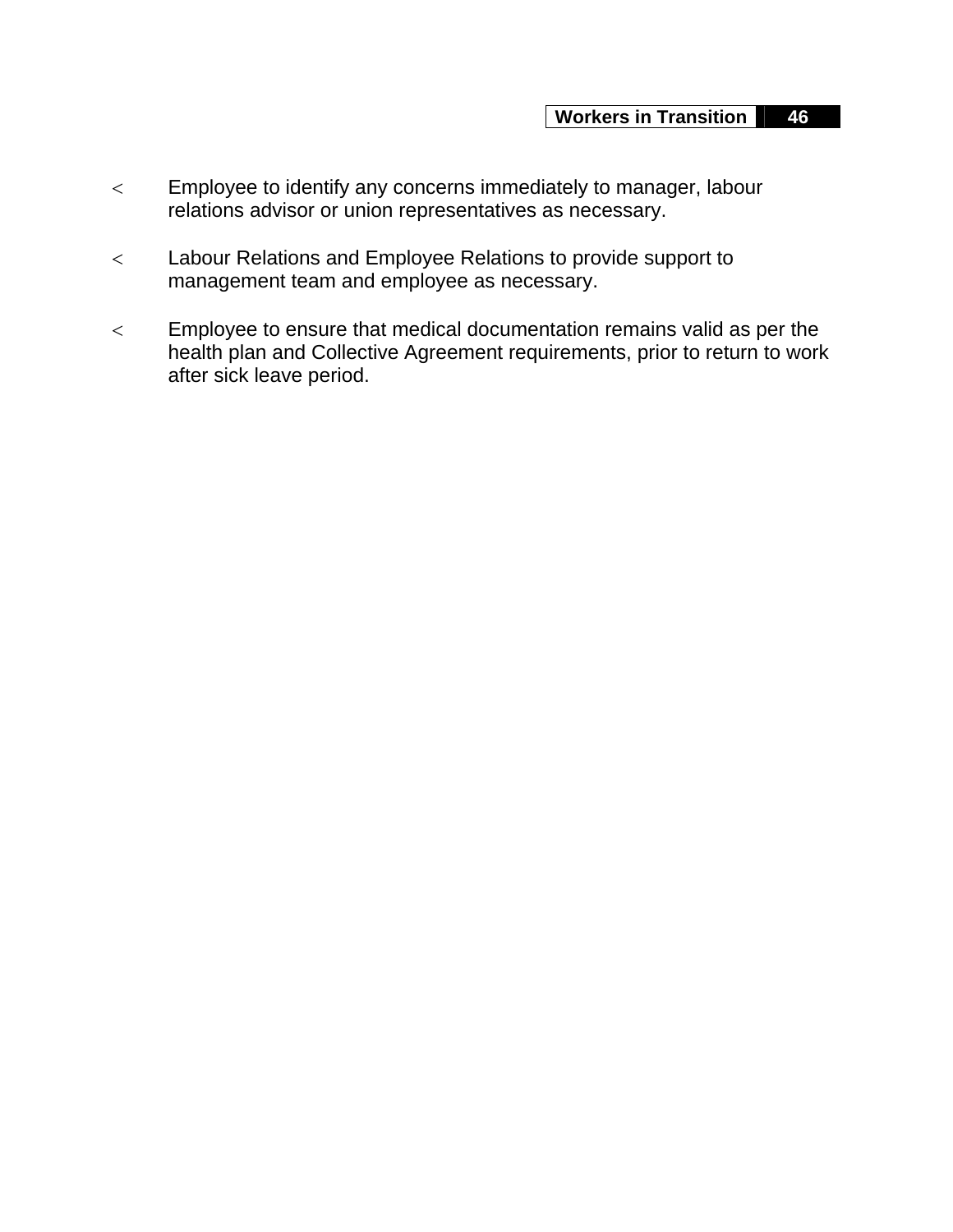## **NOTES**